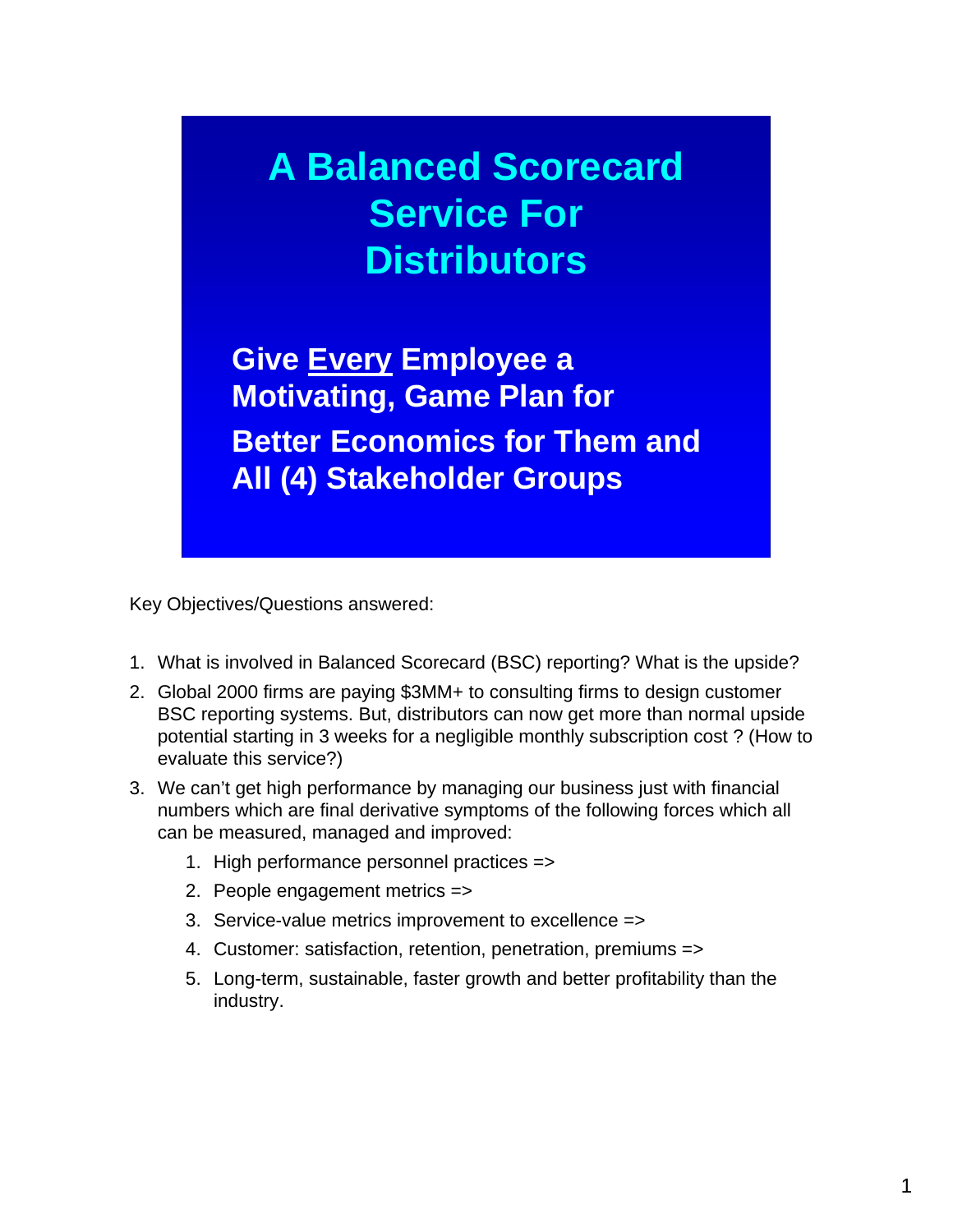### **Problem: How to Renew "Hope"?**

**After rounds of lay-offs & compensation cuts of every type with no big sales rebound on the horizon: How to get all employees motivated? About specifically what? How to connect their renewed efforts with more** *"progress"* **in – skills, value-creation, security, pride, money – for them?**

"All" includes Management and shareholders.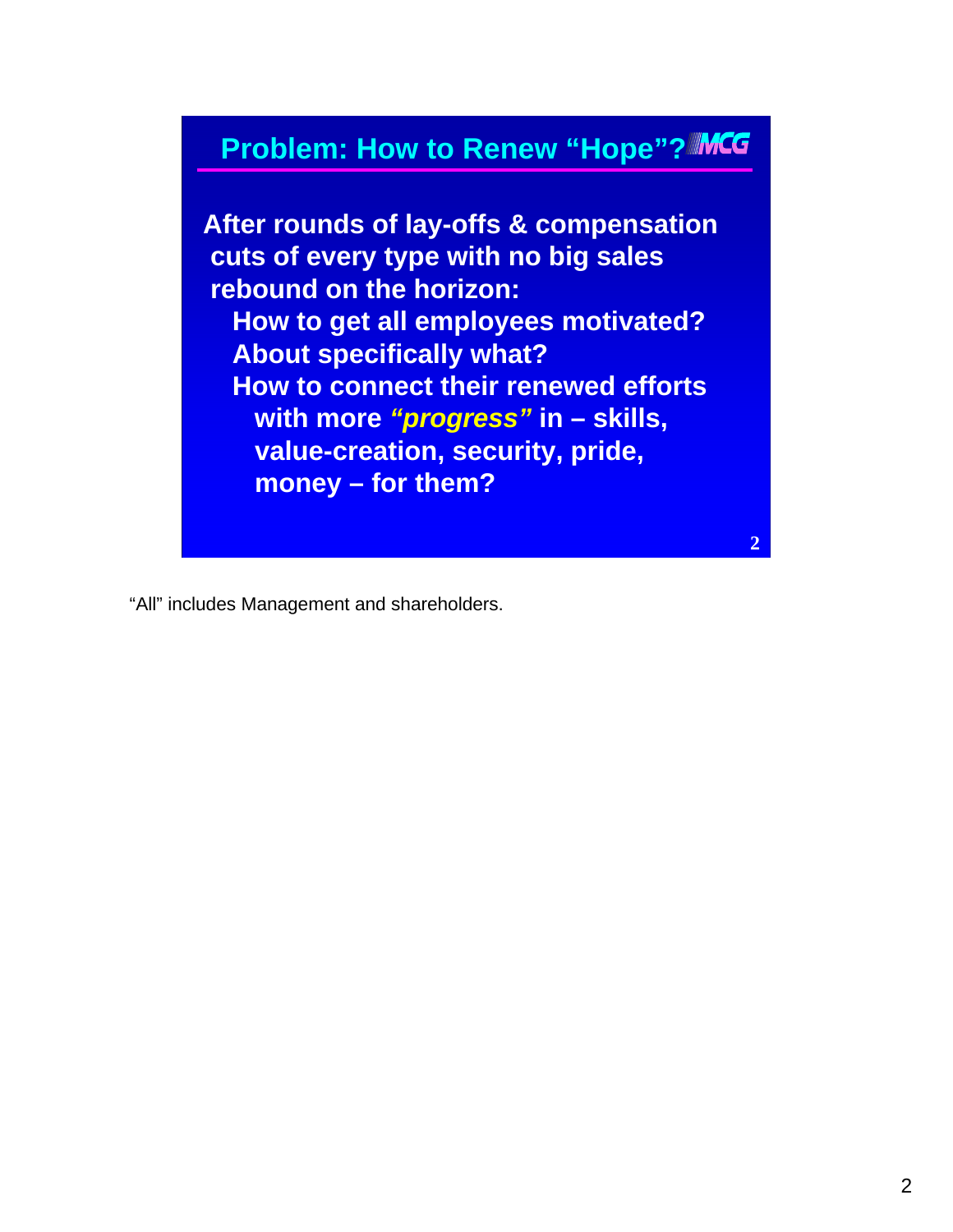### **Newsflash #1: "Power of Progress"**

**Multi-year study just published (1-4-10) by: Amabile & Kramer: http://hbr.org/search/Steven+J.+Kramer**

- **"Good days": making progress & getting support to do so**
- **"Bad days": spinning wheels; roadblocks to doing the right, best thing**
- **Q: How do we publicly measure – individual, team and company – progress every day?**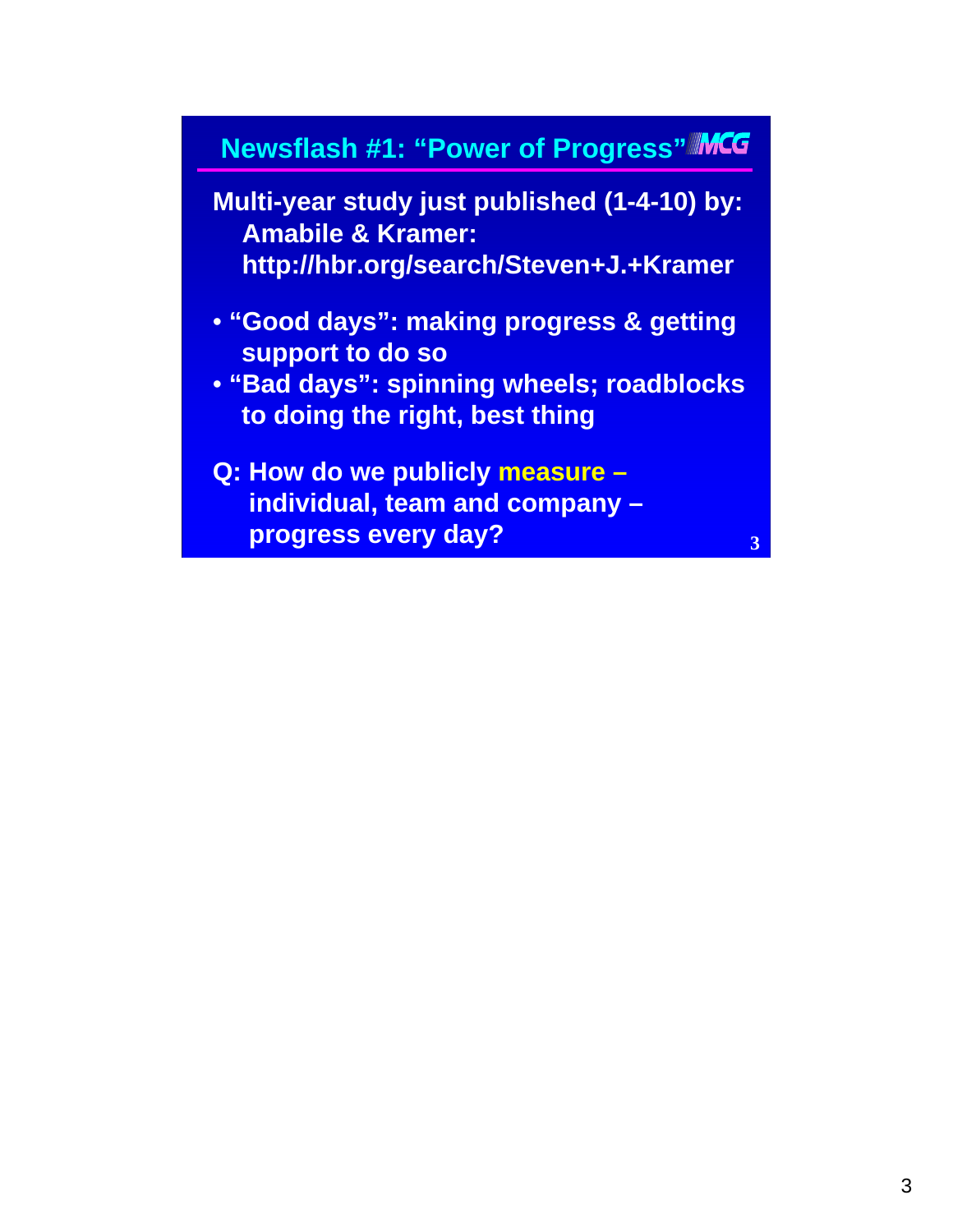

Imagine if our people are doing extra-effort, proactive service moves for our few, best target accounts per branch + our fill-rate for our core items for our core niches of customers are highly tuned V. the competitor with too much debt that lets fill-rates and morale slide across the board. Let's steal only the weakened competitors mostprofitable, best-fit for us customers and perhaps one or two of their very best people who are looking for a non-sinking ship.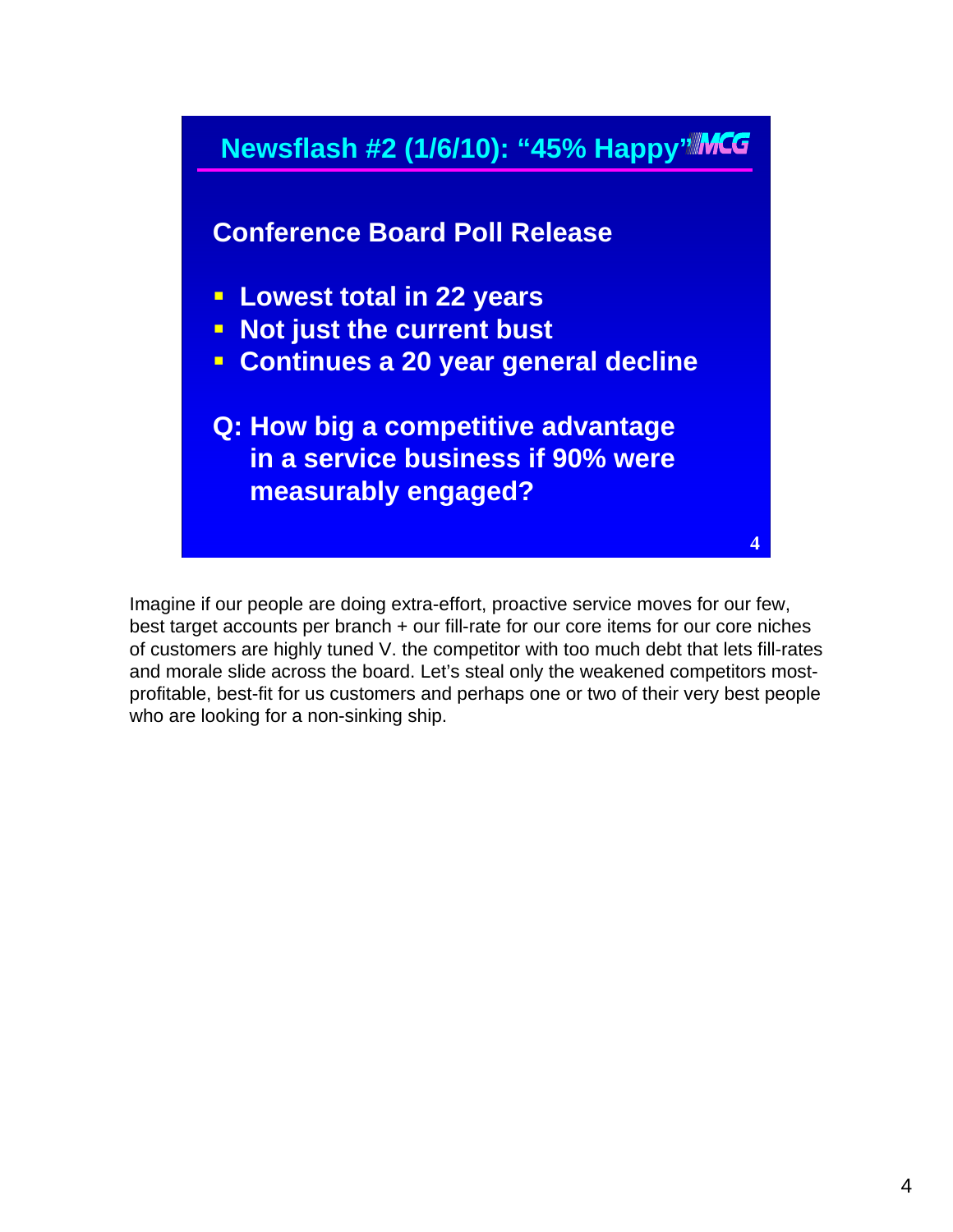### **Solution: A "Strategy Map"**

**Which every employee can:**

- **1. Explain**
- **2. Point out where they are on it, and**
- **3. What they will do to help: Improve service value efficiently Keep/Win customers and Beat competitors**
- **4. Expect to deliver better economics for all**

**5**

IMCG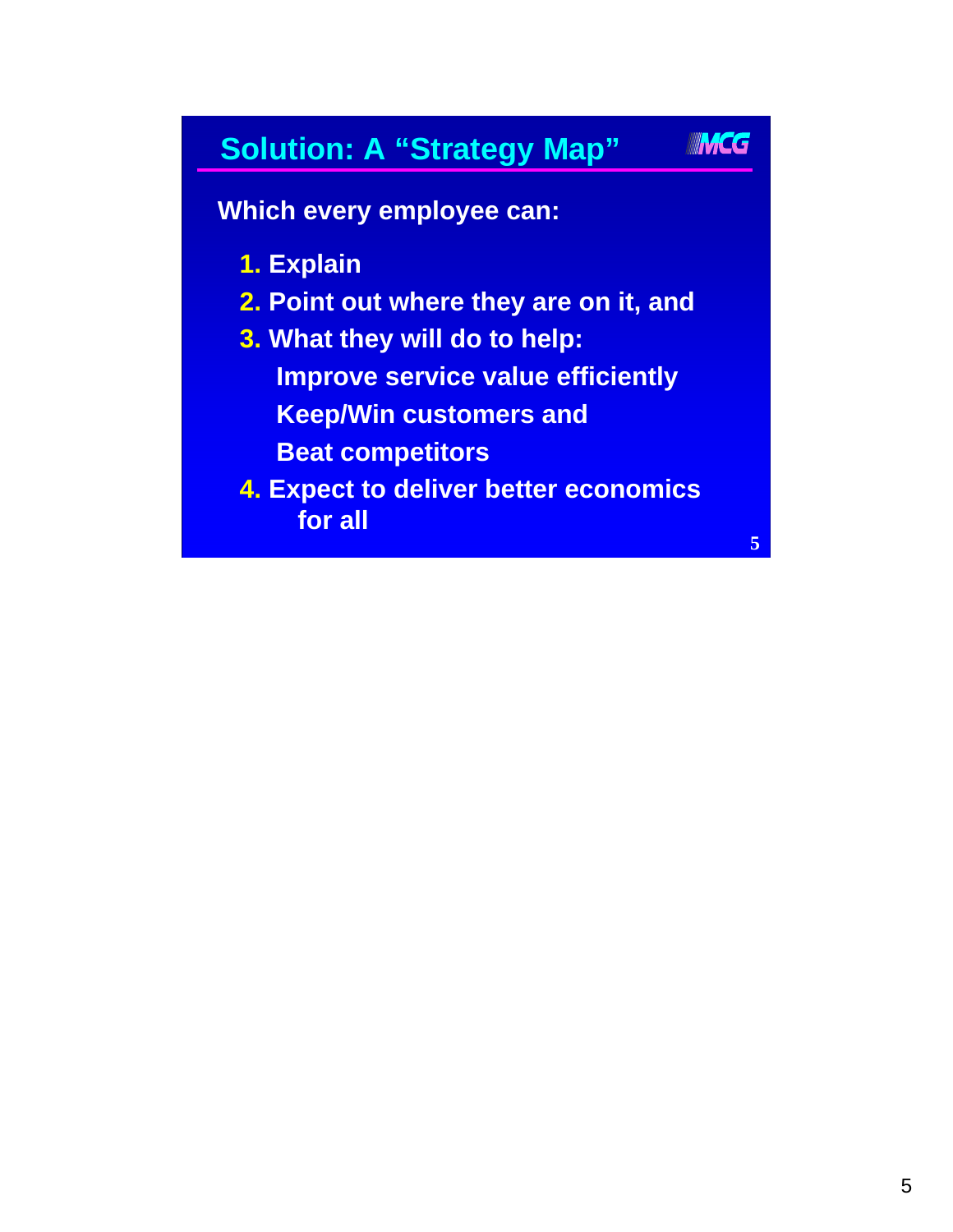### **How To Do: "Strategic Mapping"?MCG**

**Google it, but too complex for SMEs\*.**

**But, huge – simplification of, connection to and value for – distributors is possible!**

**Strategic mapping is step # 5 of 8 in a more comprehensive process called:** *"Balanced Scorecard (BSC) Reporting"*

**\*SME=Small, Medium Enterprises. In US, firms under 500 employees.**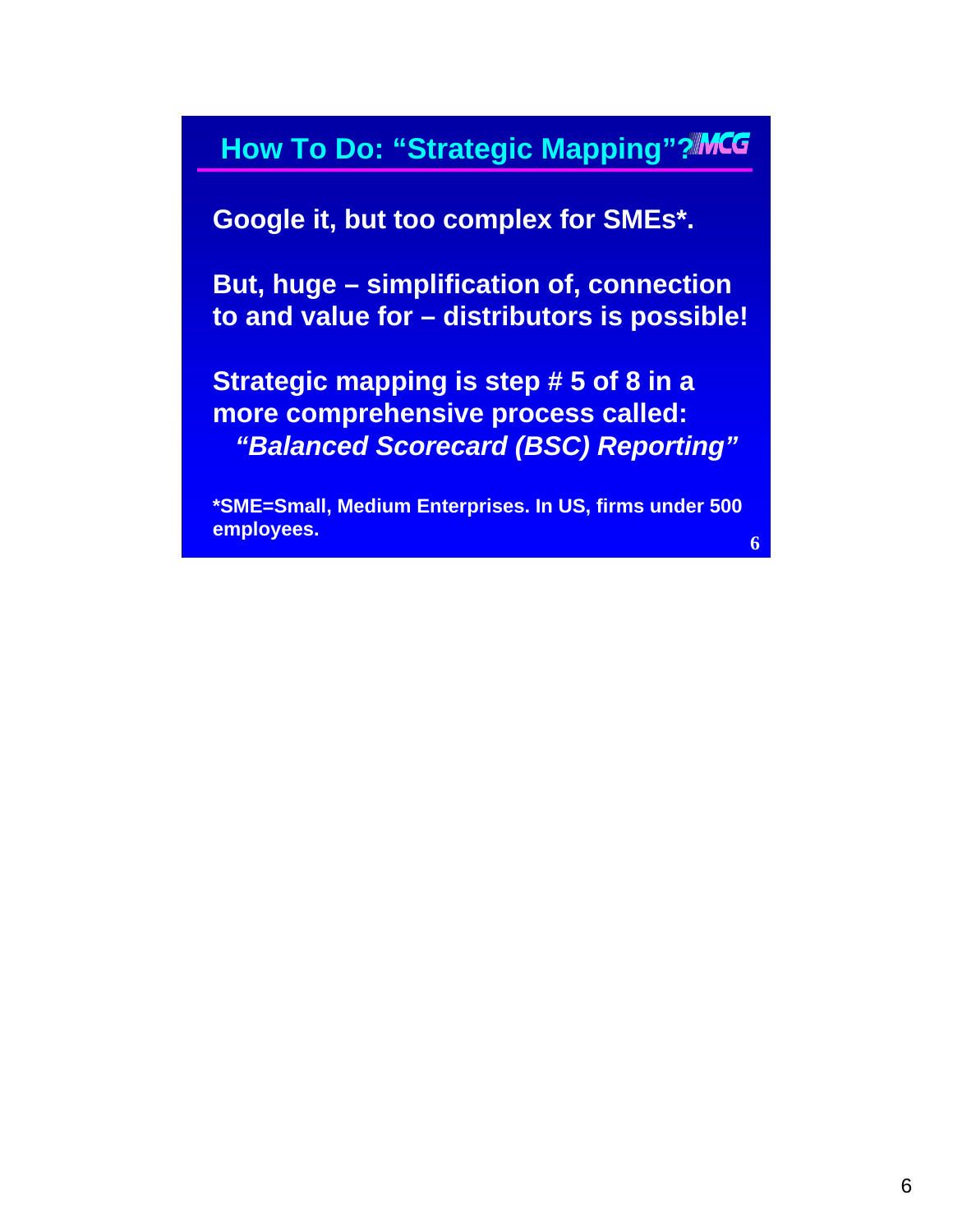#### **IMCG This Presentation Will Cover:**

- **A Balanced Scorecard (BSC) overview**
- **How the 8-step BSC process can be simplified to be cost/benefit appealing to any sized distributor**
- **How to evaluate "Quantum Profit" Management Service" (QPMS) from Waypoint as the partnership answer to:**
	- **Core identification, renewal, extension**
	- **Creating a BSC capability in parallel**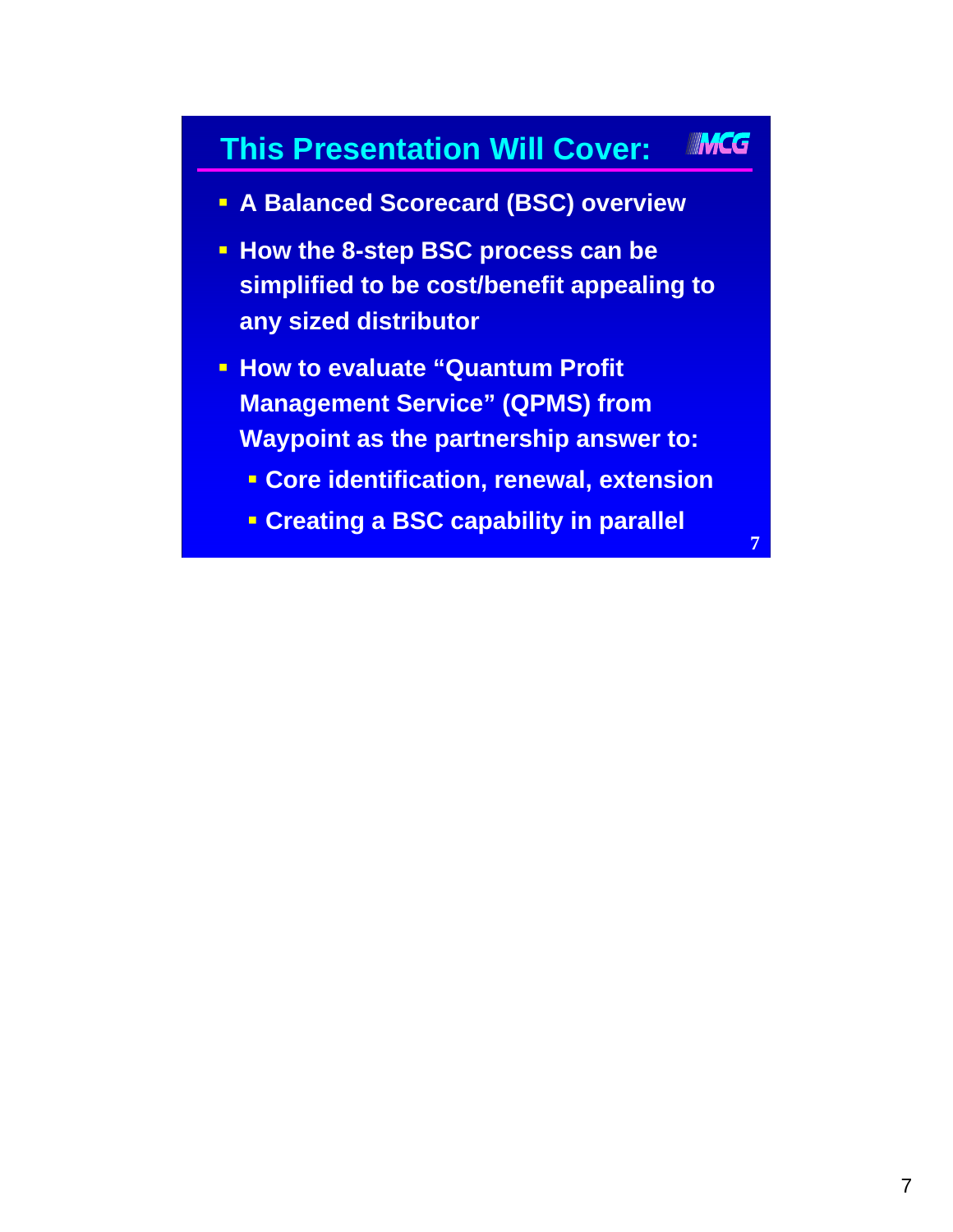

This slide starts to define what BSC is for those who aren't sure. I have run across only one distribution chain that was using a formal balanced scorecard process and consultant. And, they did not have a specific, measurable definition of their core niche(s) of customers or a strategy map. They had confused the BSC exercise which is step 6 in an 8-step comprehensive process with the entire process.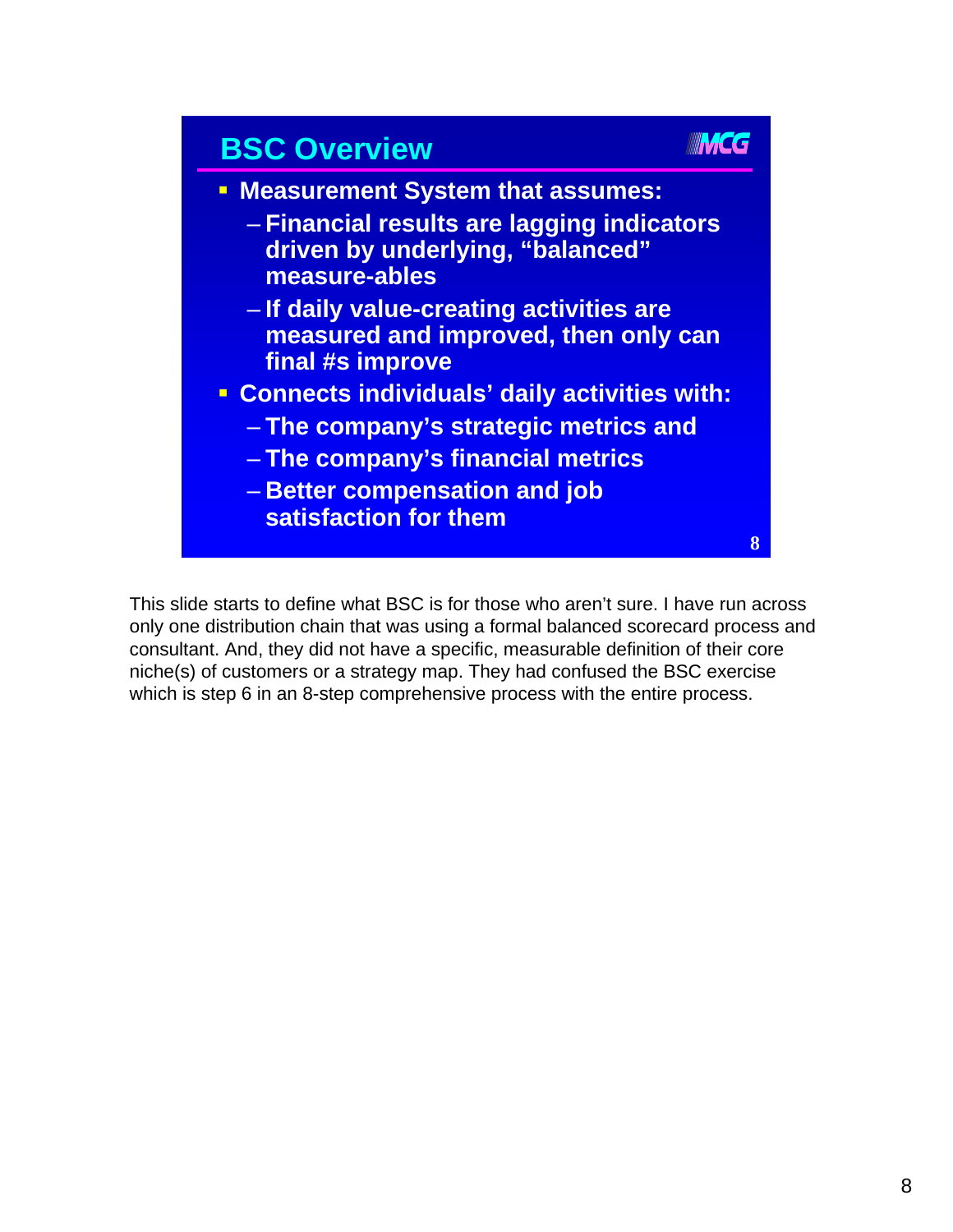#### IMCG **Learn More About BSC (1)**

**www.balancedscorecard.org**

**Kaplan and Norton's 5 Books on BSC**

- **Latest: "The Executive Premium" (2008)**
- **Has 4 measurable perspectives/views**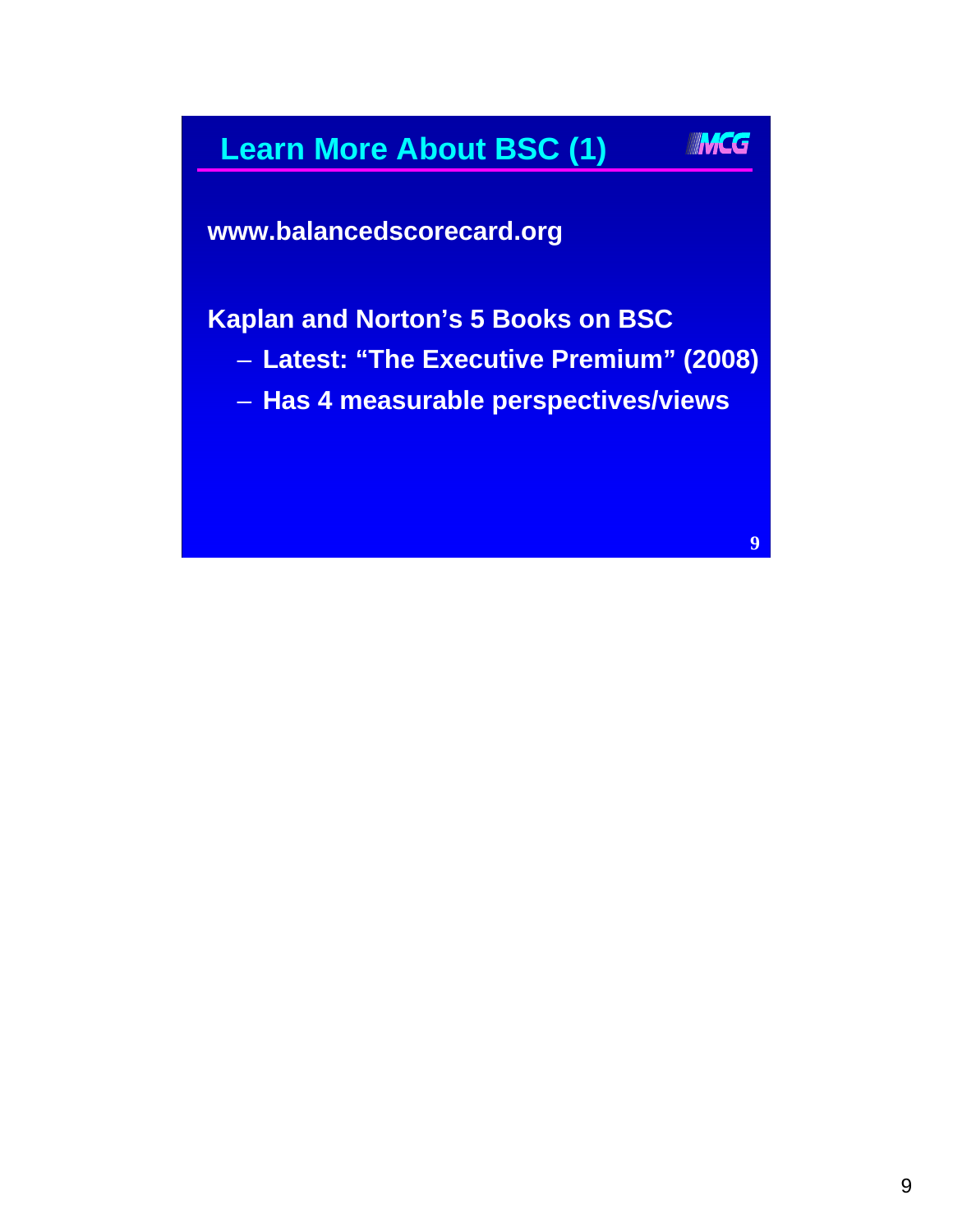### **Learn More About BSC (2)**

**Cost/benefit case study results:**

- **2004: Bain found 57% of global firms using it**
- **2007: Bain 66% of 8,504 responding firms using BSC**
- **Multiple surveys find that firms with a formal "strategy execution program" out-perform those who don't by an average of 40% in over 70% of the cases.**

**10**

**IMCG**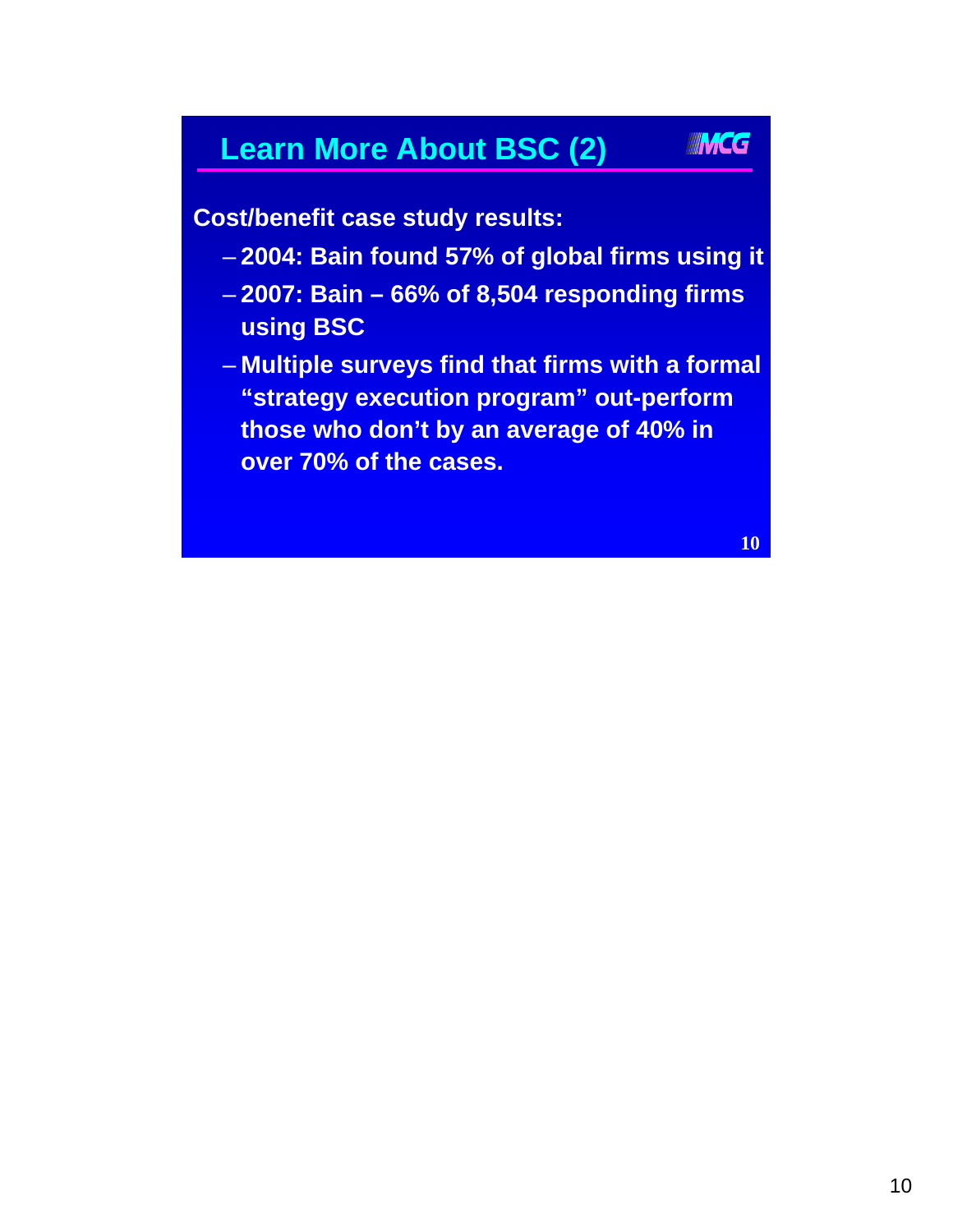

- This is an example of trying to link the "four perspectives" together. But, the model is confusing, because it is trying to be all things for all types of companies instead of just an independent, physical-goods, distribution profit center. What if you only had to design a picture for a distributor? Think of the chronological, cause-and-effect chain of:
- 1. (Metrics for) High performance personnel practices to attract, keep, cross-train and motivate best employees for where you are growing to, which feeds….
- 2. Personal engagement metrics (averages, trend graphs v. all other branches) that suggests you have the focused, motivated talent to….
- 3. Measure, achieve, sell and get paid for basic service excellence metrics, which then allows the firm to gain….
- 4. Customer retention, penetration and profit maximization (from selling more core items with best practice replenishment inter-biz systems…
- 5. To yield faster sales growth, higher gross margin per employee, better profitability margin and higher pre-tax return on total assets – ALL AS A HAPPY BY-PRODUCT OF THE CUMULATING BENEFITS FROM the metric sub-sets above.
- Trying to manage a business by "growing" sales, margin dollars and improving margin percentages would miss all of the underlying causes for the desired financial numbers.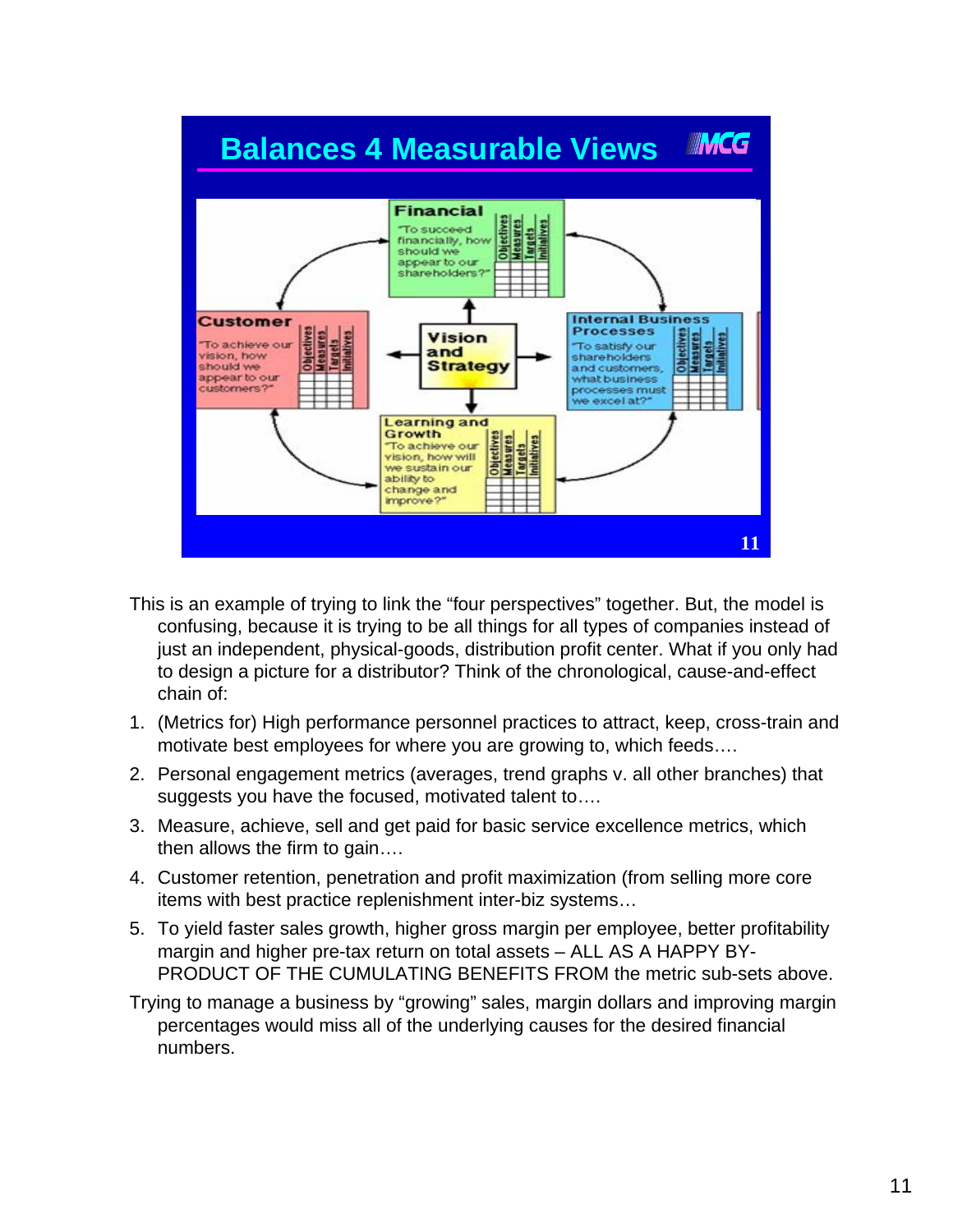

- 1. This is one depiction of all of the ingredients that go into and around a BSC strategy-process program. (Note that BSC is band 6.) Most distributors have never articulated exactly what they are doing for every one of these steps, although all businesses are naturally fulfilling the hidden needs of the marketplace on a semi-conscious level; otherwise, they would cease to exist.
- 2. But, the first 5 are actually quite common to and generic for all distributors which allows these 5 bands to be standardized and simplified for distributors who want to grow wealth and have a sustainable business to pass on or sell for a high value.
- 3. I will explain the generic answers for the top five bands for all distribution firms in slides 18-41, and bands 6-8 in slides 31-48.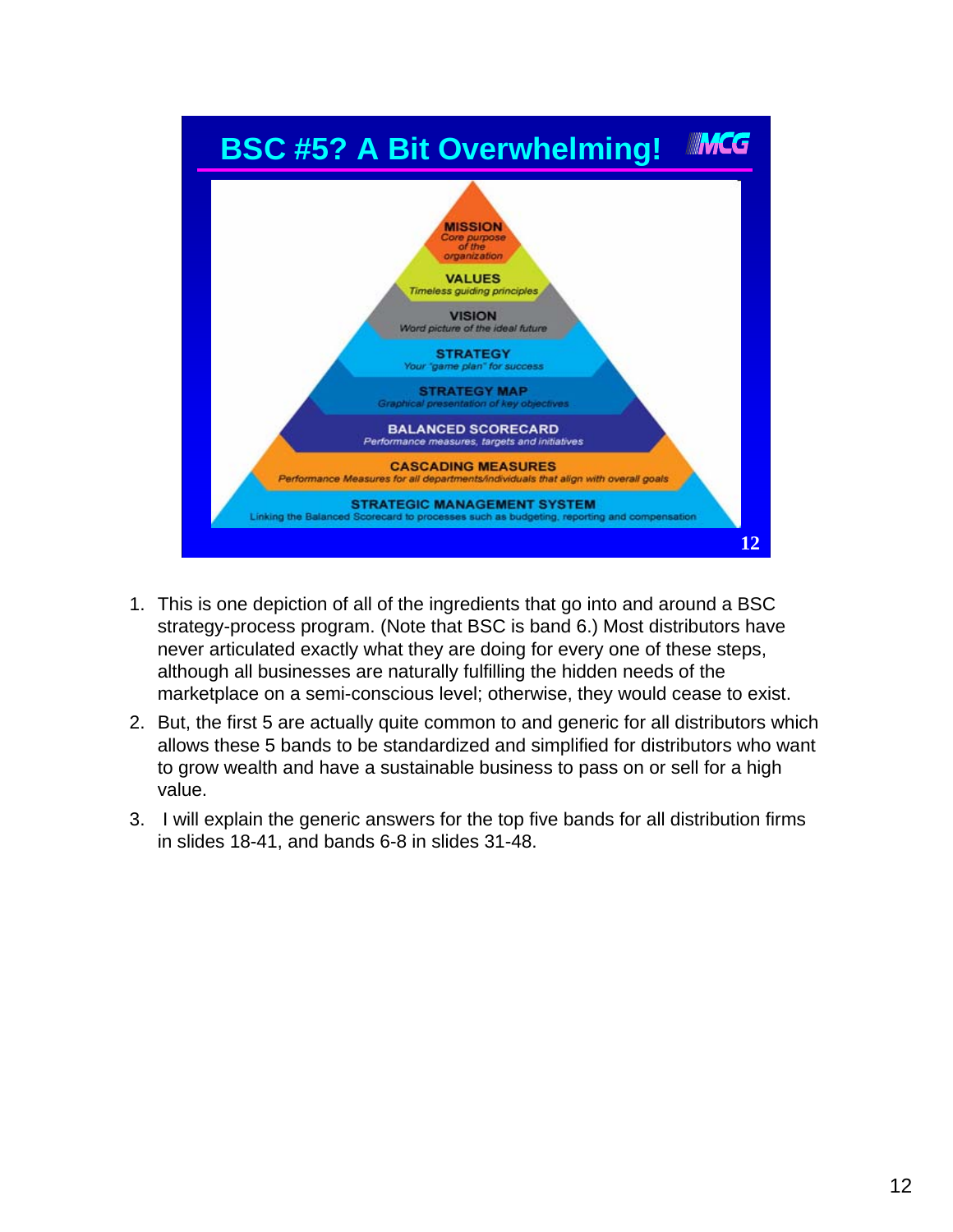

The Palladium Group is a global consulting firm with which the two primary authors of the BSC movement, Kaplan and Norton, have affiliated. The firm will typically charge clients in excess of \$3 million in fees to create a custom, organization-wide, top-to-bottom-to-top BSC system.

Small businesses can't pay such big fees or have 3 full-time MBA's in their "office of strategy process management" to run such ambitious programs.

The SME acronym is used more globally, in the US, SMB (for small/medium businesses) is used more frequently. Germany limits the use of the acronym to fewer than 250 employees, while the US governments have an upper limit of 500.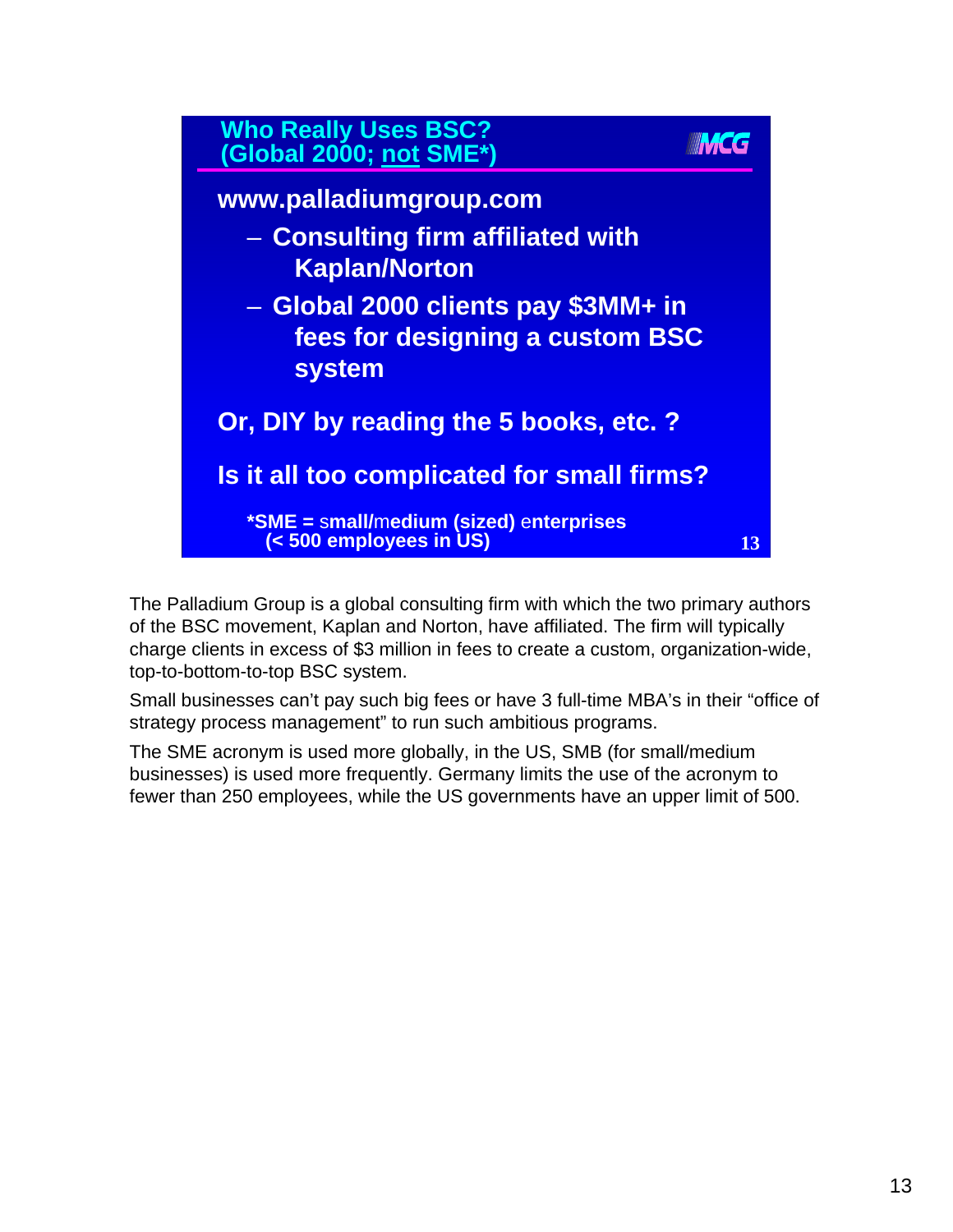

I graduated with an MBA from Harvard Business School in 1974 and attended my 35<sup>th</sup> reunion in October '09. Being active with Waypoint Analytics, a distribution-firm analytics web-service, I attended Bob Kaplan's class that he conducted for returning alums. Most of his material was fine-tuning of material that is in his latest book: "The Execution Premium" (2008). This is his  $5<sup>th</sup>$  book overall on the general subject of why and how to do Balanced Scorecard strategy-process management.

In about the  $60<sup>th</sup>$  minute of the 75 minute class, he got to the final step of a circular process which he called "the office of strategy'. *When he mentioned that his average (Global 2000) client had about 3 full-time, professional managers running this office, a small business owner in the audience raised his hand and asked how a firm of 40 people could possibly do this entire process.*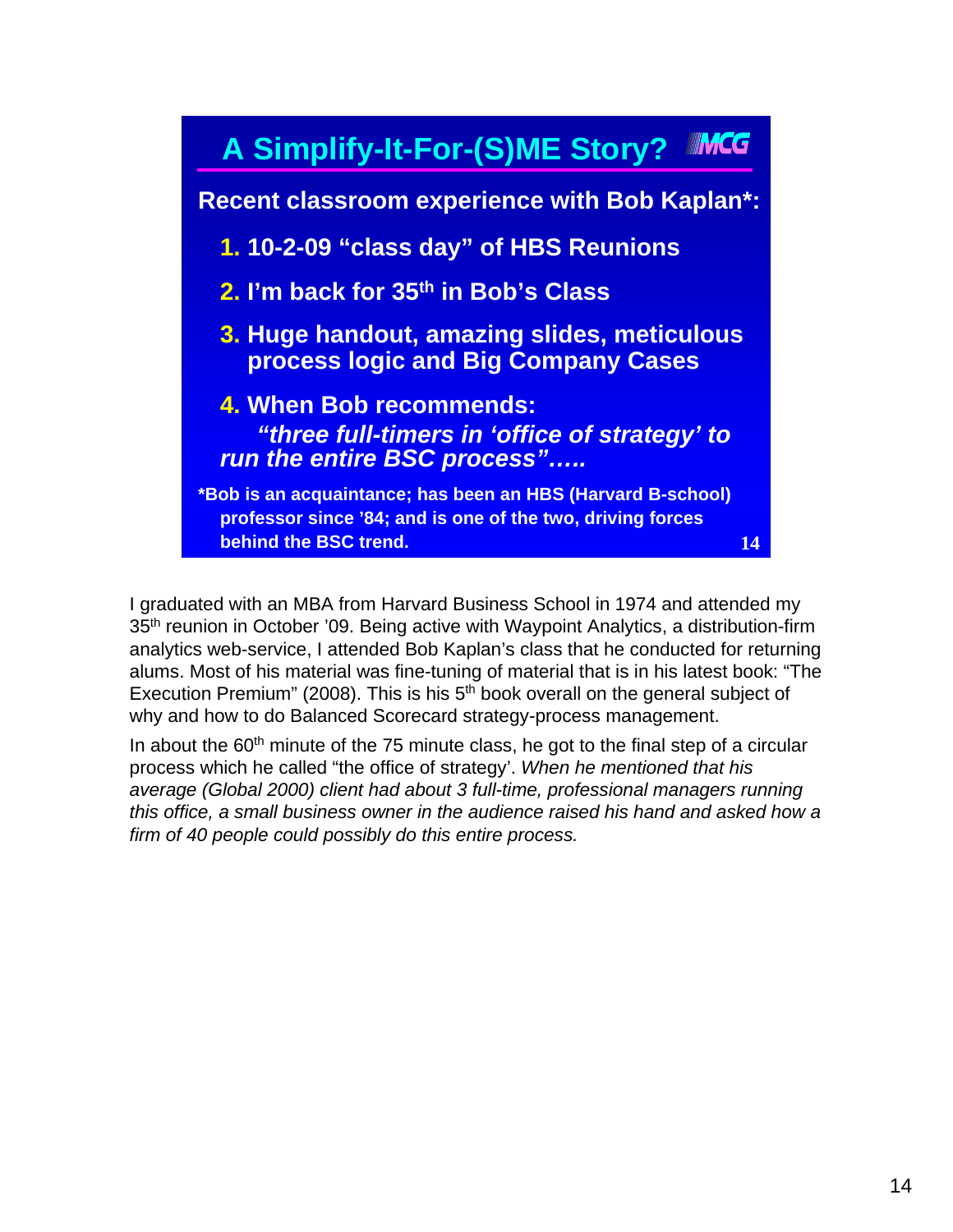### **A Small Biz. Owner Alum asks..**

**"I'm CEO/Owner of a 40 person fabrication, distribution business, I can't afford this scale of implementation:**

*How else can I do all of this?" (the Quickbooks v. SAP solution?)*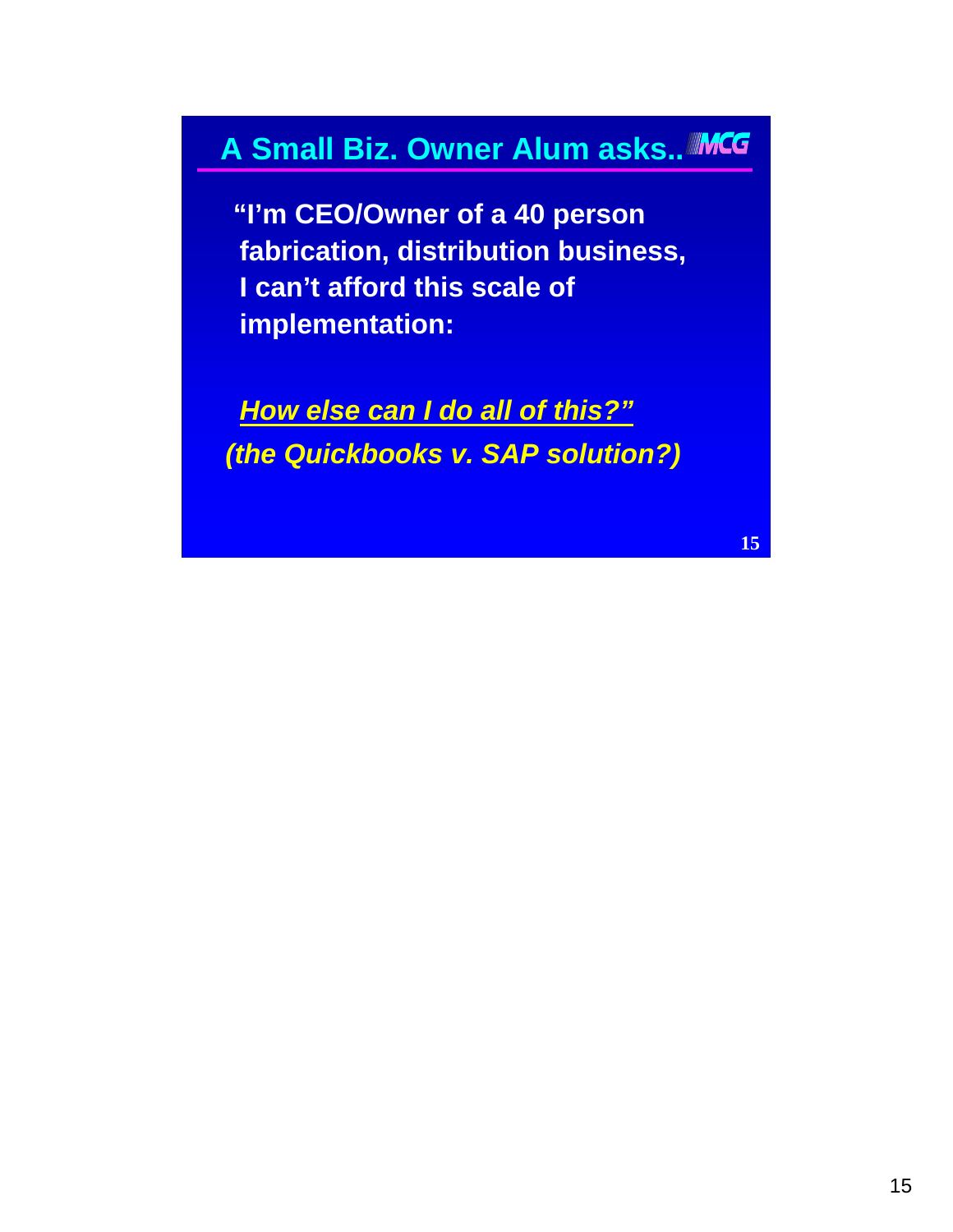

Bob couldn't answer how his BSC process might be boiled down to a scale and a cost for SMEs. My solution to this question is in the rest of this slide show.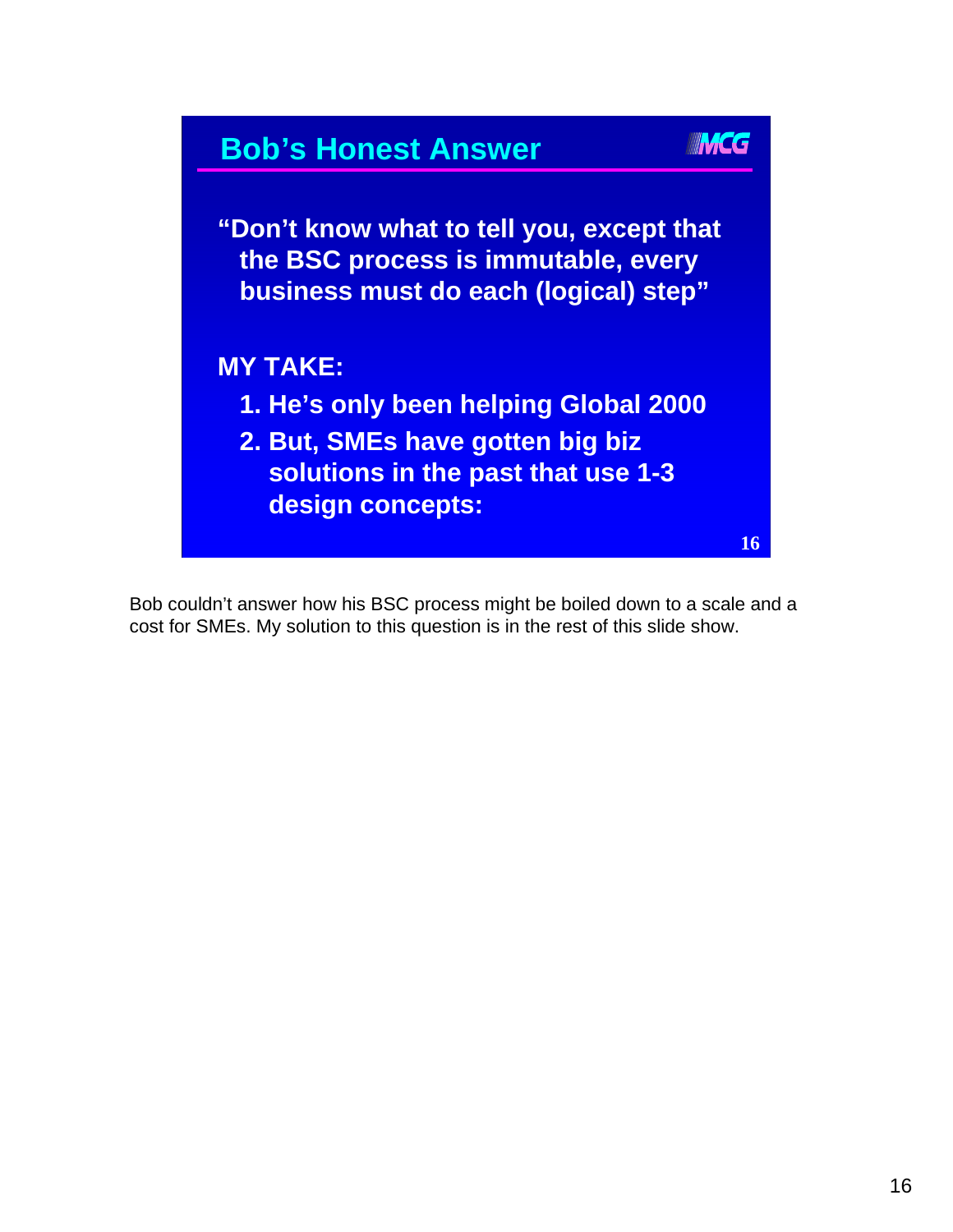#### IMCG **SME Re-Design Elements (1):**

**Standardized, turnkey solutions aimed at specific SME verticals (e.g. distribution channel (ERP systems emerged in the '80s; Quickbooks for smallest firms in the late '80s)** 

**Built-in, business models and systems with integrated, franchise solutions** 

– **Fast food formats; consumer service franchises**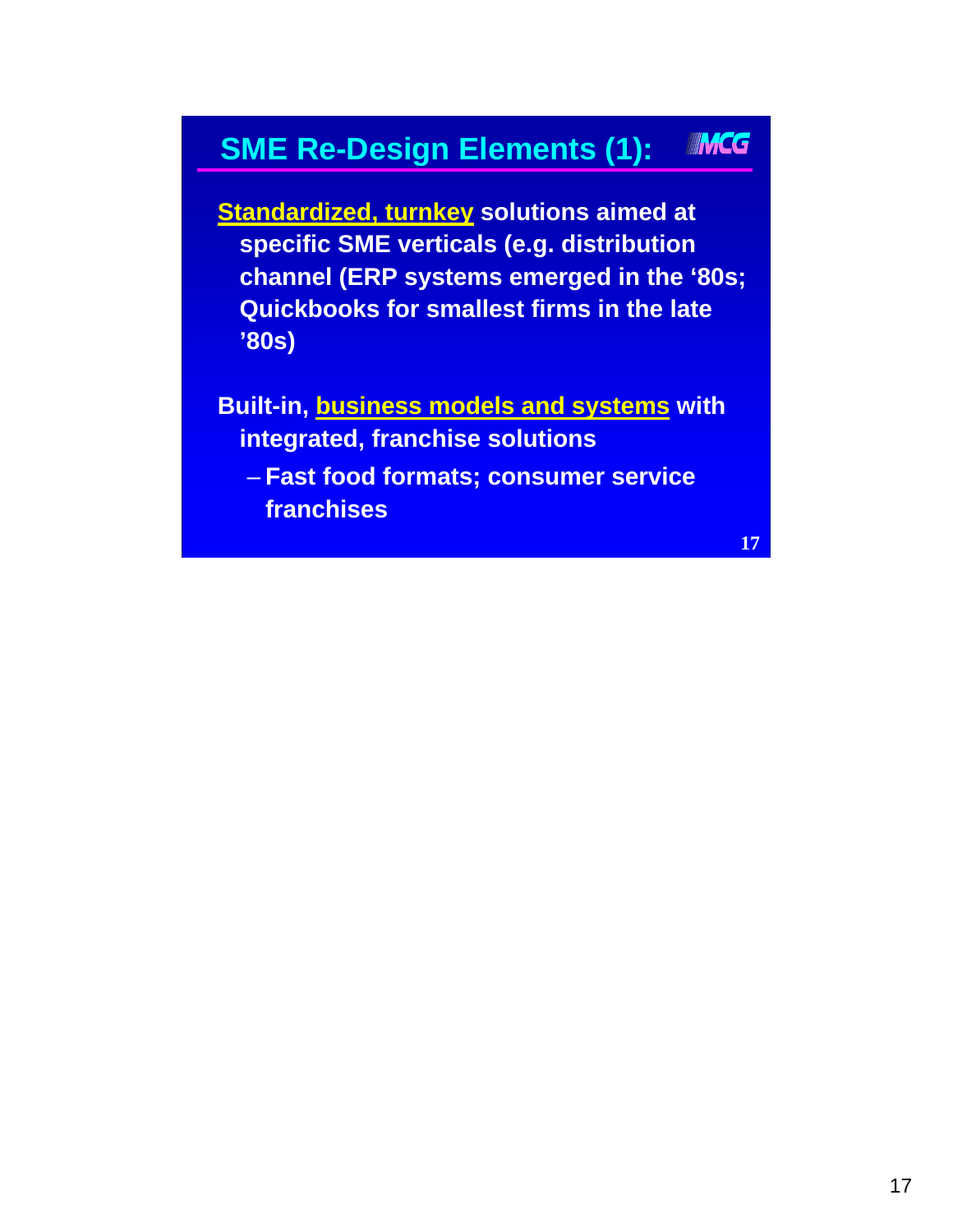#### IMCG **SME Re-Design Elements (2):**

**Outsourced VPs for functional leadership:** 

- –**Long-time, expert problem-solving pros for non, full-time functions (tax, law, IT, caterer)**
- **(Now) SaaS IT solutions v. in-house owned/run**
	- **Webex; Google Apps; Corp. accts at various web sites**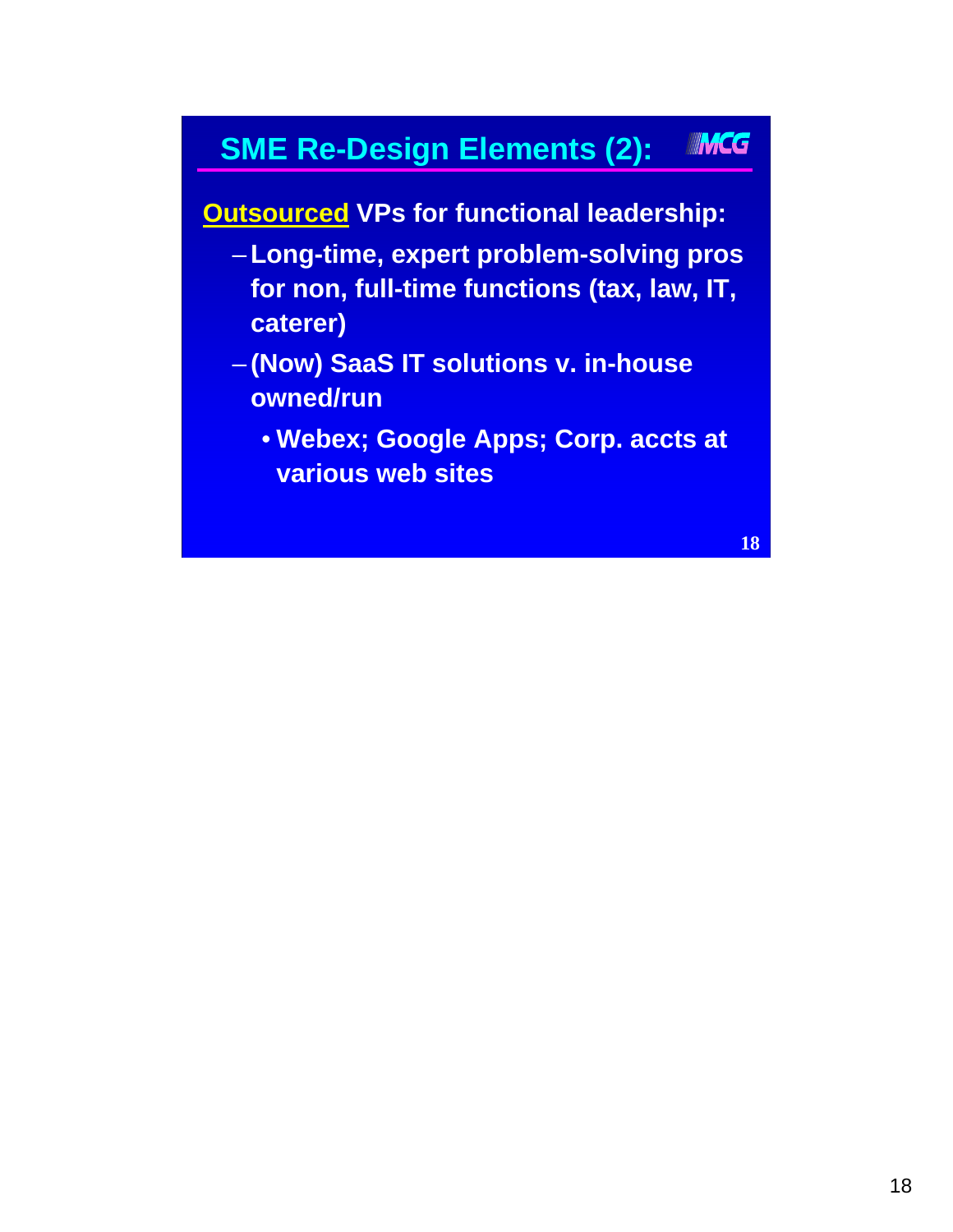### **Why Do These Solutions Work?MCG**

### **Small biz verticals have:**

- **Lower barriers to entry; local site key**
- **Smaller scale critical mass skills/assets**
- **Not as much differentiation amongst them**
- **Lots of them nationally with same needs**

**Outsourced, shared-cost, commondenominator solution => 80%(+) value for 20%(-) cost**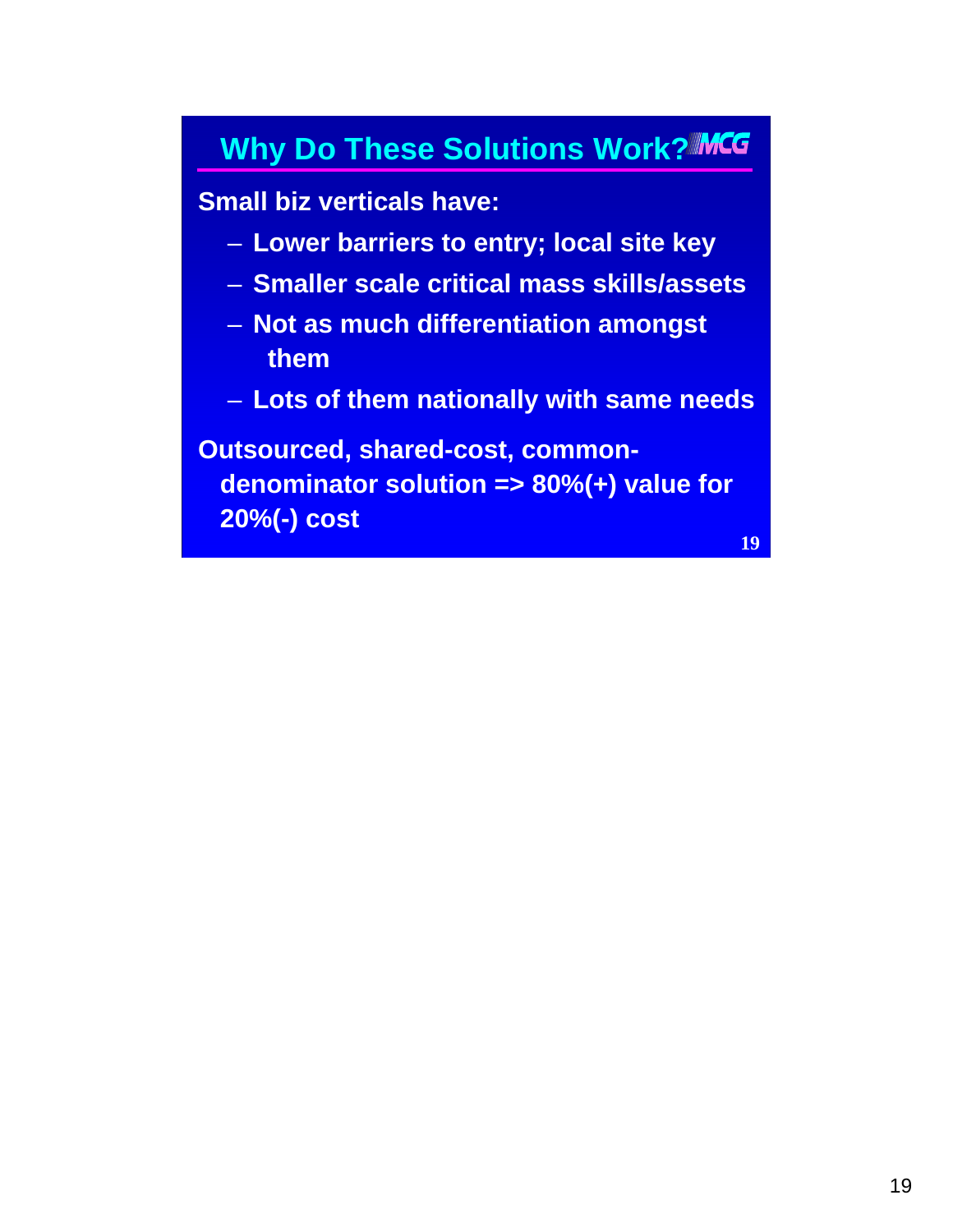

This is an overview slide. Slides 22 to 43, which are sequenced by the 5 numbers/topics above will detail each pyramid band.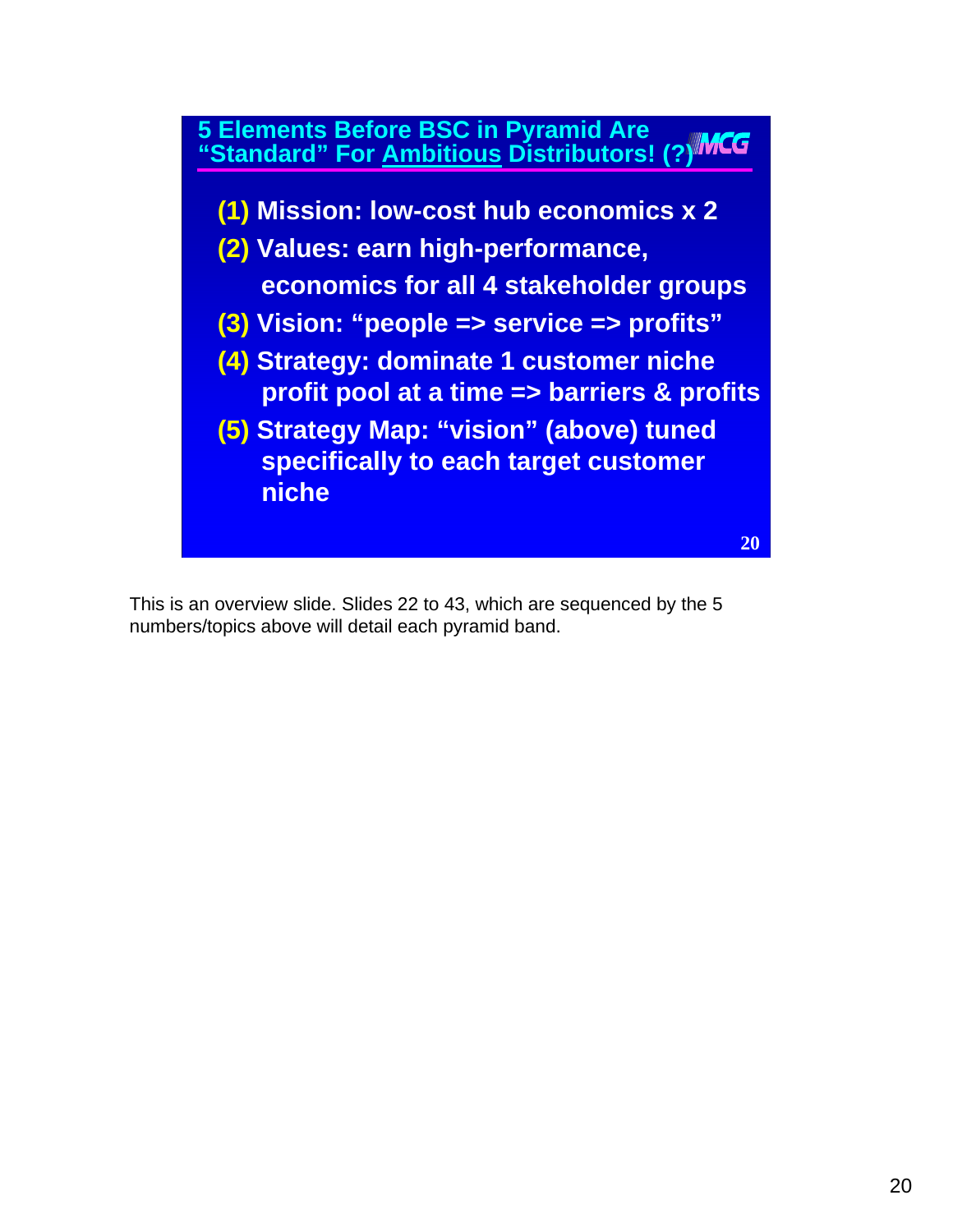

The flip side of  $-$  "ambitious, perpetual innovators, gazelles, high-performers"  $-$  is the "entrepreneurial-myth or e-myth". (Google it). It turns out that 85%+ of small businesses (think owner/operator, one-location) fail or grow no-where, because the founder/owner/inheritor is a technical, do-er within the business. Often they choose to have a life-style, self-employed existence in which they are the irreplaceable hub-ofthe-wheel. They are not consciously trying to innovate with their business model to create something bigger, better, more sustainable and ultimately transferable or salable.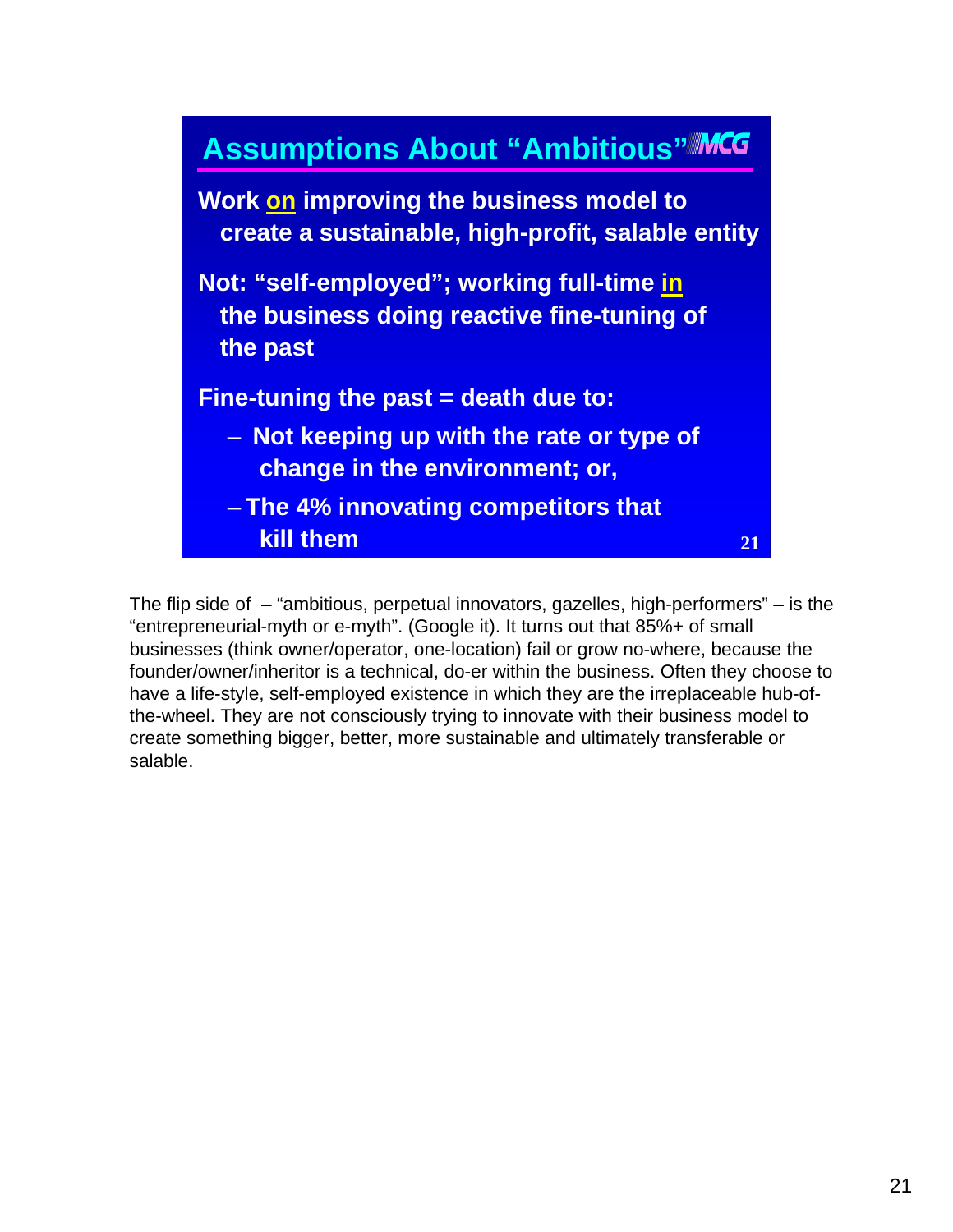

All physical goods distributors exist for 3 basic reasons and can grow win-win supply systems with best, right, smart customers. Here's what the numbers on the slide refer to:

- 1) Distributors exist for their customers to lower ten of the 11 elements of "total procurement  $cost''(TPC)$  more than they raise the 11<sup>th</sup> element, price. This slide is assuming that most customers could buy goods direct from 100 potential suppliers instead of the 1 distributor, but in greater quantities on a less timely basis each with its attendant set of buying and selling transaction costs.
- 2) Distributors exist for their suppliers to service end-users at a lower total sales and service cost (TSSC) than if the suppliers elected to sell the 500 customers direct.
- 3) The distributor's inventory and people serve as shock absorbers for atypical problems that suppliers and customers may have. The distributor acts as an economy-of-solution, painremoval, outsourced service provider. While the problem may be unusual for a given supplier or customer, the distributor sees the same type of problem often from a portfolio of similar suppliers or customers.
- 4) If we sort the 500 customers from highest PBIT contributor to biggest PBIT loser, and we study what items the best customers buy, we find that best customers have helped us unwittingly put in our best turn x earn (#5) items into a local distribution center.
- 5) Our best turn-earn products are bought by our best customers that share a common need for a specific one-stop-shop array of items.
- 6) High PBIT customers are then a by-product of bigger customers buying a lot of our best turn x earn items on a repeat, systematic (more or less) basis that generates above average order sizes. This reduces the fixed transactional and delivery costs as a percent of a bigger amount of gross margin dollars per order.

Some big questions are:

- Out of our top 10 PBIT customers what sub-niches of customers that buy the same 1-stoparray of items can we identify?
- How do we protect these accounts and sell more old items to them on a greater win-win basis that lowers both their TPC and our TSSC?
- What 5 best, target accounts within this same niche can we sell on a total team basis?
- How do we generally retain and penetrate all of the accounts within this niche with basic service brilliance? (slide 5)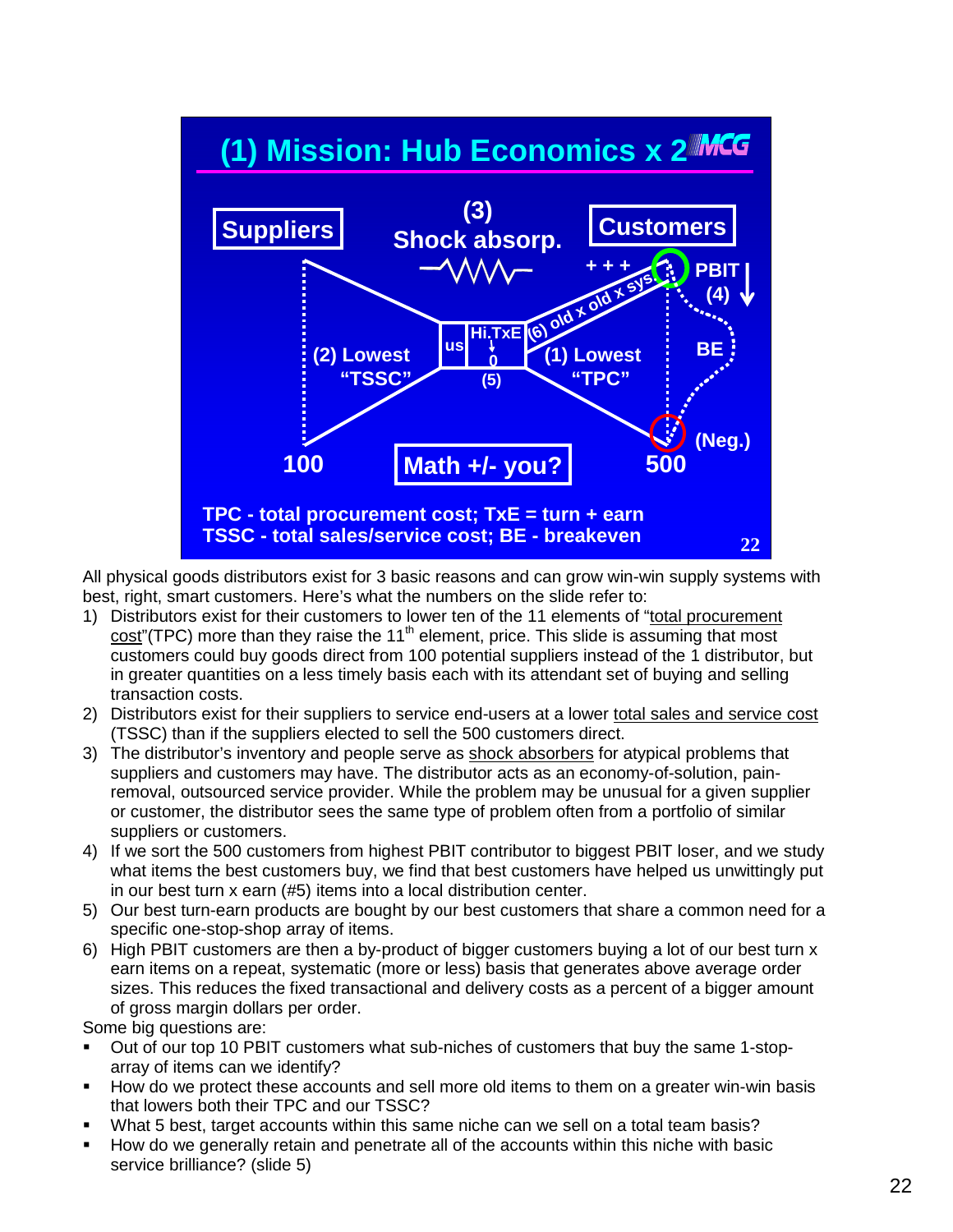

All of these concepts are in my DVD training program entitled: "High Performance Distribution Ideas for All". More on this product later.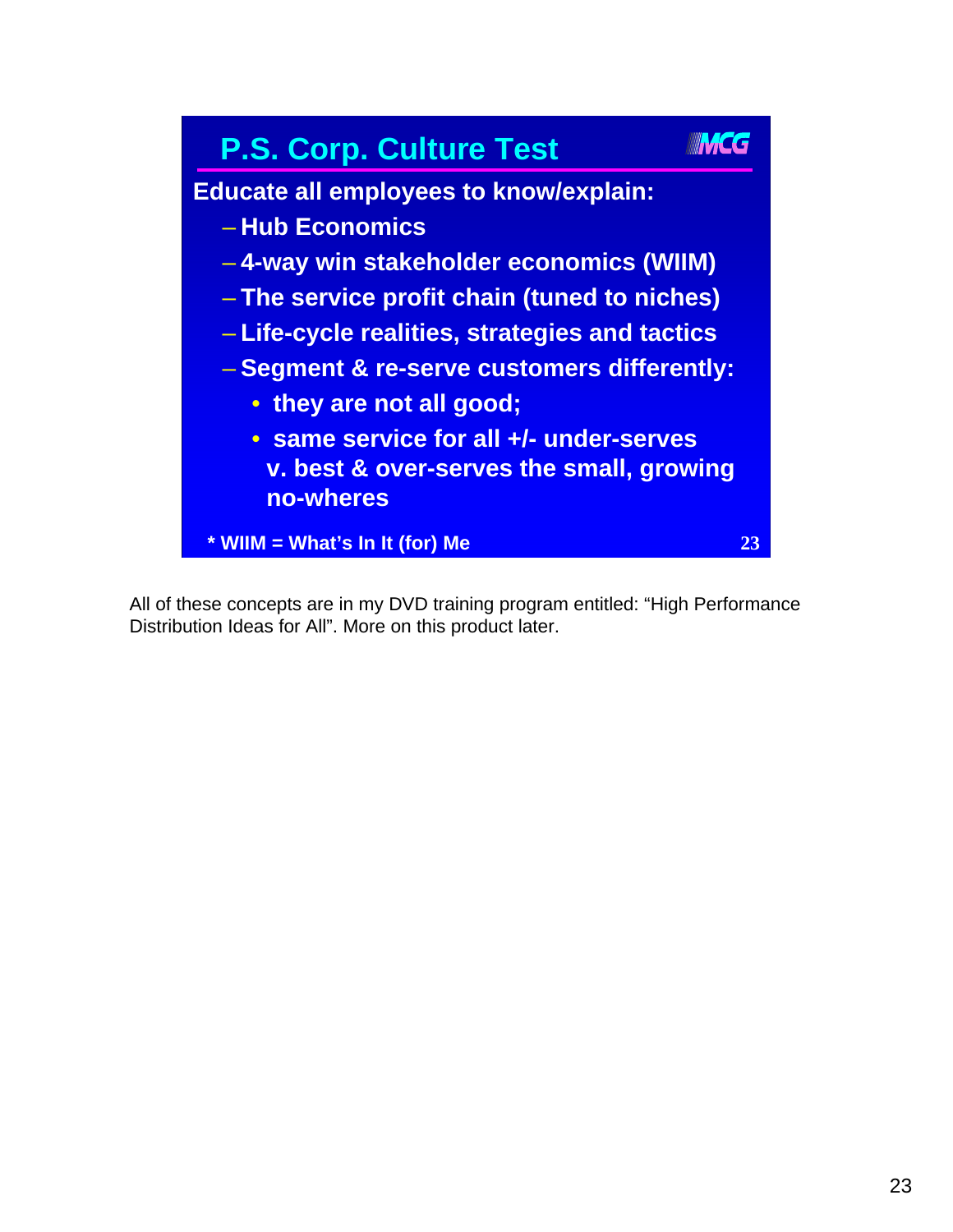

1) All 4 stakeholder groups want best-for-them total and long-term economics. The smart service management distributor: 1) pays more total-comp to get best caliber employees and keep them long enough to skill them up to deliver, as a team, the best service value equation metrics for a target niche of customers. Costco, for example, pays 41% more per employee than WMT/Sam's, but gets 150% gross margin per both square foot and employee as Sam's. So, Costco is growing faster at a better profit margin and return on assets than Sam's even though they are one-eighth the size.

2) The customers get the lowest total procurement cost (TPC: Ex. 3 and articles 4.1 and 4.2 at merrifield.com) from the distributor that has best one-stop-shop-in-stock fill rates delivered on-time with zero errors, etc..

3) Happy customers buy stay, buy more and tell their friends, so the distributor grows faster and more profitably than its competitors allowing it to buy more from suppliers and pay on time.

4) The shareholders make a higher ROI on a faster growing business (as in the Costco example above; UPS and FedEx are other exemplars that achieve the same economic philosophy).

And, all of the best prospective – employees, customers, suppliers and investors – want to be affiliated with the best performing service economics firm. So, the firm is every, best prospective stakeholder's "first choice" with whom to partner and invest extra discretionary resources

For very small businesses, another viable solution is to: hire them cheap, work them hard, supervise them tightly, be prepared to be the back up worker to fill in for high turnover. But, then the owner is working in the business which never grows and can't leave the business unless a clone is willing to replace them. They aren't working on the business model to create 4-way-win wealth for all and have a business that sustainably can run without them or be passed/sold on.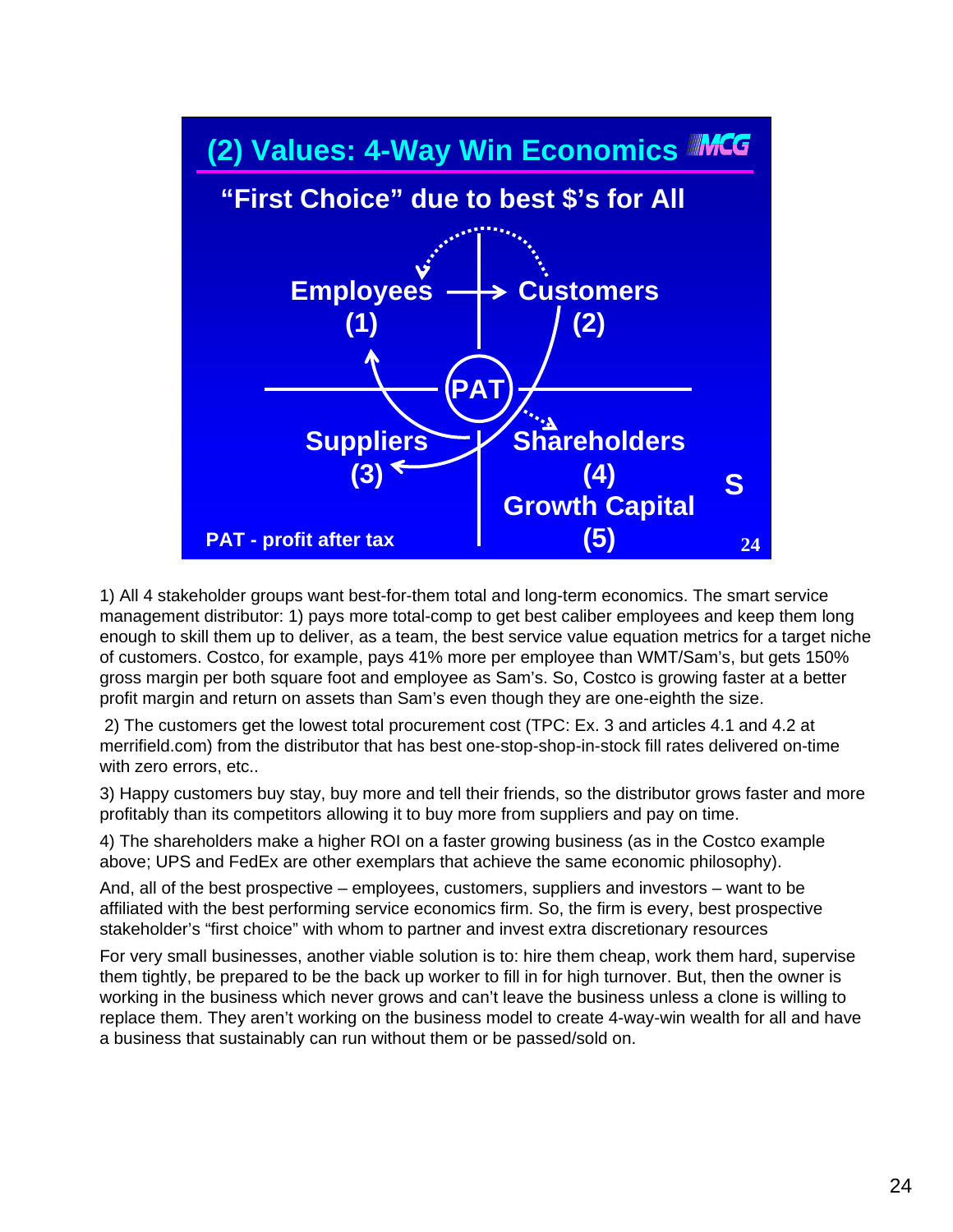

This is an AD for my DVD training program which management should run through first to get a new consensus on what the unspoken (how dated?) success assumptions of the group (think) really is. Here are the facts: 6 DVDs; 53 10-minute modules (11 hours and 40 minutes of total programming); 274 page guide; list \$995; Waypoint webinar attendees - \$300; Waypoint subscribers - Free.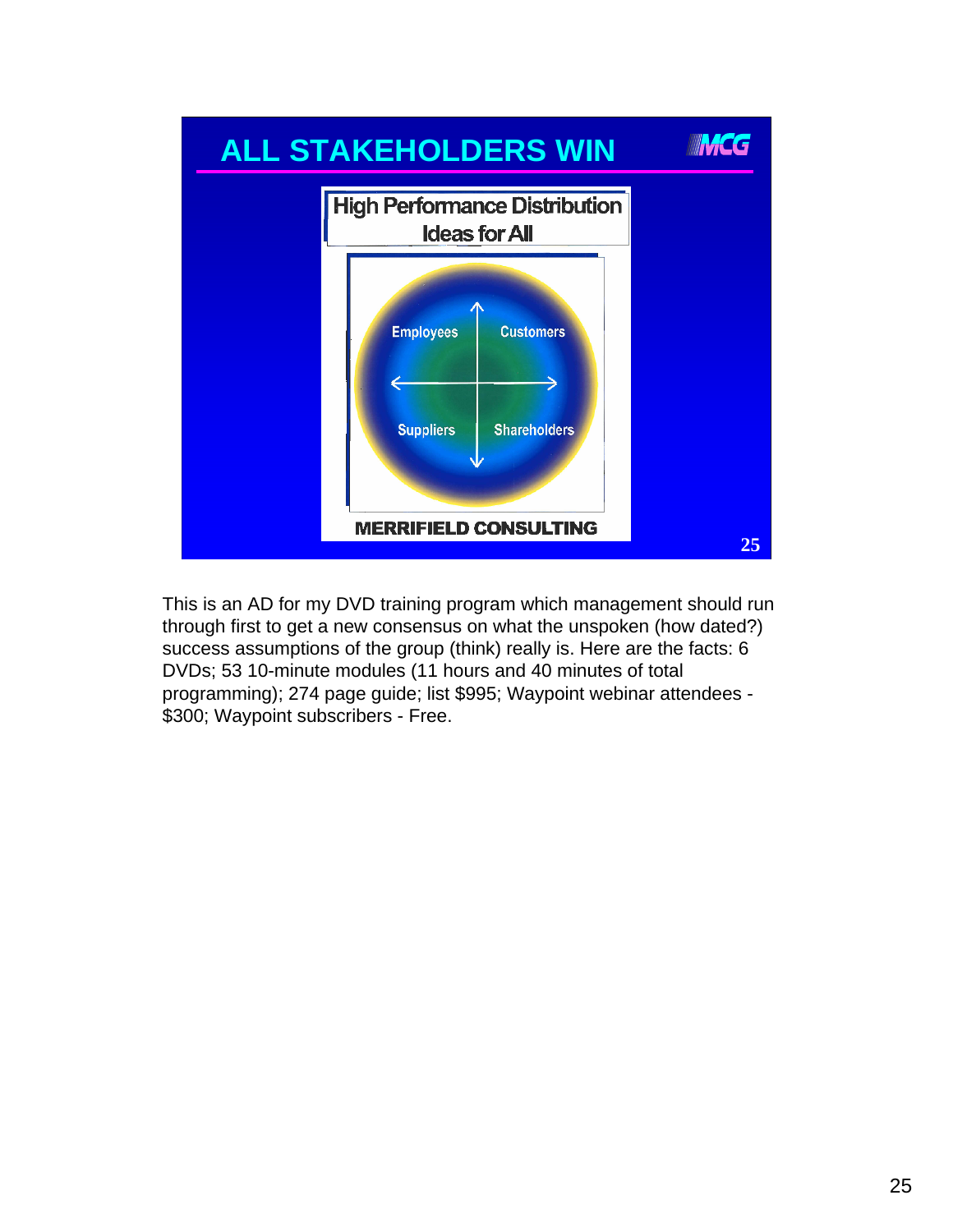

- A modification of Heskett, Sasser, et. al. "service profit chain". The arrows are hopefully self-explanatory, but the virtuous feedback loops A-F are meant to suggest that:
- A) The longer employees stay the more trained, skilled and expert they become which allows them to do their jobs ever better (a source of pride, esteem, advancement and compensation). The goal is to get all employees to understand and get to a level of self-motivation-fueling "mastery".
- B) As service improves, the absence of service mistake pain and stress coupled with the presence of prideful, improving, service excellence metrics boosts employee morale while reducing stress.
- C) If the customers vocalized their satisfaction, then reps are motivated and emboldened to focus on (ask for) deeper penetration and fine-tuning customer replenishment systems. All of the best reps in the industry start to gravitate towards trying to work for the best service horse to ride.
- D) Happy customers maximize their purchases with distinctively best suppliers. Both reps and customers are willing to take the long-term, partner view and invest in better replenishment systems to reduce inter-company friction costs. And, customers are more willing to give best service value providers last look plus a premium. This is all more motivating than putting out poor-service fires and trying to hold on to some business for lower prices due to the average, poor service value.

If customers stay, buy more and grant service value benefits, than the company grows faster and more profitably.

- F) If the company has profits which it must reinvest to finance faster growth, than all employees have job security and job-growth-from-within potential.
- *CONCLUSIONS: How many arrows and feedback loops are measured, managed, improved and rewarded within your firm? If any service firm can orchestrate this process, especially tuned to one niche of customers at a time, then they will have outstanding, long-term, sustainable financial results. Imagine what happens if we "hire them cheap, work them hard", and we have high turnover and poor service? All of the feedback loops turn from virtuous, upward, improving cycles to vicious downward spirals.*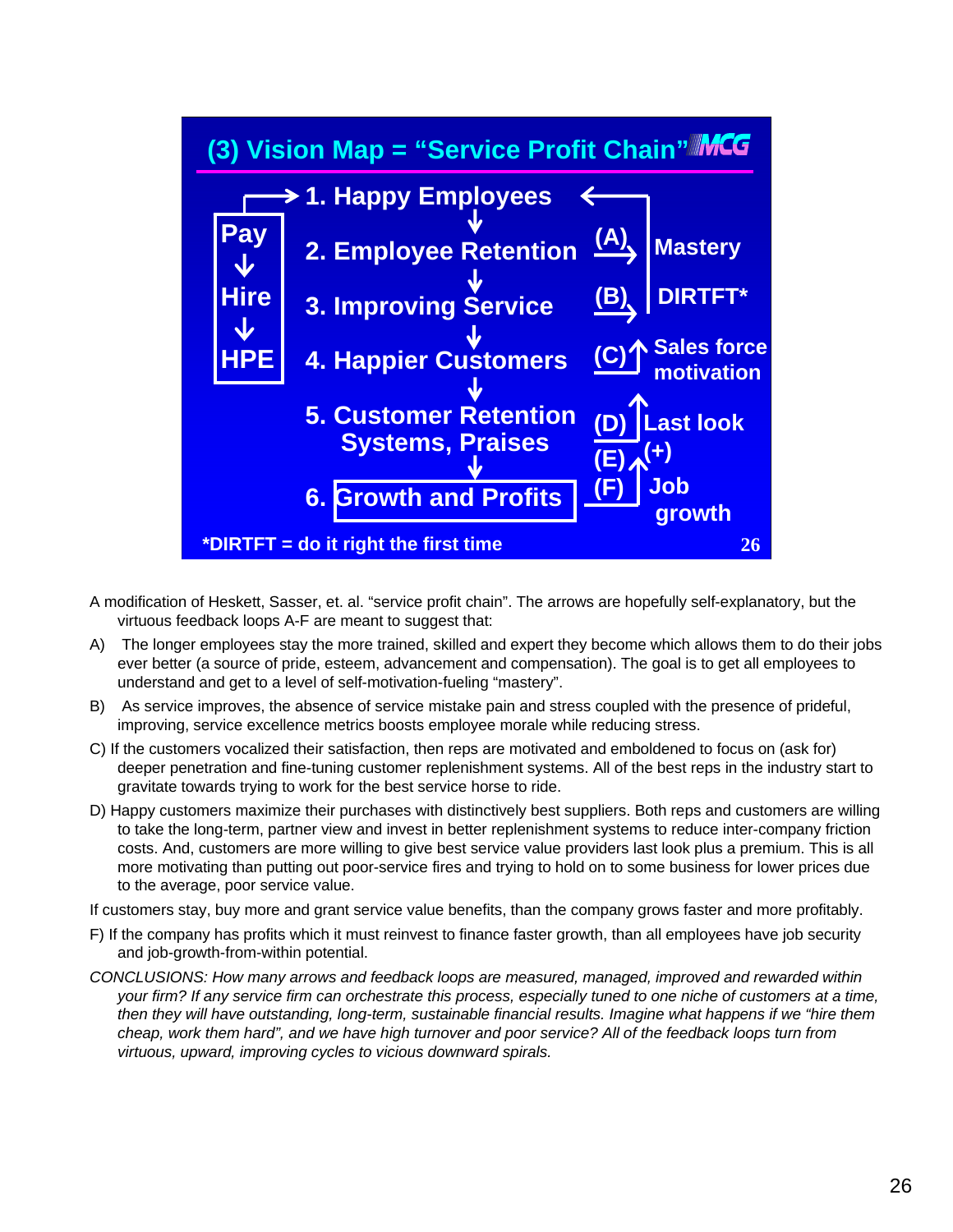

From left to right, it will cost us some marketing expense to get a customer to buy from us (red= initial sales).

If we are service excellent, the customer will buy more over time (increased sales)

Because we are so good, we get last-look plus something extra (quality premium)

Because we have zero errors, which is the low-cost, high-value, highmorale way to operate, plus high fill-rates with low shortage-scramble costs and larger order size and margin dollars per fixed cost of transactions, we put a higher percent of sales to the profit line.

Because we are so great, customers talk and/or hire one another's people who sell our story for us.

Where do any of these economic realities show up in the financial numbers except for the firm with focused service excellence to dominate one customer niche at a time grows faster with higher profitability?

How should we start to measure these important invisible, im-measurables? Read on!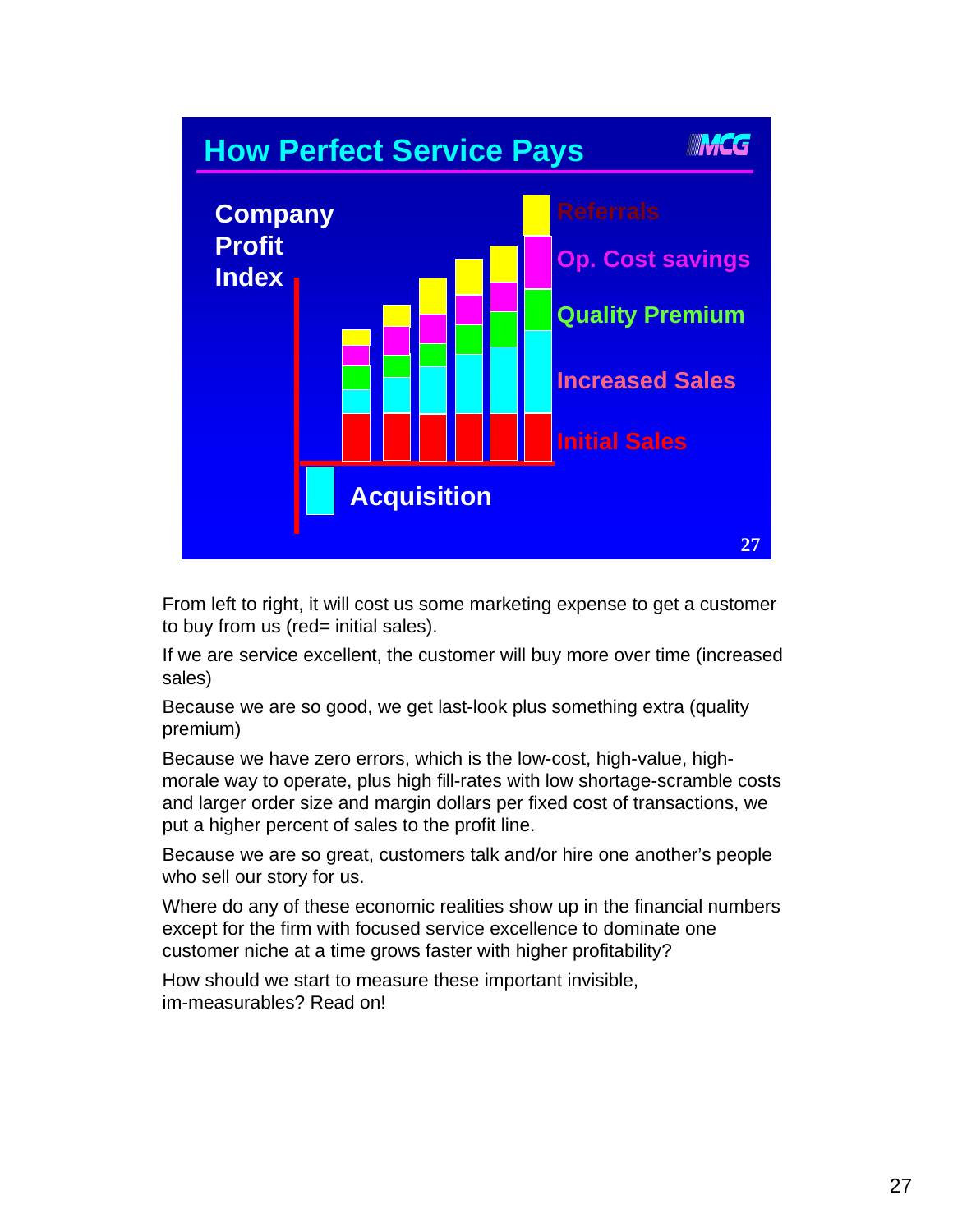

The "service profit chain" generally seems logical, but it will not tell a distributor:

- a) What it's historic, most-profitable niche of customers is or the 8 or so specific metrics that have to be tuned, measured and improved for that niche's optimum "service value equation"
- b) Nor, will the service profit chain tell a distributor where in the product life-cycle a given supplier line or item is; or, how mature and consolidating its customers and their respective niches might be. Most distribution managers, like generals, are guilty of fighting the last war. That is, running the business on assumptions that worked in the industry when they were coming up through the ranks, but less to not at all now. When you look at slides 30 & 31, most distributors are guilty of still being too "product-centric" and too product-promotional. Slide 31 suggests that *we should be working with best customers (that are the consolidators within their space) to sell all of the commodities that they need to and through them with a co-created replenishment system that delivers the lowest-total procurement cost for them and at the lowest total selling/service cost for us. The primary goal is a win-win, mostefficient supply chain re-engineering service solution for the 90% spend on commodities.* Then, product-selling solutions as needed secondarily.
- c) When we can calculate actual, net profitability of customers within a niche, we realize that not all are profitable and some can never be transformed into being profitable. If we can get 50% or more of the profits in the total pool of niche customers, then we will have the best "critical mass" inventory investment/fill-rate service and economics. More on this in 35-36.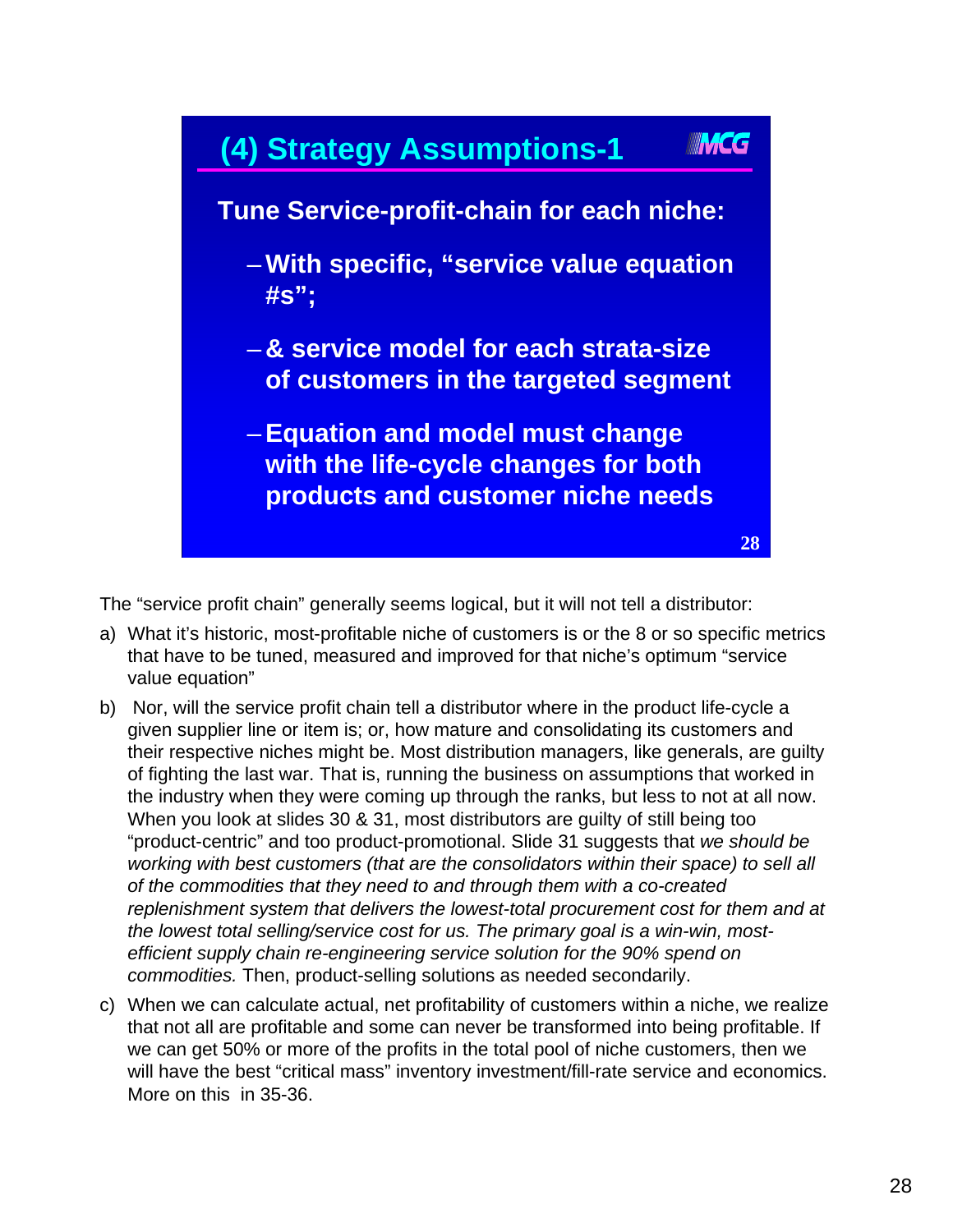

Think of these guidelines while looking at the following diagram of a typical life-cycle curve.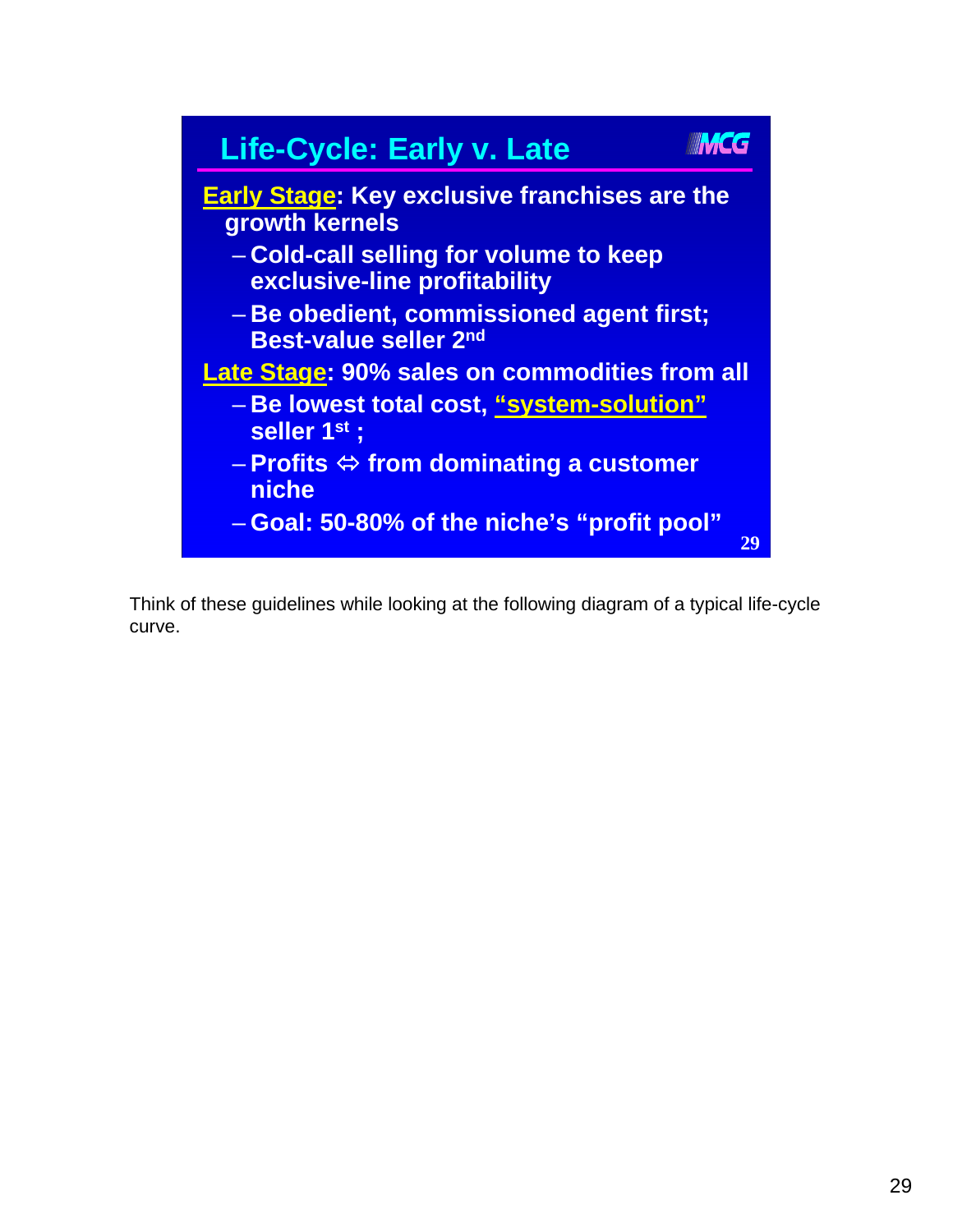

This slide suggests that "today" most distributors are realizing 90% of their sales are on mature, commodity products to which all of their competitors have equal access. There is little-to-no differentiation between the commodity lines that distributors "rep". And, a good percent of the 90% are now private label goods from Asia. So, *why don't we spend 90% of our marketing resources on selling these commodities to and through best, right-niche-for-us customers with co-created, win-win supply-chain processes.*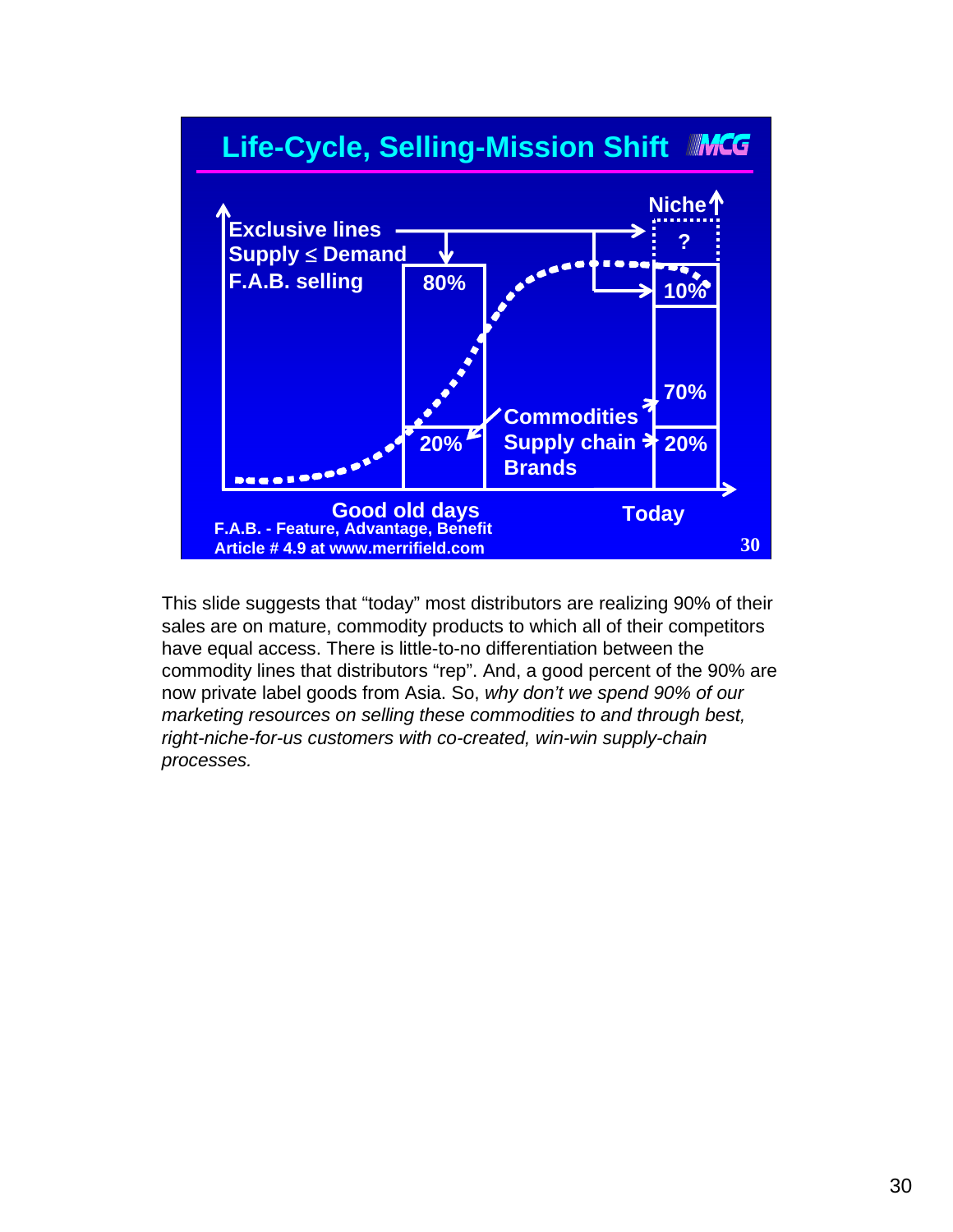

This slide from the book "Dealing with Darwin" (see the web site for all of the slides: www.dealingwithdarwin.com), suggests that distributors in mature, consolidating channels that are selling customers that are also in mature, consolidating industries need to focus on marrying the right, few, best customers with supply-chain replenishment solutions ("customer intimacy zone") and/or innovate to become low-cost, "operational excellence zone" executors of the distribution-process function.

This, btw, does not happen with a monolithic sales force doing their own thing on straight or quasi-commission. A team has to audit, propose and install a semi-custom, demand-replenishment system with the few key core and target-gazelle customers that matter within each metro market. A "rep on the account" could be a full-time, on-site manager reporting to a top management person who sees their equivalent power-being at the account one to a few times per year.

Distributors who try to run a traditional sales force and comp plan typically vastly over-pay the rep who happened to have the account before a honcho-to-honcho "system solution" was negotiated.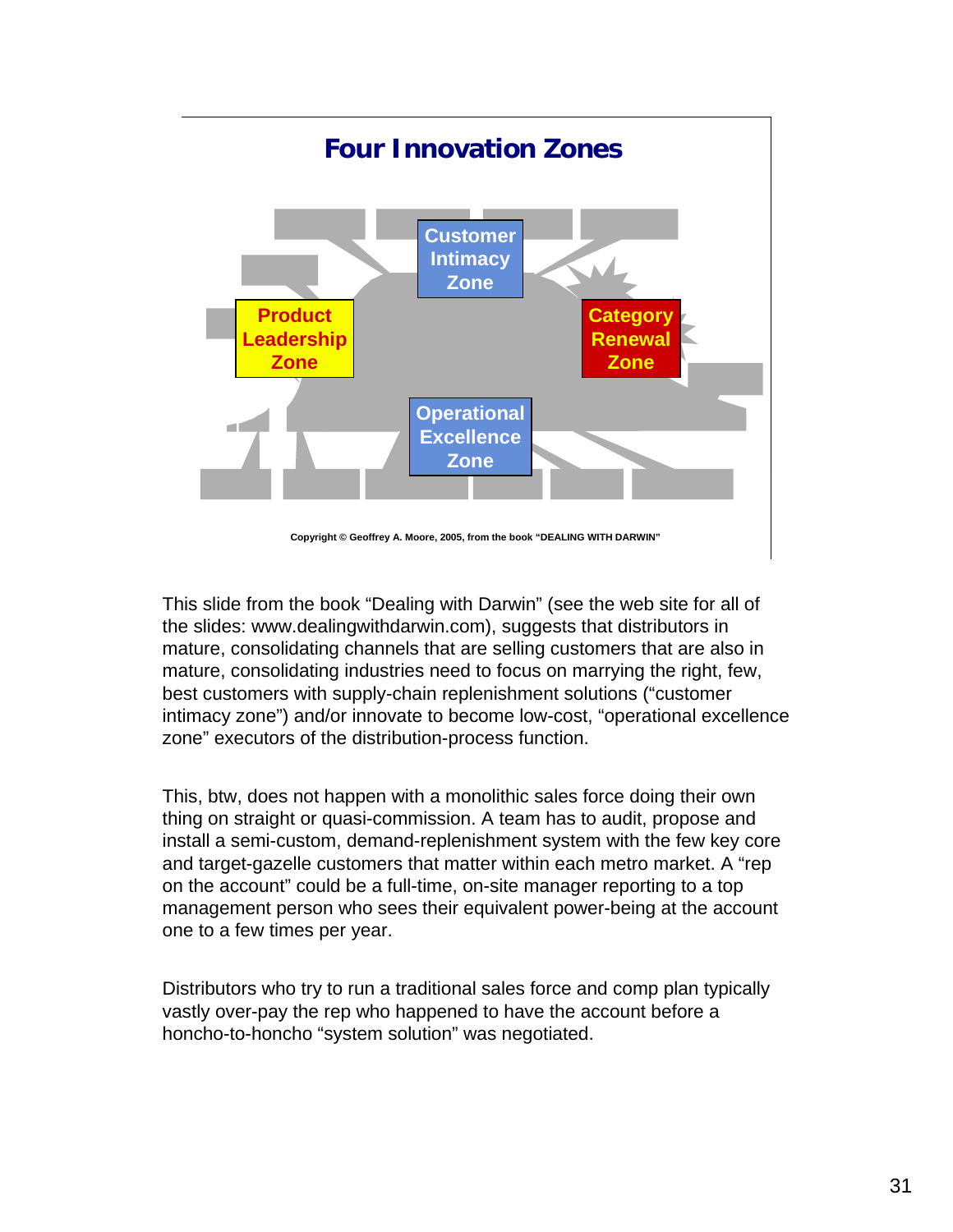### **IMCG (4) Strategy: Assumptions-2 Parameters for defining "a customer niche" (1) Industry segment (x) size strata (2) Dift. service bundle for each strata (x) (3) Buying philosophy/values of customers:**  – **a) pal (or total, high-end "experience");**  – **b) total, best, service value (system) buyer;**  – **c) pure price buyer (only about 5%) (4) Vitality/Growth Rate to estimate "NPV" Net-Present-Value (NPV) of future "net profit" stream 32**

*Distributors should not define their "share of market" by the total product volume share that they have, which is*  early, life-cycle, exclusive-franchise thinking imposed by manufacturers. They should, instead, target a percentage *share of the potential net profit that can be derived from a homogeneous pool of customers within a given niche.* 

To define customers by niches they need to be broken down **(1)** first by industry segment categories which most distributors already use. Then each segment of customers needs to be **(2)** sub-divided further by sales volume strata as a casino does with gamblers or a bank does with depositors. Each size band or strata of customers than needs **(3)** a tailored service bundle. I typically use four strata: A-rep coverage, B-proactive inside contact, C-Wholetail, cash-n-carry, D-Web retail.

*If sales reps are going to be assigned to regularly cover and serve a customer today, that customer must have the current volume production or quick upside potential of doing at least \$400/month in margin dollars minimum (article 4.11 at merrifield.com). Call those "A" accounts. Most distributors that go to market primarily with outside reps and who have not yet* done this boundary math will find that up to 70% of the accounts assigned to reps are and will stay chronically below the \$400 GM/month boundary. They have too many reps. The best reps should be assigned all of the A accounts and be put on a net-profit improvement change incentive for their new A territories. All of the B and C accounts formerly assigned to reps need a new service bundle which will allow the company to stop losing money on these accounts and potentially make some. (All in 4.11)

Most distributors can do one, perhaps two out of four service model bands well. Otherwise, what it takes to dominate one band is mutually exclusive and either not economical or service-value-appealing to the other bands.

Within a target strata of customers, customers can be sub-divided yet again into buying-value groups. Three main subgroupings are ones who will:

- buy from old pals in spite of higher prices and/or weaker service-metrics value;
- buy the best total service value, as best they define it (the great majority);

and pure price buyers which is smaller than most distributors and sales reps think.

Assuming we target *best total service value buyers which is about 80% + of all buyers*, we can sub-divide them by their current and future net-profit potential. A large, efficient buying customer that is growing 2 to 5 times faster than the industry ("gazelle") , because they are strategically focused and perpetually innovating will have the highest "net present value" for the sum of present and next 5 to 10 year profit potential stream.

If your #1 best, historic niche is "A", value-buyers within one industry segment, renew your service value equation for the niche and hyper-focus on the few most profitable and the one or two potential gazelle targets. **The key to strategic effectiveness is SUPER FOCUS BY THE ENTIRE SERVICE TEAM ON THE RIGHT BEST CUSTOMERS IN THE RIGHT BEST NICHE FOR THE METRO MARKET CONSIDERING WHERE OTHER COMPETITORS ARE WEAK AND STRONG. GO FOR 50-80% OF THE PROFIT POOL.**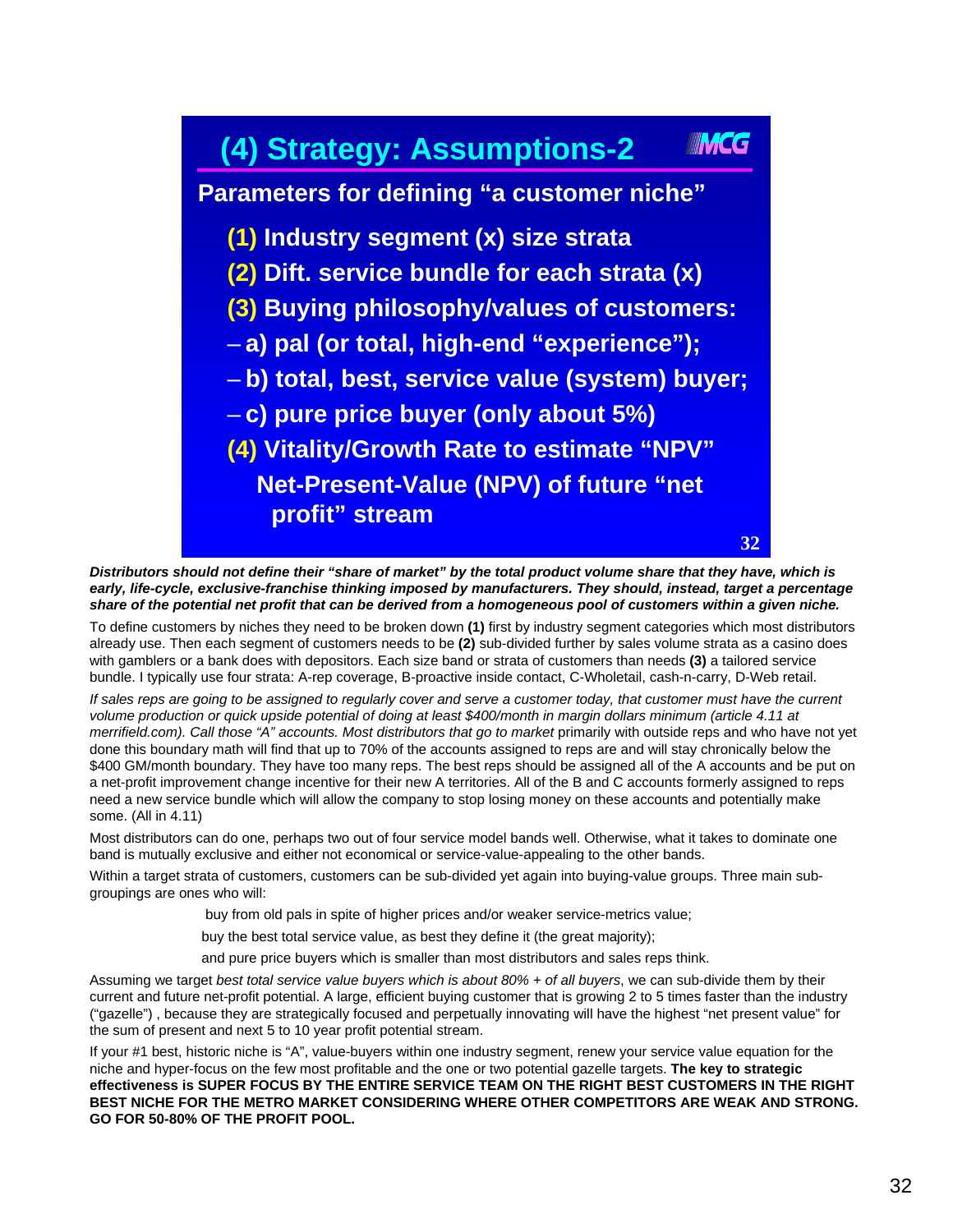

This graphic illustrates how we can slice an industry segment of customers into four theoretical size bands to serve each differently. On the left, treating all customers the same, we over-service the bottom two bands: the cost-toserve exceeds the margin dollars per transaction for structural losses. Banks, for example, can't afford to give small depositors free checking and interest on their balances. And, we under-service the top 1-2% customers, or are vulnerable to a competitor figuring out that they can offer the whales more custom services (at an extra bundled cost) and still make good profits instead of the obscene ones we might be accidentally and un-knowingly currently enjoying.

On the right, the "A" band gets traditional full-service which includes being assigned an outside sales rep, contract prices, etc. Minimum floor is \$400/month in gross margin, no ceiling. *Note in the right hand figure that A's at the very top should get service-value packages that are quite extensive*  and customized to match their net profit potential. A profit center will *statistically only have a few of these.*

"B" are telemarketing or some form of proactive, low-cost marketing.

"C" are wholetail, cash and carry customers who drive to a Fastenal-type, store-location to help themselves and pay with cash or credit card.

"D" are retail or web-store customers who pay retail list price and all extra services are unbundled and charged for. Grainger, for example, makes a handsome profit on the mark up on their un-bundled, freight/handling charge.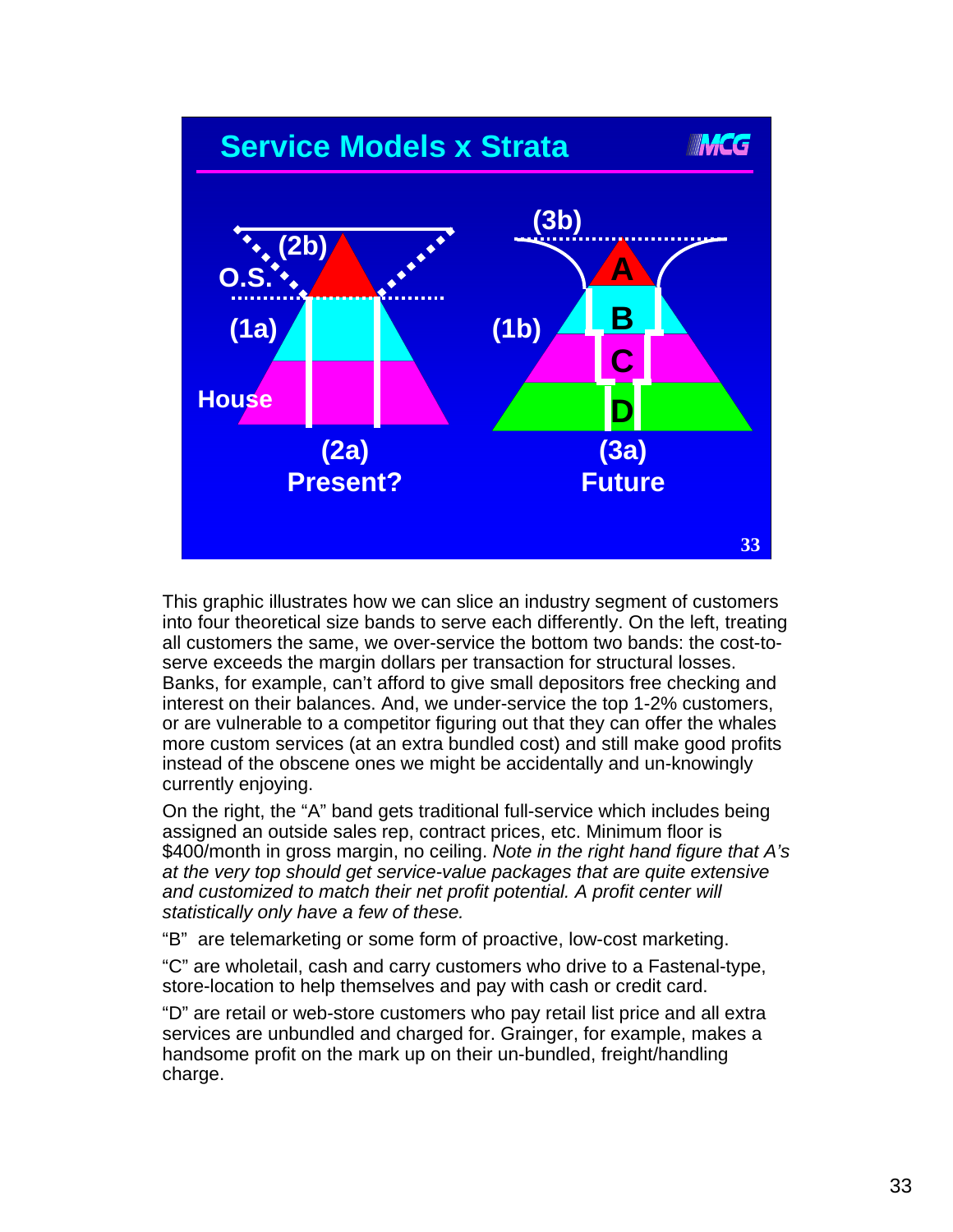

This slide adds some sub-species concept-names for different types of customers that might exist within the niche dimensions in slide 32.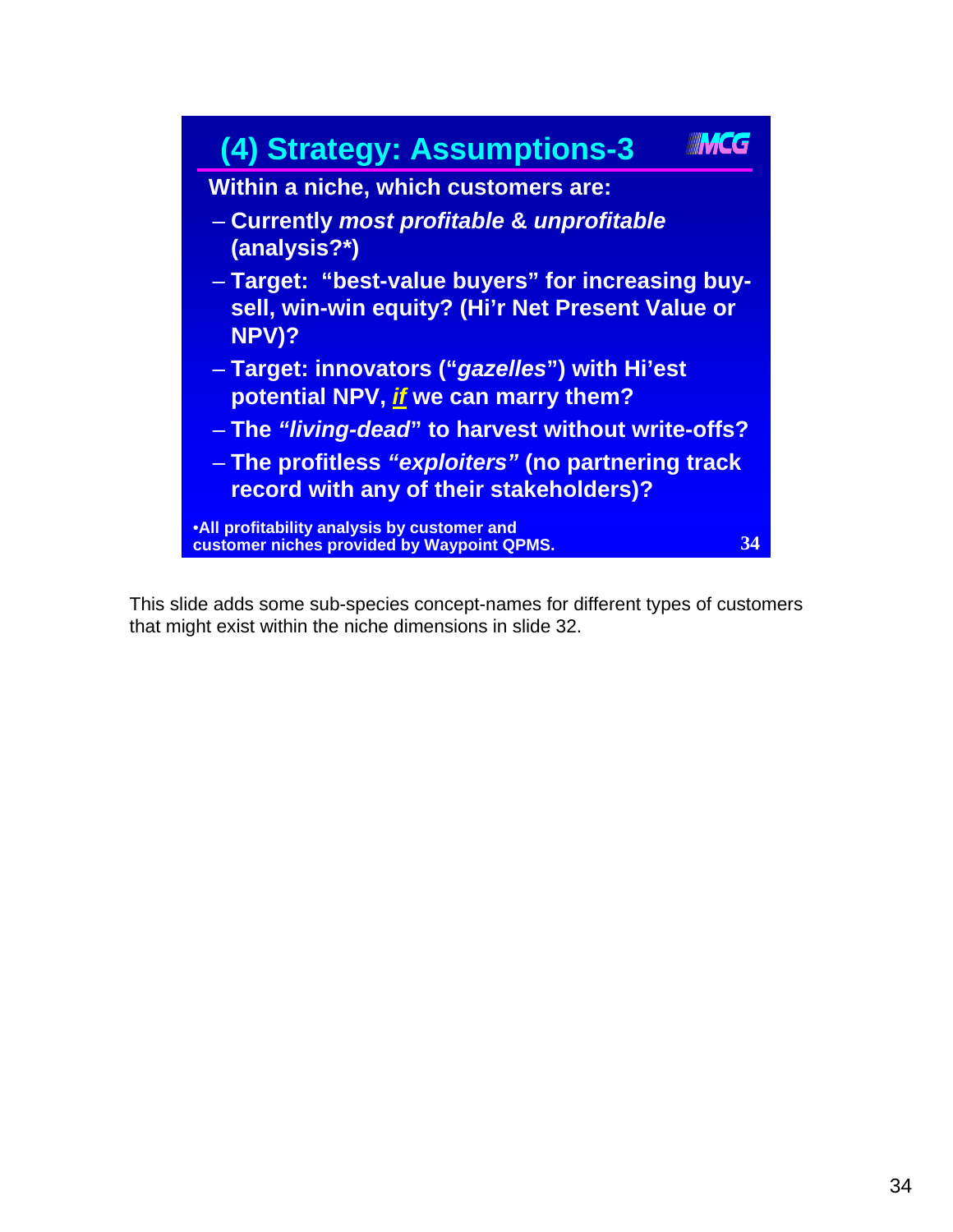#### **INNCG Why, How To Dominate A Niche?**

- **Each niche will have unique array of onestop-shop items they will want in local stock**
- **Highest, local, competitive fill rates =>**
	- **Best service value to the niche**
	- **Best transaction economics for both**
- **Breadth-depth of 1-stop investment = an investment barrier\***
- **Getting enough sales, market-share from a niche to turn the inventory = a second barrier**

**\* Waypoint QPMS will identify & calculate core items & critical mass investment levels**

**35**

Once we define a viable customer niche, we can then define - with help from bestrepresentative customers within the niche -what our service value equation metrics should be (and how tuned) for that niche. The process begins with *the foundational service value proposition/metric which is having the physical product needs that the niche needs on a timely basis: "the fill-rate out of stock".* If a target niche has, hypothetically, about 100 customers within a specific trading area (customer counts can vary by the freight, time-sensitivity of the products and the density of the trading area), then we must zero in on an estimate for how wide an array of items will comprise the best, competitive one-stop-shop selection. How to do this and more on critical mass economics for both inventory for and sales from a niche of customers can be found in articles 2.35 and 3.15 at merrifield.com.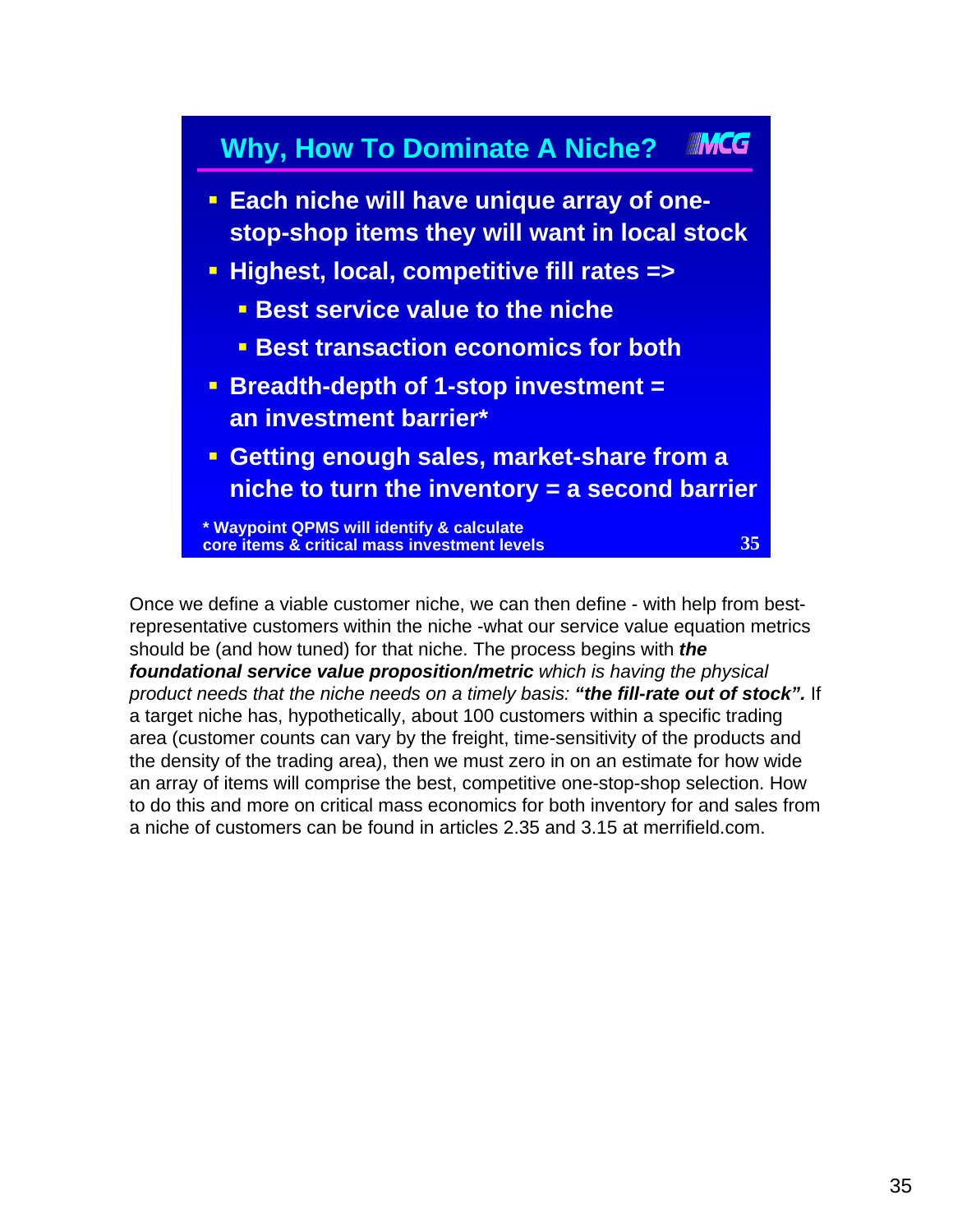

- Case example: to sell a commercial scale contractor niche, a distributor estimates that they must have a breadth of 6000 items, and for best, metro fill-rates a depth of investment of \$800,000. Given an average margin rate of 25% for the marketplace, the distributor needs 4 full turns to get to an OK, not great, return on the 800k investment. This means the distributor will have to get 3.2MM in warehouse sales at cost or about 4.3MM in sales before adding on any indirect or direct sales that might naturally happen on top of warehouse sales. The questions are:
- 1. How many distributors in a given metro market get critical mass sales of 4.3mm or more out of the warehouse?
- 2. If one distributor can get 50 to 80 of the warehouse sales in a market, how can another afford to have 800K in clean, right inventory, but with poor returns? The poor turns are not from poor stock investment choices, but from lack of sales, because some other distributor has already achieved critical mass inventory and sales economics for the target niche.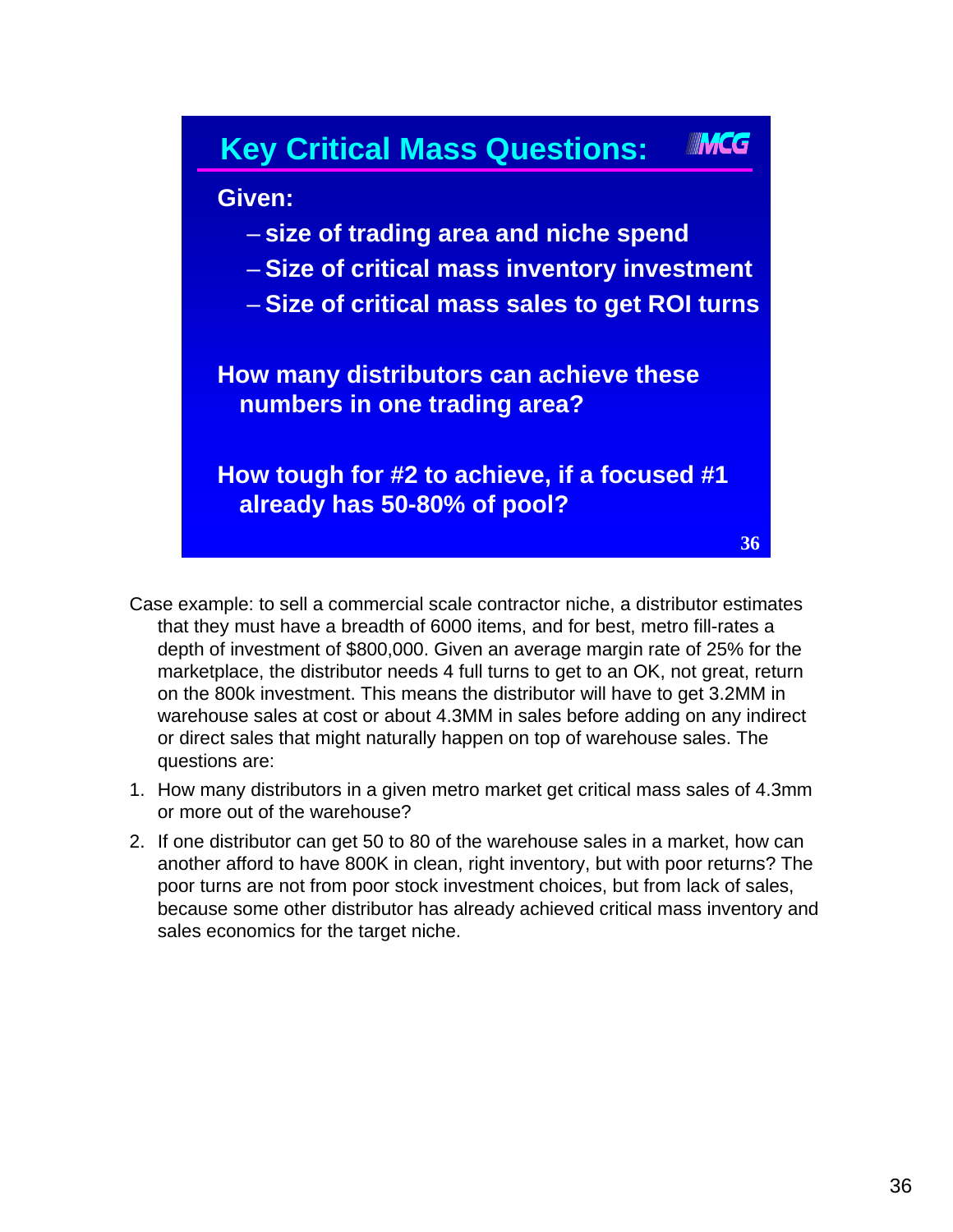

Defining and measuring all of the "basic, expected services" that wrap around the tangible commodity in the "augmented product" diagram in the next slide (38) is vital to achieving all of the benefits that come with true "service excellence". *It's tough, but inspirational and rewarding work. If we don't go for excellence, and provide instead an "average service experience", than customers turn into what seem to be "price buyers".*

If our service and our rep are both "good" like most of the other competitors, then what is left to differentiate suppliers in a customer's eyes other than "price" *and all competitors' profit levels will migrate to zero over time*. If on the other hand, we have "zero errors and on-time delivery guaranteed", etc. (for at least the most important customers in the target niche) which allows us to help the customer measure the benefits they can get from better "up-time and done completely right the first time" in their business, then we have something unique and valued.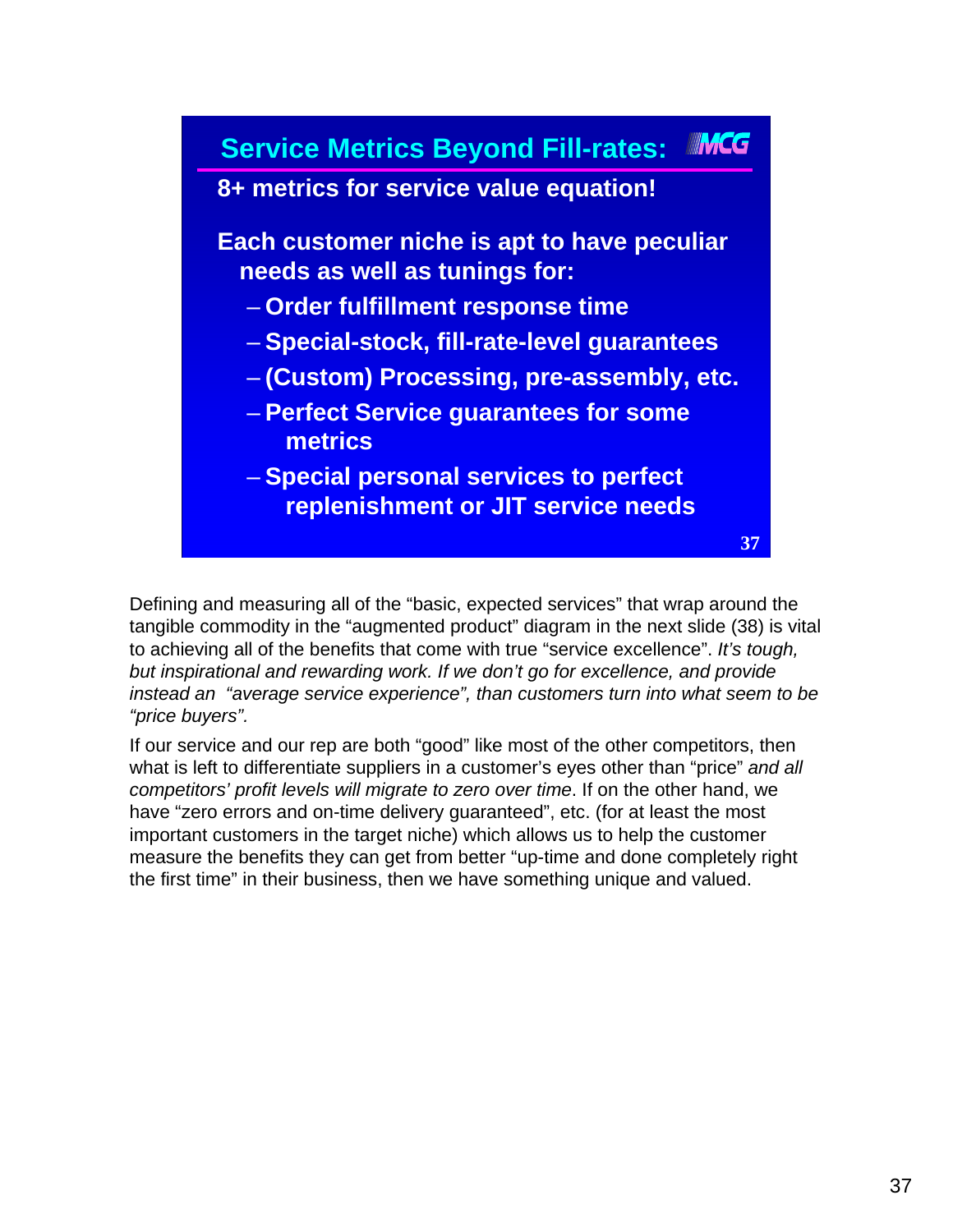

This is a jazzed up version of an old business model called the "augmented product". Embellishments in this slide include:

Circle 1: Not good enough to have just all of the traditional commodities, but world-class-quality and lowest-cost-produced clones from Asia.

Circle 2: the butterfly economics we saw back in slide 22 must be tuned to one customer niche at a time if we are in a mature, repeat-buying stage of an industry/product group life-cycle.

Circle 3: Then we worry about fill-rates, zero errors, on-time delivery and other "basic, expected, service" metrics (see ex. 3 at my site)

Circle 4: Raises the issues of adding or subtracting services either bundled or unbundled-for-separate-fees depending upon the strata-size of the customer in the niche. (Slot players at casinos don't get comp'd anything; drug lords dropping \$5MM in a binge get comp'd all sorts of stuff.)

Circle 5: For the few, huge, net-present-value, net-profit customers within a niche, there will always be customized, one-off services a distributor might co-create with the customer to get the products to and through the customers' business at the lowest total procurement cost.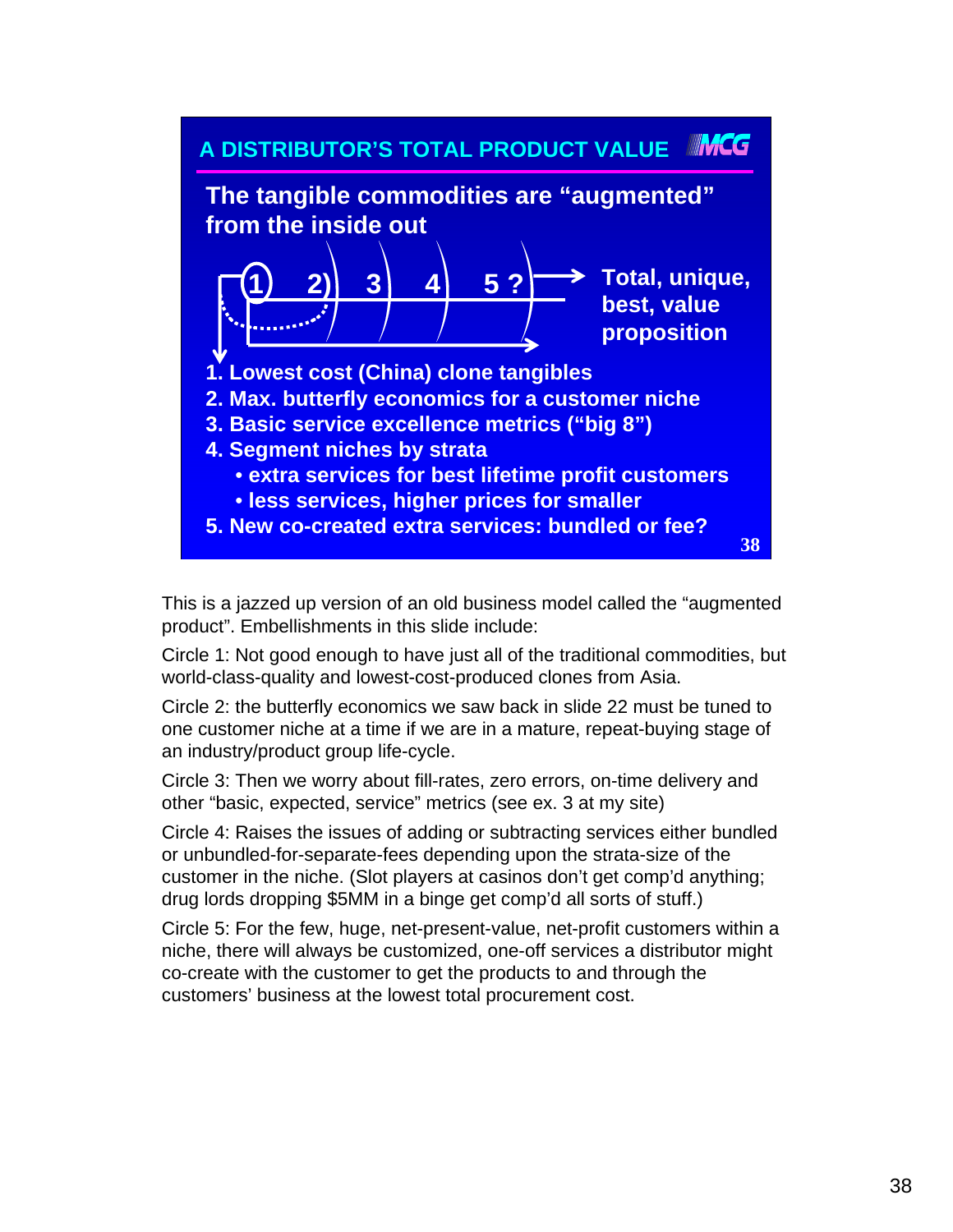

This trend slide illustrates how a majority of all businesses have over-shot capacity for a mature, saturated, post-consumer society in the US. They are all forecasting to grow sales more than their markets are growing, which adds up to a blood-sport. To win business, competitors start to compete away profitability by lowering prices and/or giving away services. Only about 4% of all mature businesses are actually able to perpetually innovate at either or both: a) creating higher service value; or, b) creating a lower, total-operating-cost business model.

Innovation will keep the margins higher until imitators knock off the advantage and lower prices. *A firm can not innovate in the most strategic, target areas, if it does not have good business analytics and a good balanced scorecard strategy-process.* These capabilities are necessary, but not sufficient for identifying winners and losers and innovating appropriately with both groups. Management must still pick the customer niches, define the service value equations and execute.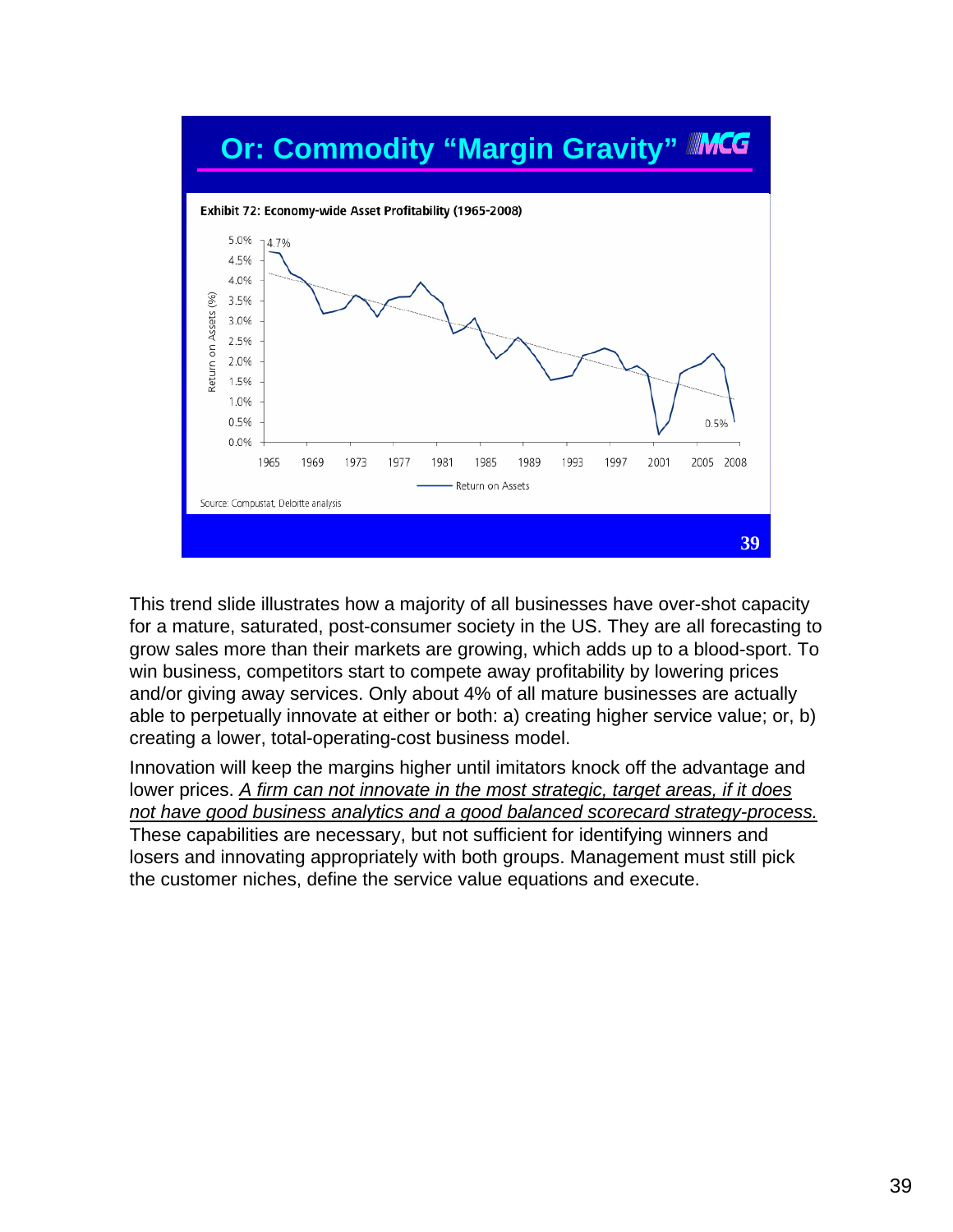## **Summary Pts. For: #4 Strategy MCG**

**What is a branch's #1 customer niche(s)? It will generate over 150%+ of true, net profits to pay for all losing (customer) activities. Mature channel issues?** 

- **Update our unspoken, dated, assumptions**
- **Get better at "customer niching":**
	- **definition**
	- **service value equation & biz model reinv'n**
	- **#1 share of "profit pool" domination. Need customer & item/supplier profitability analytics!**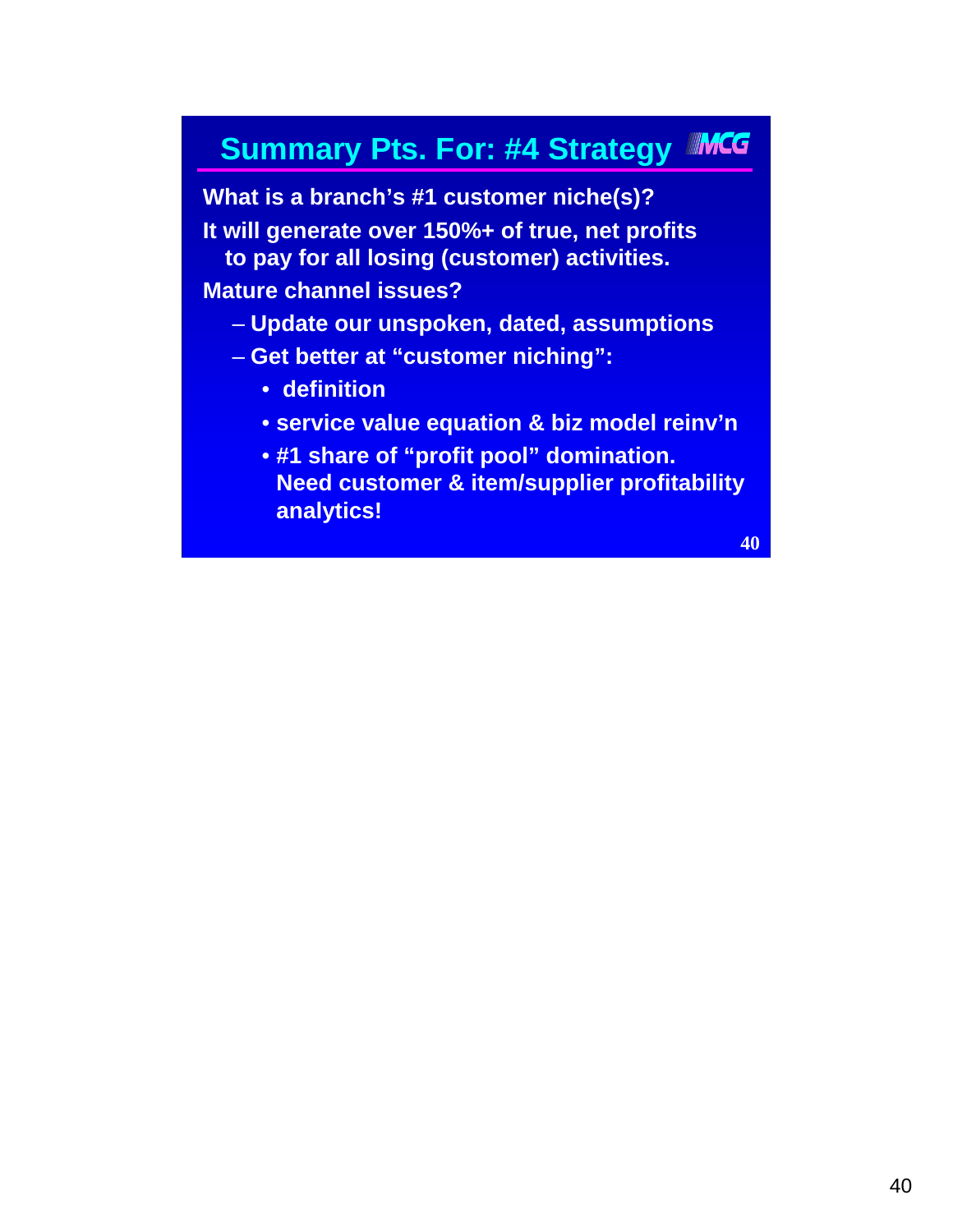# **(5) Strategy Map Links:**

- **1. High-Performance-Environment practices that will: attract, keep, train best people, so =>**
- **2. People Engagement Metrics emerge to =>**
- **3. Achieve Service Excellence Metrics =>**
- **4. Delta Profit Per Customer Increases=>**
- **5. Expanding Profit Pie to reward all stakeholders =>**
- **6. Best stakeholders make you "first choice" for partnering and investing extra resources**

This is a verbal re-summarization of the chronological steps that we covered in the "strategic profit chain" slide. But, once we know (#4) our own specific target customer niches and track our profits and profit improvement change (delta), then we can work backwards to define; (#3) service value metrics, then (#2) people engagement metrics so that we can achieve the service levels, etc.

High-performance service organizations always start foundationally with "high performance environment practices" which notably includes how we pick our employees. We can pay thoroughbred wages to get a lot of candidates to show up, but if we can't pick the right, best caliber people for where we are growing to, then no amount of good coaching, etc. is going to turn a donkey into a Derby winner. So, what are our "high performance personnel practices"? Next slide (42)

**41**

**INACG**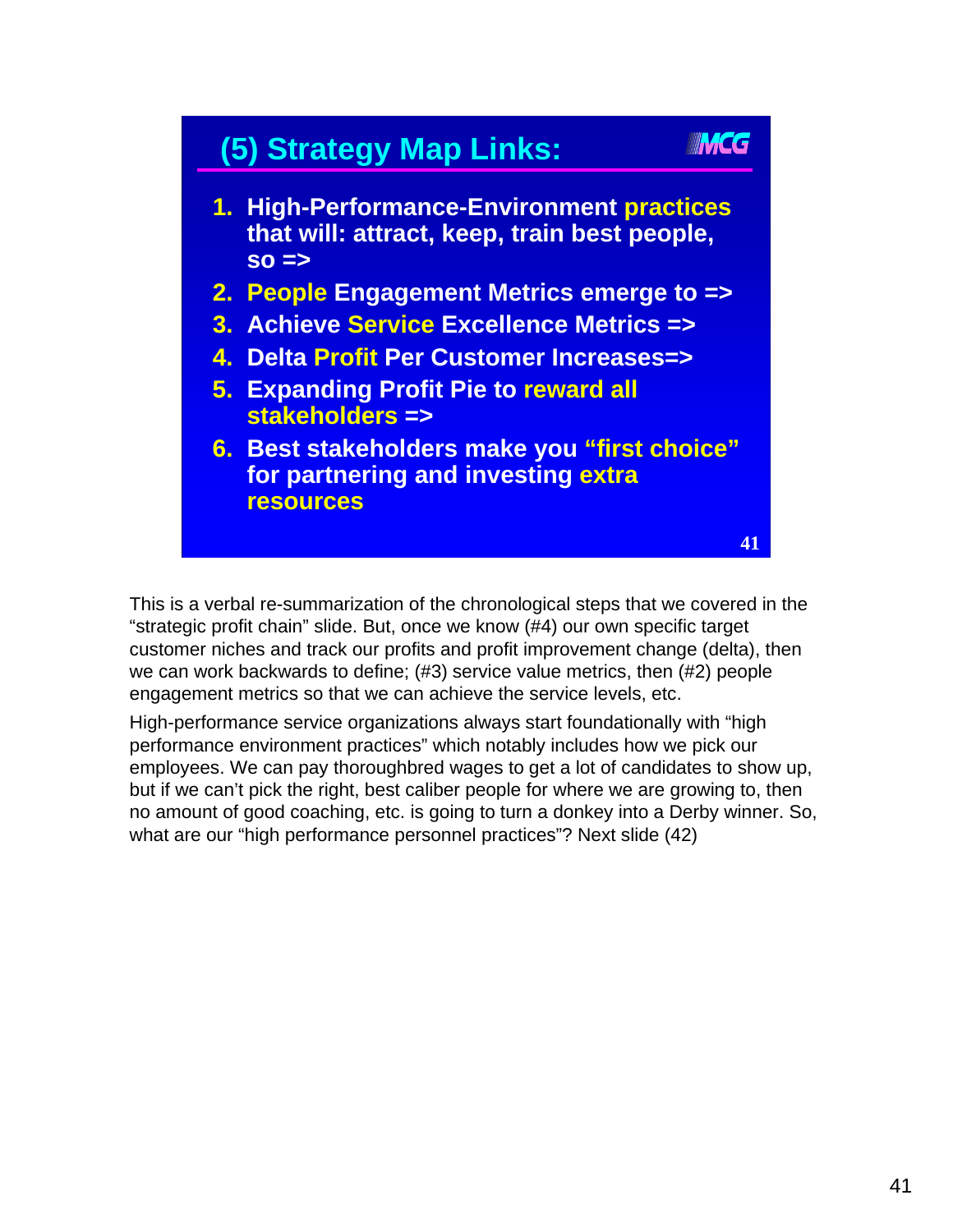

This slide is the organizing agenda for a 6-hours of audiotapes (product available from MCG) of an all-day, live seminar that I did.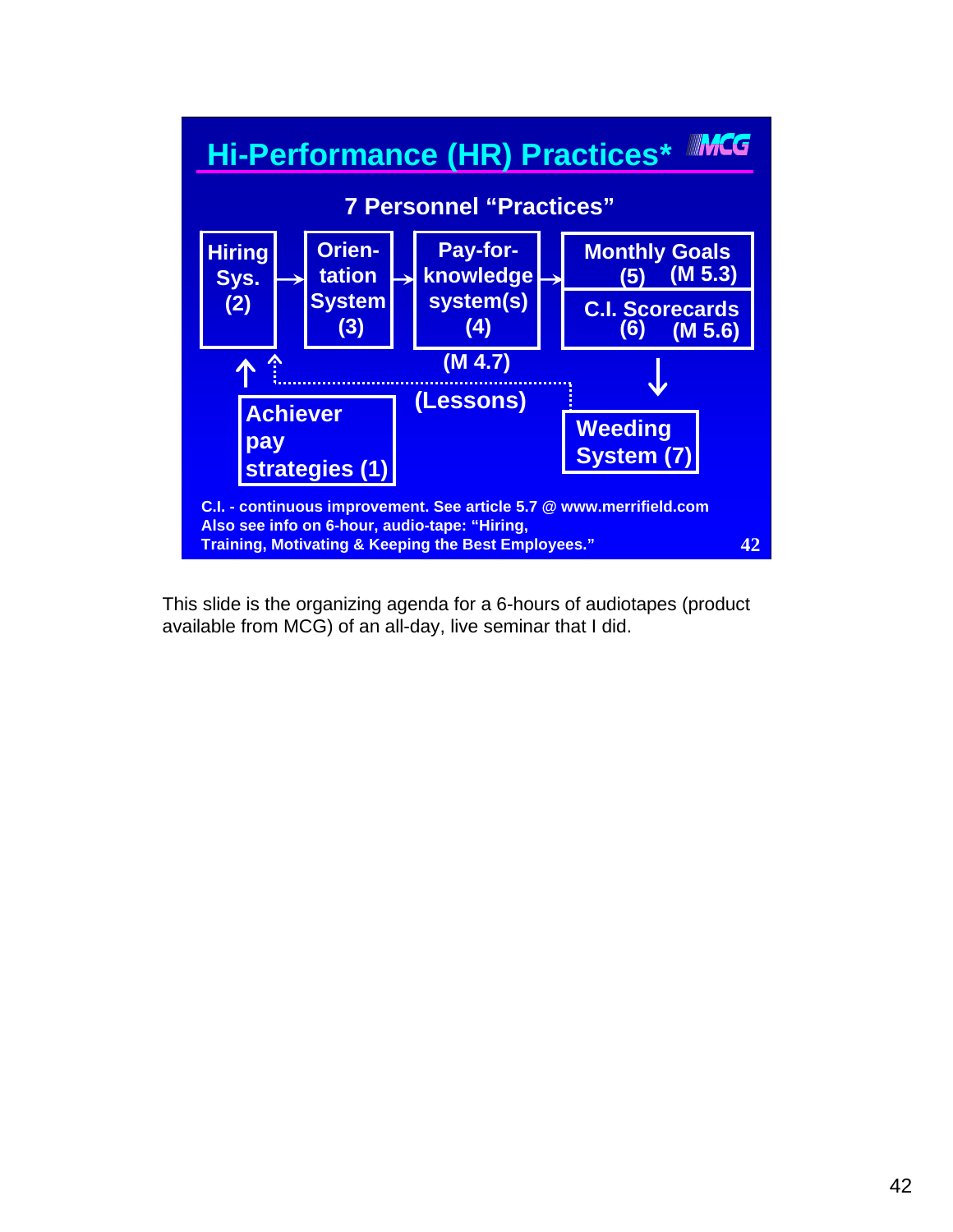

The goal of these metrics is to make sure that the minds, hearts and wallets of all employees is aligned with the "strategy map" of the profit center. An alignment tool is my "kinetic chain" which is exhibit 16 and article 2.1 at my site or module 5.10 in the DVD.

More specifics on the suggested metrics above (you may think of others):

When managers put people in three piles: Ace, OK, problem/C: there are no C's. They have been coached back into formation or outplaced.

For boot-camp orientation training for all new employees, they have to take a summary "corporate culture test" as many time as they have to get 100% including explaining why the culture and the company's BSC process is good for them.

I like to ask all employees twice a year how pumped up they are on the job on a scale from 1-10 on an anonymous, but everyone must participate survey.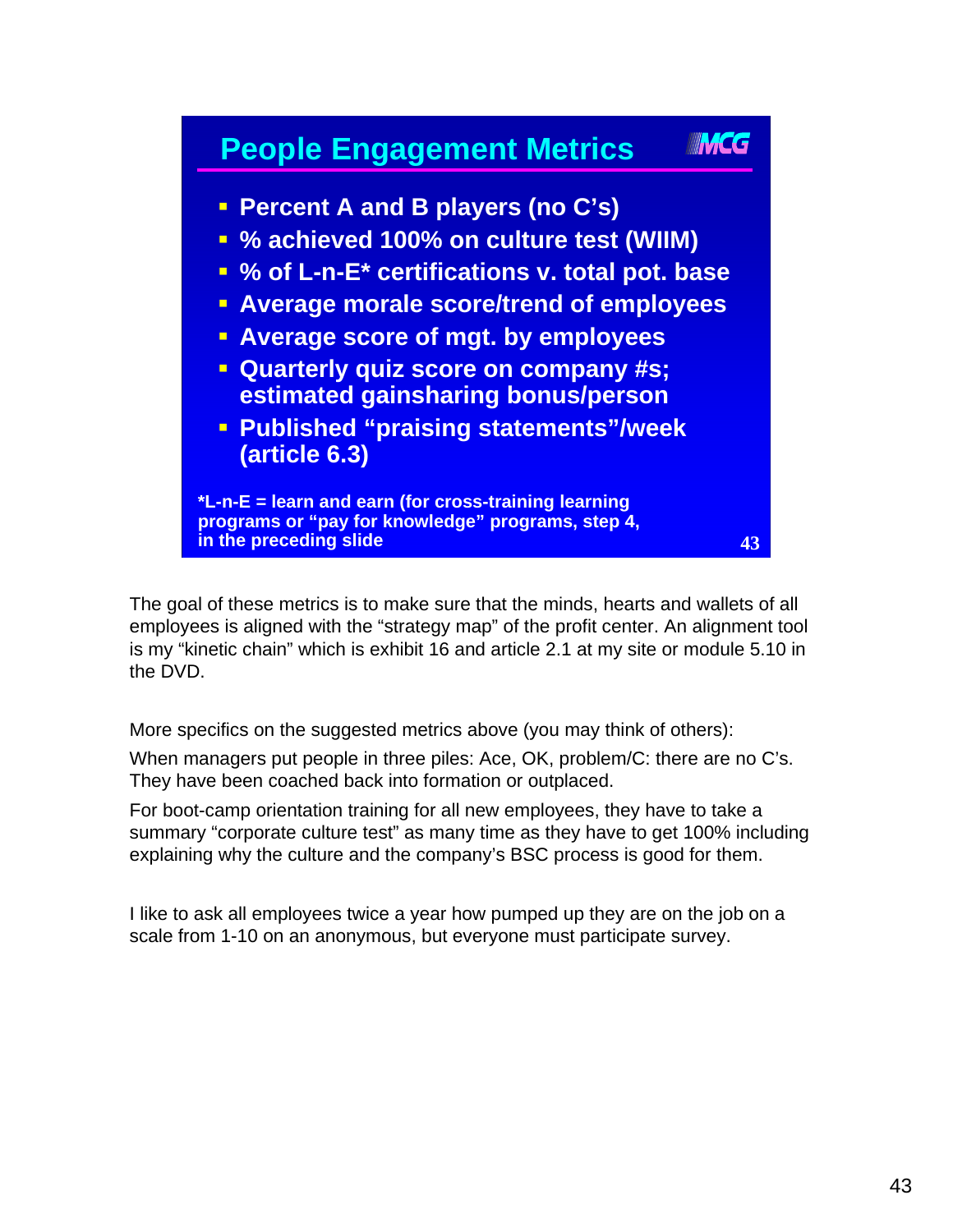| <b>Service Feature → TPC Benefits MCG</b> |                                |
|-------------------------------------------|--------------------------------|
|                                           | <b>11 Elements of TPC</b>      |
|                                           | 1. Price                       |
| 1-stop-shop, highest                      | Buying<br>2. Shop time         |
| fill-rates                                | 3. Paperwork                   |
| <b>Zero errors</b>                        | <b>4. Expediting</b>           |
| 100% on time delivery                     | costs<br><b>5. Mistakes</b>    |
| <b>Heroic actions/recoveries</b>          | 6. Internal handling           |
|                                           | <b>7. Storage costs</b>        |
|                                           | <b>8. Inventory financing</b>  |
|                                           | 9. Inventory control costs     |
| <b>(From Module 4.1)</b>                  | <b>10. Inventory shrinkage</b> |
|                                           | <b>11. Inventory Misc.</b>     |
| (From Module 4.11 $\rightarrow$ )         | (taxes, insurance)             |
|                                           | Δ4                             |

This same info is covered in more detail (all "8 elements of service excellence from one distribution company) in exhibit 3 at www.merrifield.com. The idea is to translate our service excellence metrics "features" – high fill-rates, with late cut-off, for next am delivery – into customer "benefits" which are the lowering of one or more of the 11 elements of TPC: such as, stock less, be out of stock for shorter times; more next day uptime, productivity.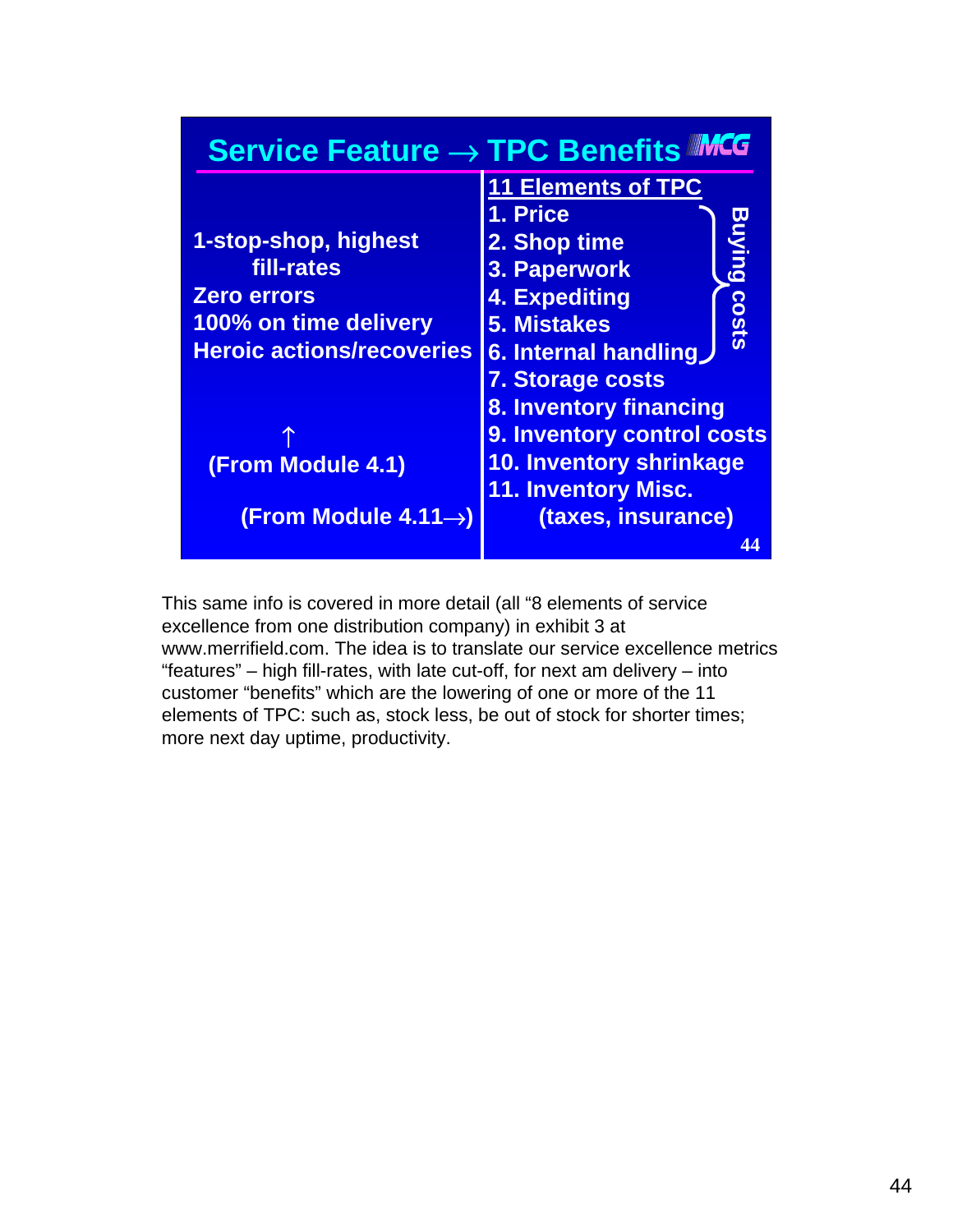

Overcoming traditional ways of thinking about and running a distribution business to embrace the high-performance ideas in this presentation is the first and biggest challenge. I suspect that some small, but fiercely-defending-of-the-past, percent of the hard-wired brains within the human gene pool are in capable of change. They may have to go in order for real change to occur.

In my DVD training program, modules 4.1 to 4.13 cover the specific, how-to's of defining, measuring, achieving, selling, getting paid for and leveraging basic service metrics.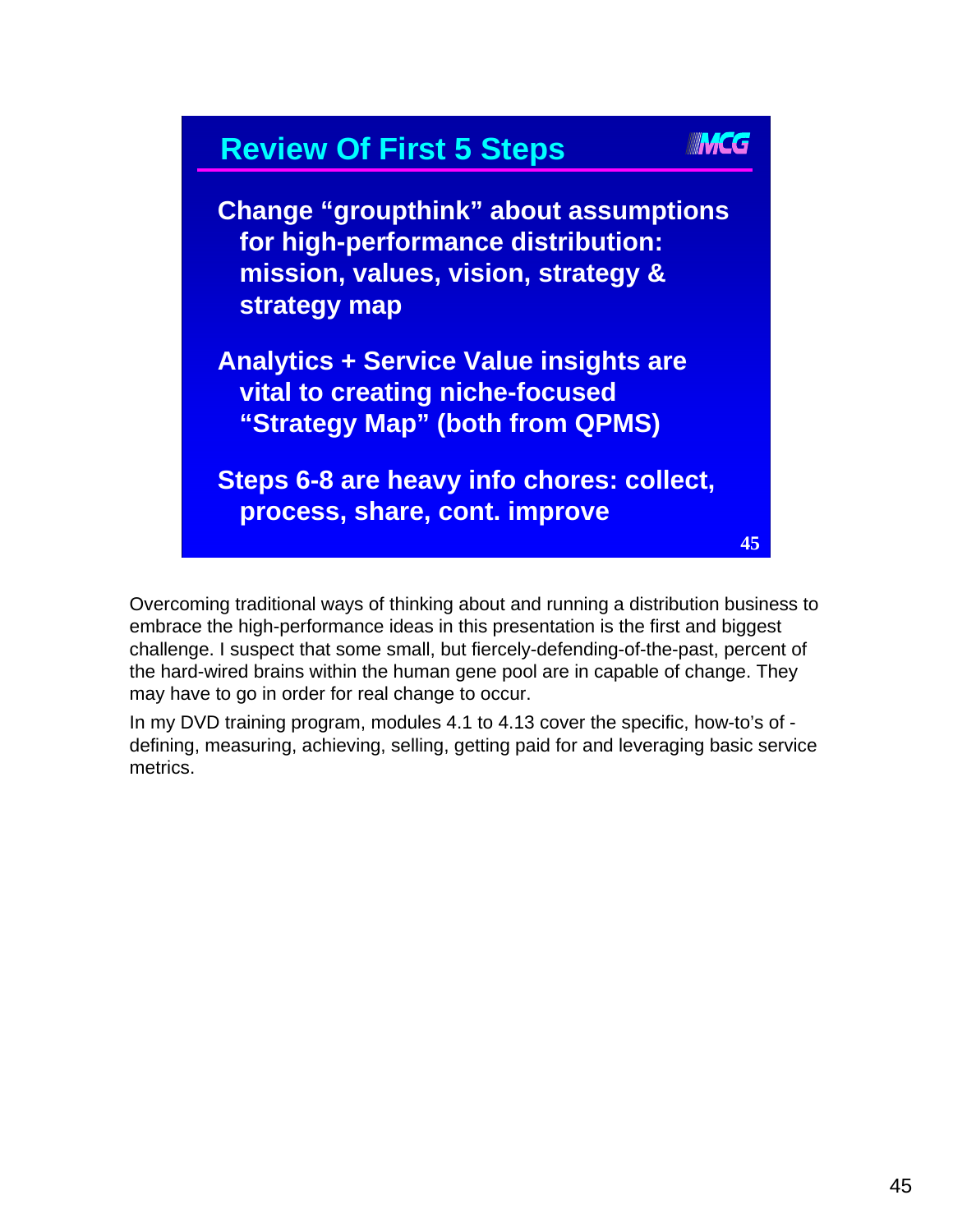## **THE G Specifics for #s 6-8 ? Mission Values Vision Strategy Strategy Map** *Balanced Scorecard Cascading Measures Strategic Management System* **46**

90% of the challenge for doing a BSC strategy-process for a distribution business is in understanding and complying with the needs of steps 1-5, ESPECIALLY #5 WHICH MUST BE HISTORICALLY DEFINED BY GOOD CUSTOMER/ITEM PROFITABILITY RANKING REPORTS.

Thereafter, distribution locations are such relatively small and simple businesses steps 6 through 8 are straightforward. One big problem for chains, though, is the uneven management capabilities of the decentralized branch managers. By gathering bottom up activity inputs that are posted daily via the internet to a central database, the branch managers are to some degree by-passed and structurally disciplined. Is the necessary data being inputted on a timely basis and how things are trending at the location as well as against other similar locations? Without the bottom-up data gathering and top-down service trend benchmarking, branch managers can claim that they are doing things, but at what level of consistent excellence? This new transparency will be strongly resisted by the bottom 80%+ of branch managers measured by service excellence coaching capability. The truth of the matter is that the structure and discipline of the total BSC process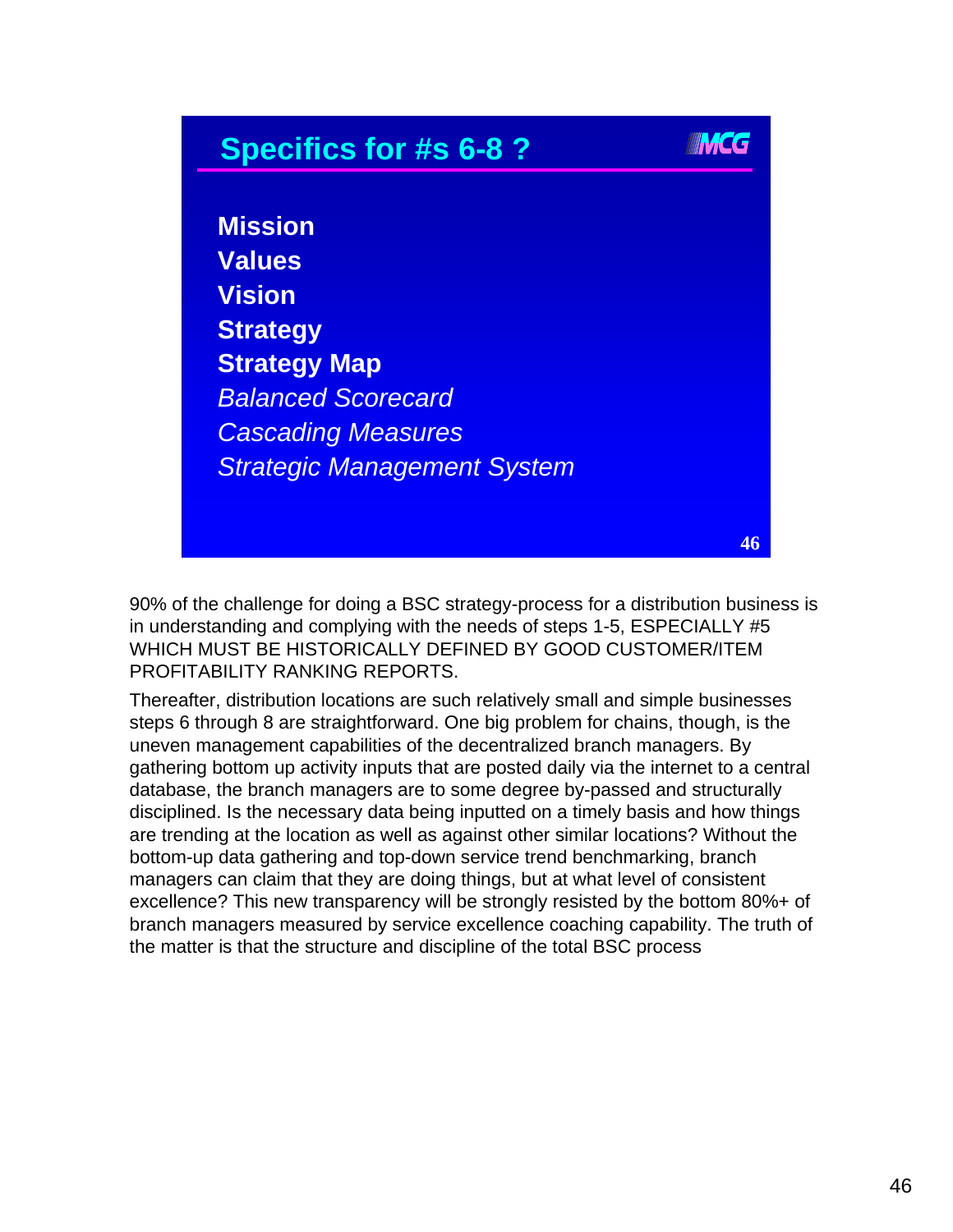

In-house ERP systems were not set up originally with the internet in mind. So, its hard for an existing ERP system to gather daily, decentralized process activity from branches and track/analyze them as needed. The question is: will a distributor think that they have to totally knock-off, duplicate all that QPMS does at many times the total cost and take months (years) to develop and maintain or just subscribe to the service one branch at a time?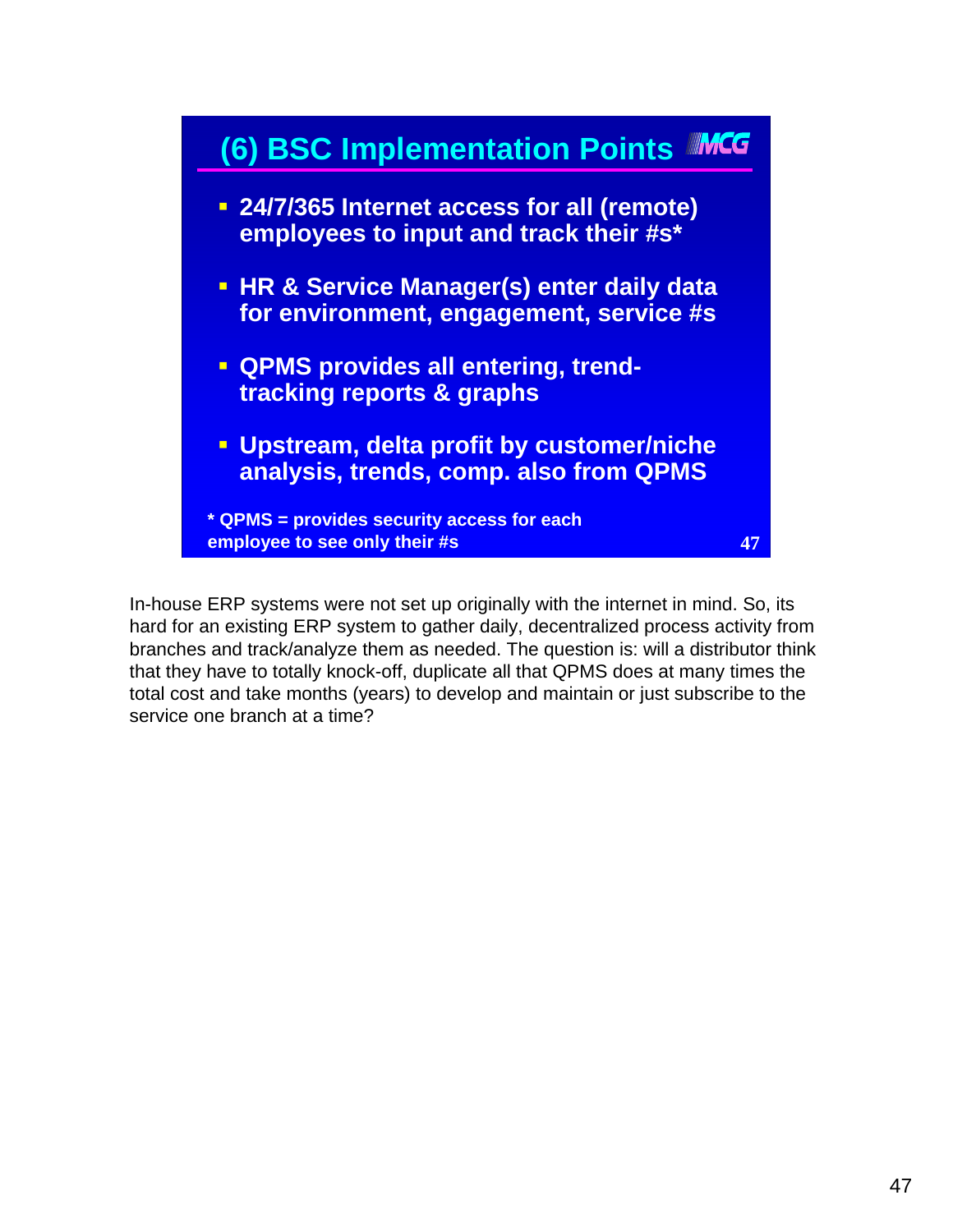

All branch employees should know by heart:

- 1. The number one (or few) niche(s) that the branch is targeting.
- 2. Which are the 5 most profitable customers and the 5 most potentially profitable target accounts within each niche(s)
- 3. What comprises a pro-active, heroic, extra-effort, service effort on their part on behalf of one of the 5-most-profitable core or 5-highest, NPV, target gazelle accounts.
- 4. What the service metrics are for the value equation for the target niche(s); where they are posted; why and how they matter; what they can do directly or indirectly to make those numbers improve to and stay excellent.
- 5. Beyond the service equation metrics, which-working backward in the valuechain, any department might choose to measure the 4 to 8 most important efficiency and strategic effectiveness numbers around what they do to in order to support and add ultimate value to, first, the customers and then all stakeholders by growing faster, more profitability at a high pre-tax return on total assets.
- 6. What's in it for them (station WIIM, "**w**hat's **i**n **i**t for **m**e")
- 7. They will then indirectly realize that if one person on the team is dogging it, then everyone's gainsharing bonus is in jeopardy. And/or, if the company has a softspoken policy of sharing a fired worker's compensation with others who pick up the slack without replacing the person, there will be no place for any unengaged slackers to hide.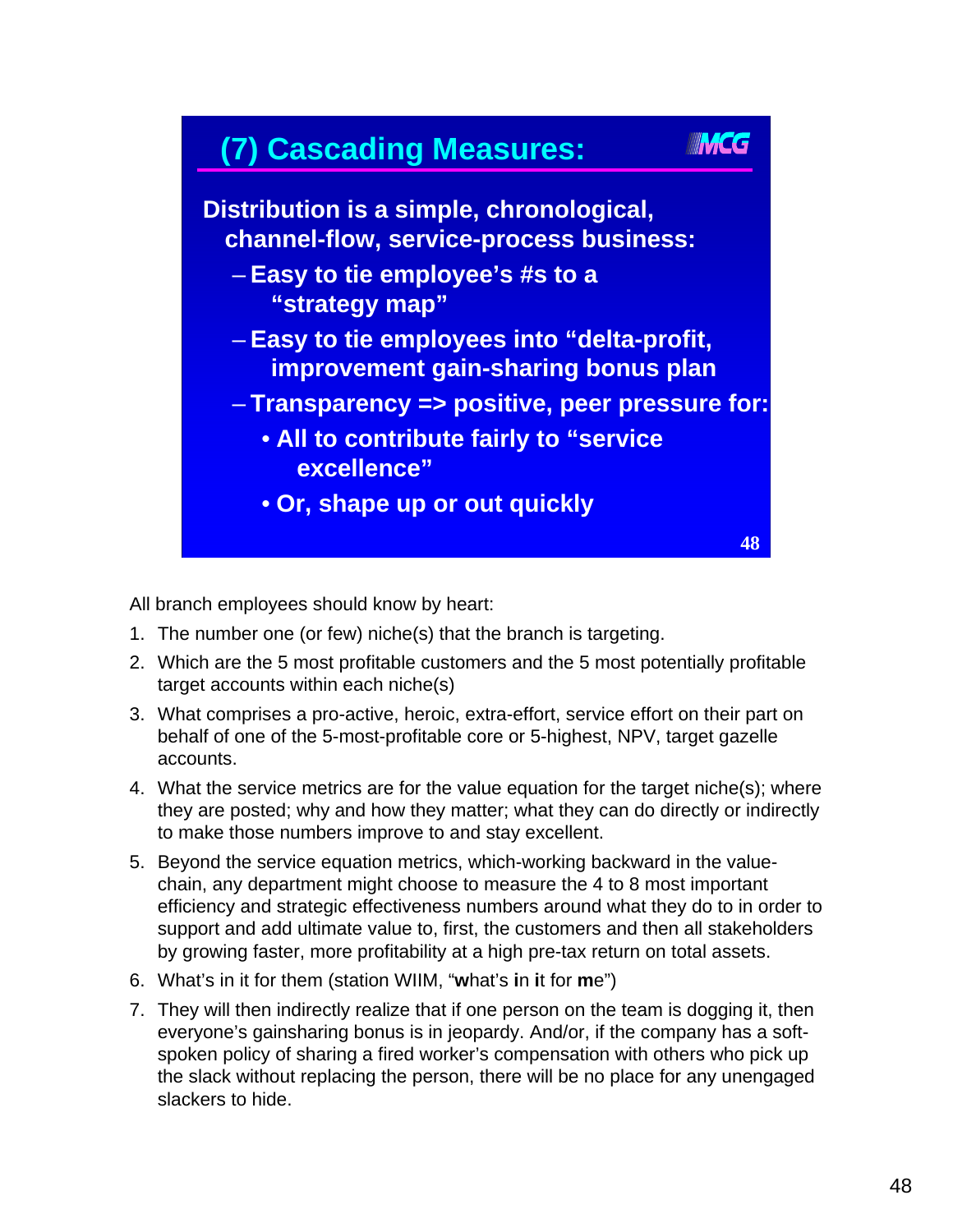

This high-performance, energizing-boundary-systems concept is reviewed in article 5.10 at our site and DVD module 5.3.

The general concept is that we don't micro-manage employees, but rather have low overhead for supervisors to share those savings with the employees. The employees are, instead, motivated, guided and measured by the metric boundaries and expectations that surround them. The more leeway we give them, the more energetic and innovative they become within the boundaries that are set by balanced measurements.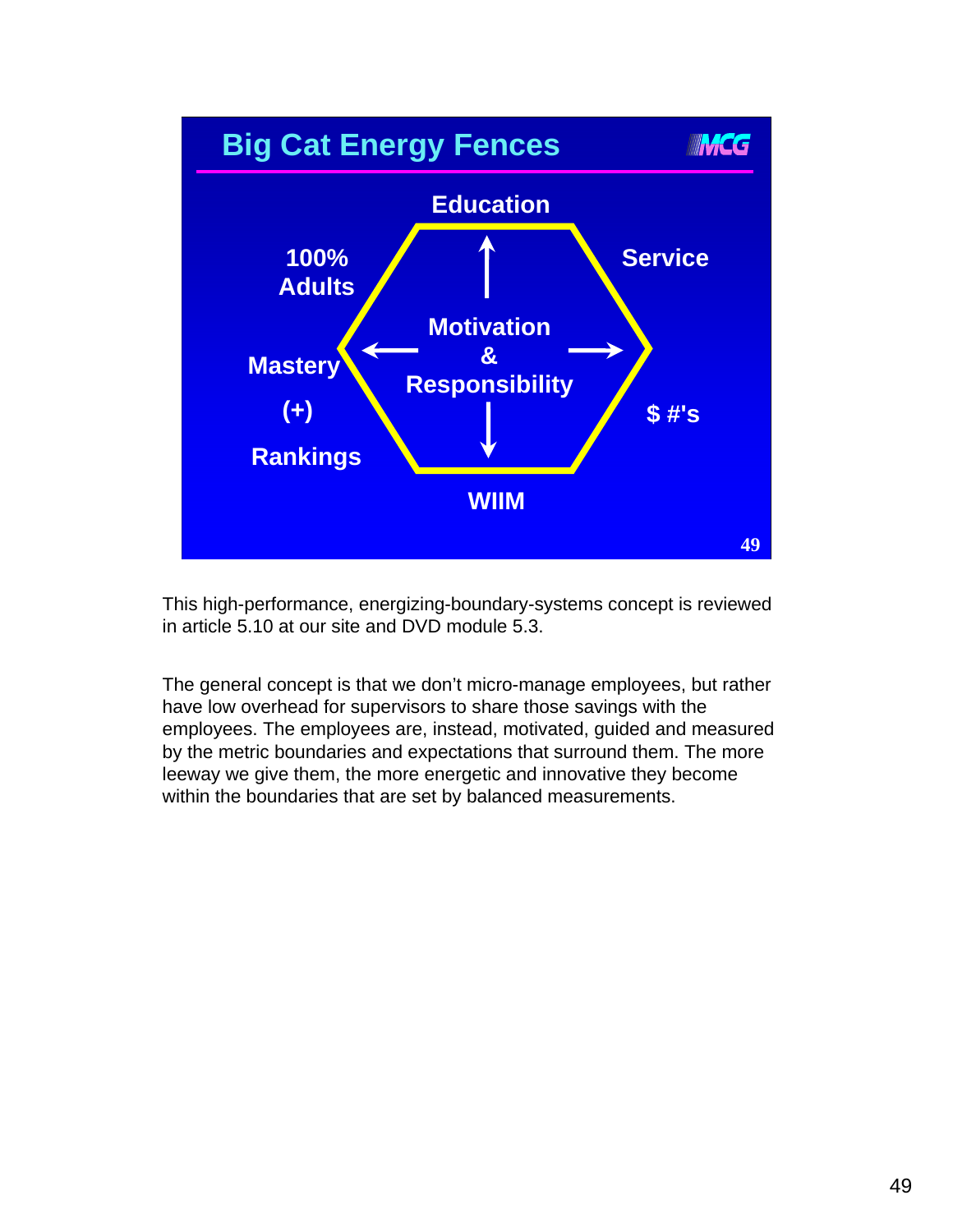

First, we put employees into three piles: A's, who are achievers, selfstarters, extra-effort types; B's, steadies, who are dependable and maintaining (and even fine-tuning) what ever they are assigned; and C's, folks who are slacking off or problematic. The A's and B's spot these people right away. If the C's are shaped up or out, then evermore of the B's start to peg their performance to just above the C's.

If the C's are coached up or out, then the high-performance, balance metric expectations cause B's to be "turbo steadies". They will typically never become A's, because they aren't wired that way. We have to hire A's from the start. But, we can't have too many, because they can get too competitive, and mature, service-process businesses like distribution need a good number of folks who are happy being on a path to becoming "black belt X degree crank turners. They don't want to be promoted into higherresponsibility and more open ended jobs.

This process of identifying laggards and either coaching them up into "turbo outplacing them is touched on in DVD module 3.13 along with the other 7 personnel practices. And, it is heavily covered in our audiotape product: "Hiring, keeping and motivating the best people".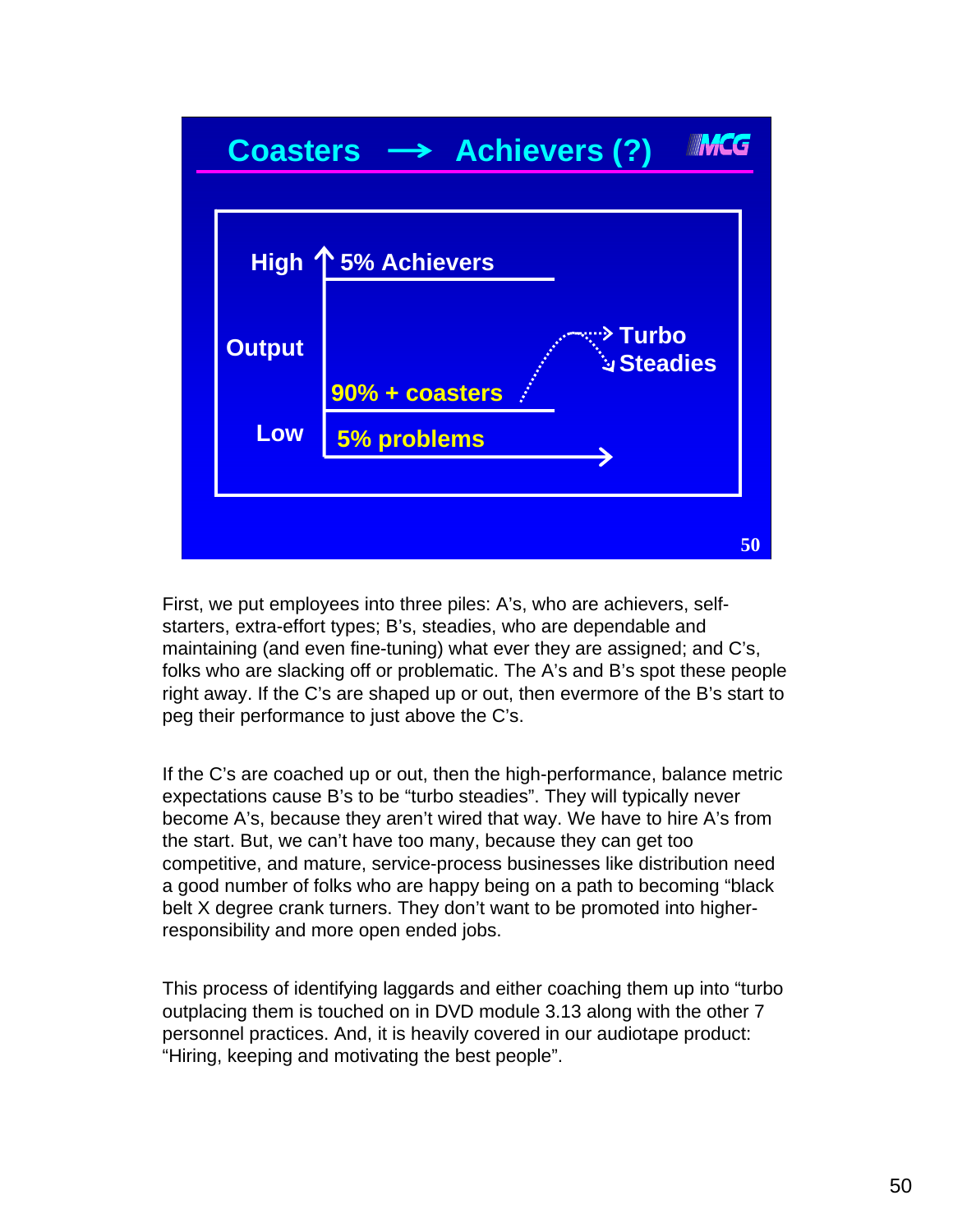

This concept/skill for learning how to learn is covered in DVD module 5.4. All modules in section 5 are key to continuous learning, cheapexperimenting, failing forward, etc. All of these innovation and continuous improvement modules will help to increase both individual employee's and the company's capacity for those objectives.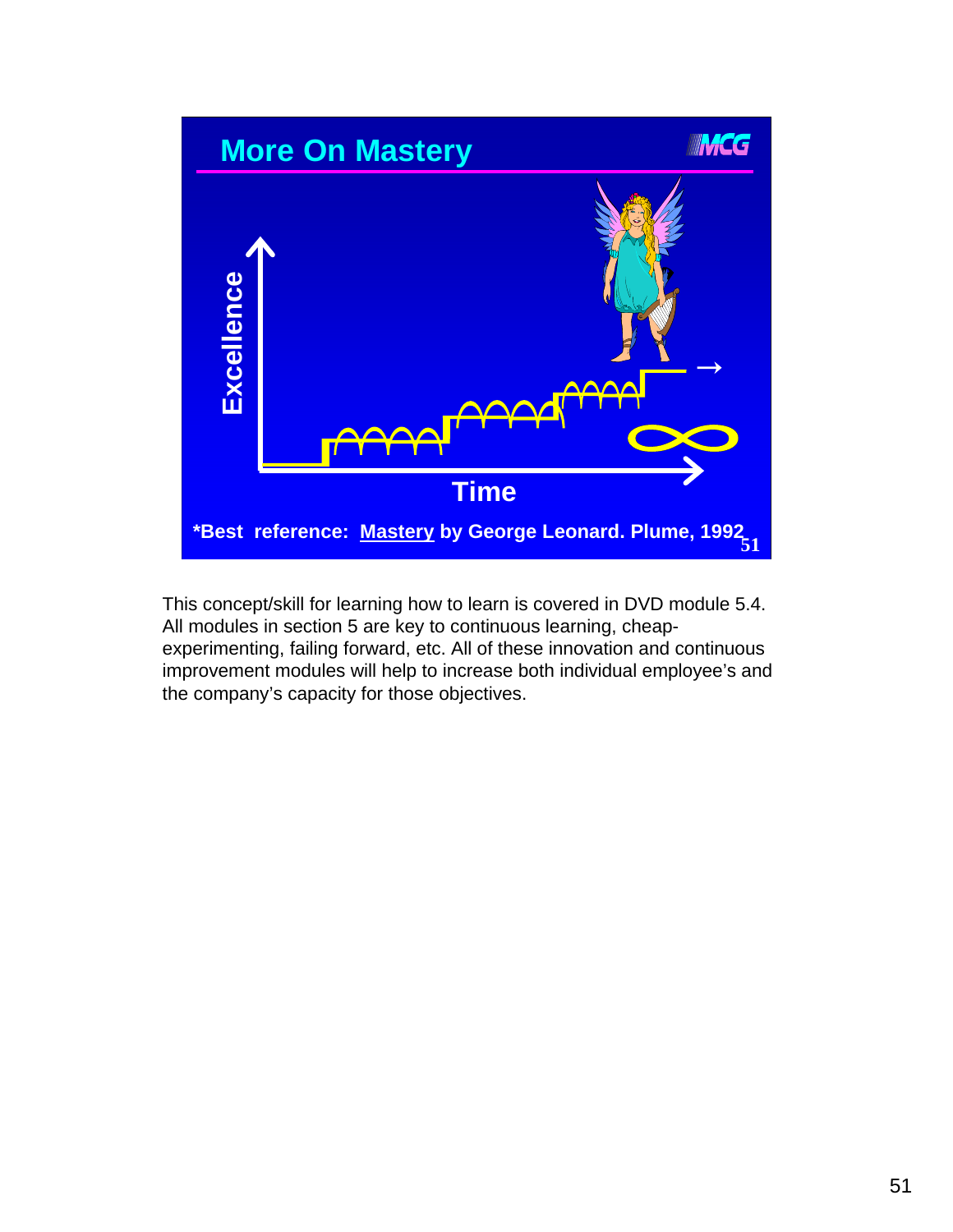

The tracking and compensation reports as well as the "database scorecard" templates for: service excellence metrics; people engagement metrics; etc. allow any part-time manager or virtual, part-time team to effectively manage and monitor the on-going strategic management process of a distribution location or chain.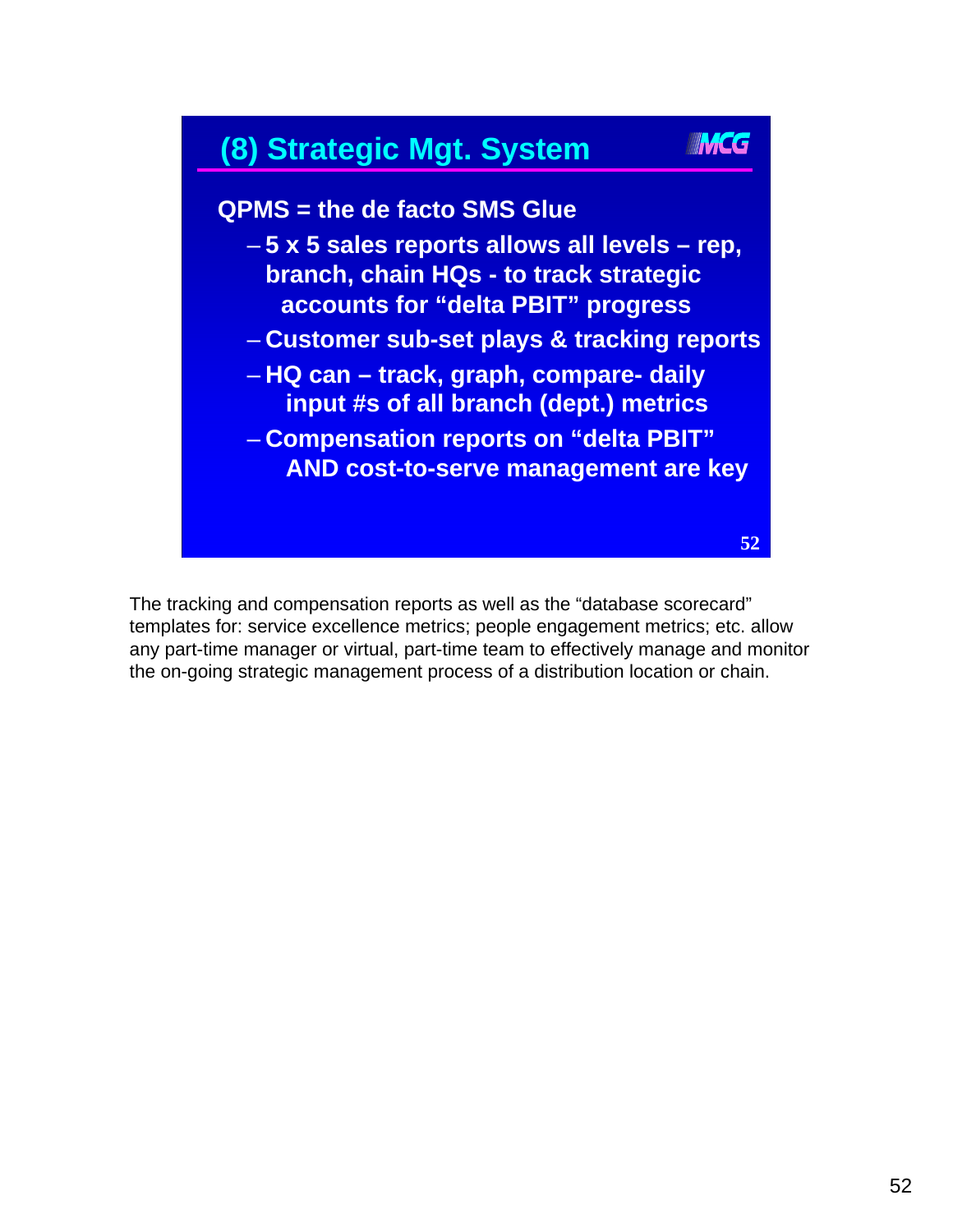

- Lean organizations have no slack resources. Every employee is working as hard as they can (on an average, long-term sustainable basis). If people can't find the time to do proactive, profit improvement plays, then they should start with the ones that free up slack such as:
- 1. Turn super-losers into winners or dictate profitable terms and expect to lose some volume for which the activity costs vastly exceed the margin dollar contributions
- 2. Solve the chronic small-customer, small-order problem in which MANY customers are receiving a service bundle for which the cost per transaction exceeds the margin contribution.
- 3. Solve the high incident of small, special, back-orders that may be caused by a supplier's line splitting into commodities and specialty items; or too many small or unprofitable customers receiving this very expensive "extra service" free without special charges and conditions.
- 4. As small orders consolidate or disappear, the company can decide whether to lay-off the excess service people slack to reduce costs more than margin dollar loss and/or to reinvest some of the slack into doing other plays.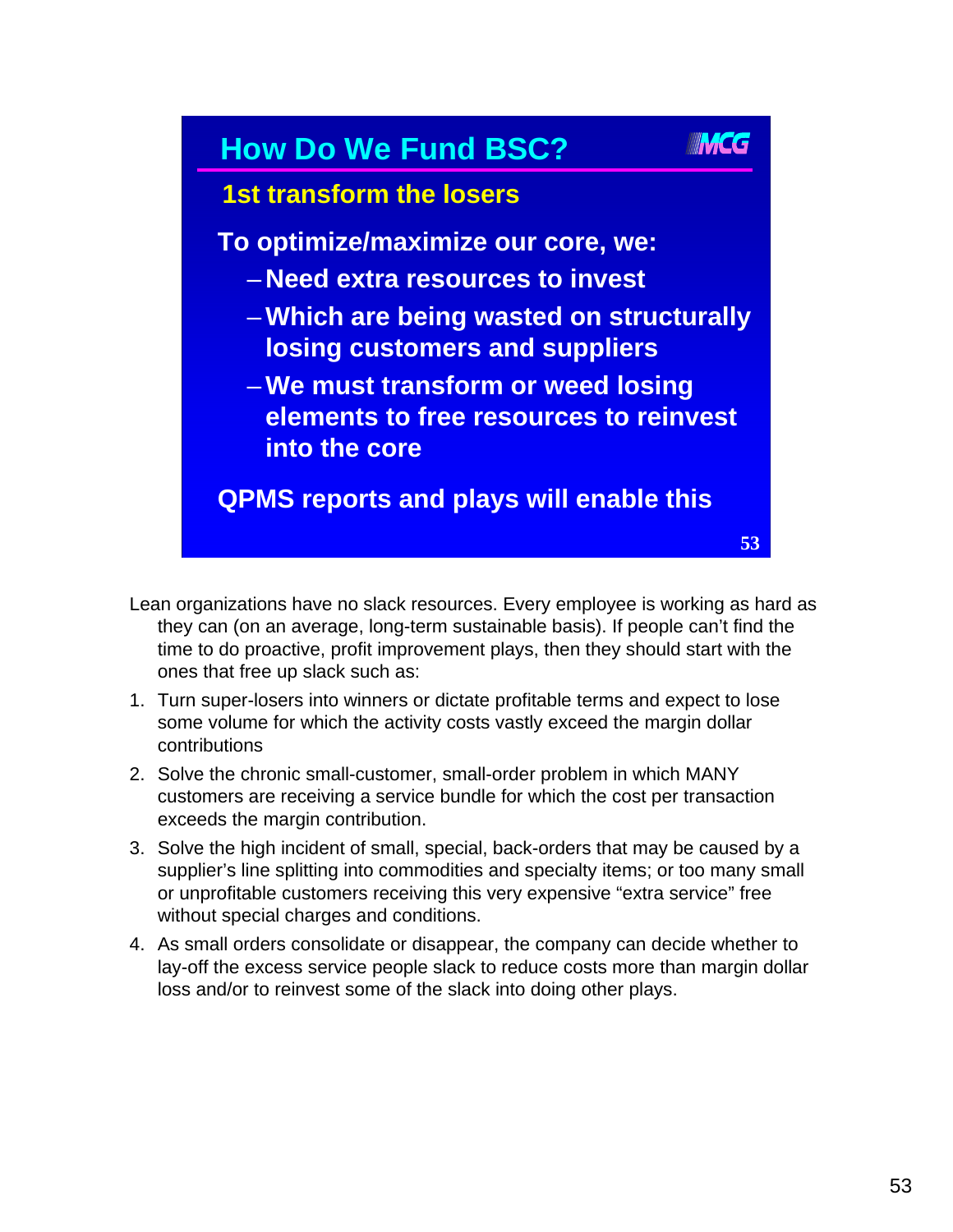#### IMCG **Section Summary Thoughts:**

- **"Mission, Values, Vision" are generic for any ambitious, innovating distributor**
- **But, "strategy" (niches) will vary for each distribution branch within chains; for each, local-market competitor too!**
- **Can't do BSC without first defining "historic strategy": core: customers x items (suppliers)**

**QPMS analytic reports will identify these**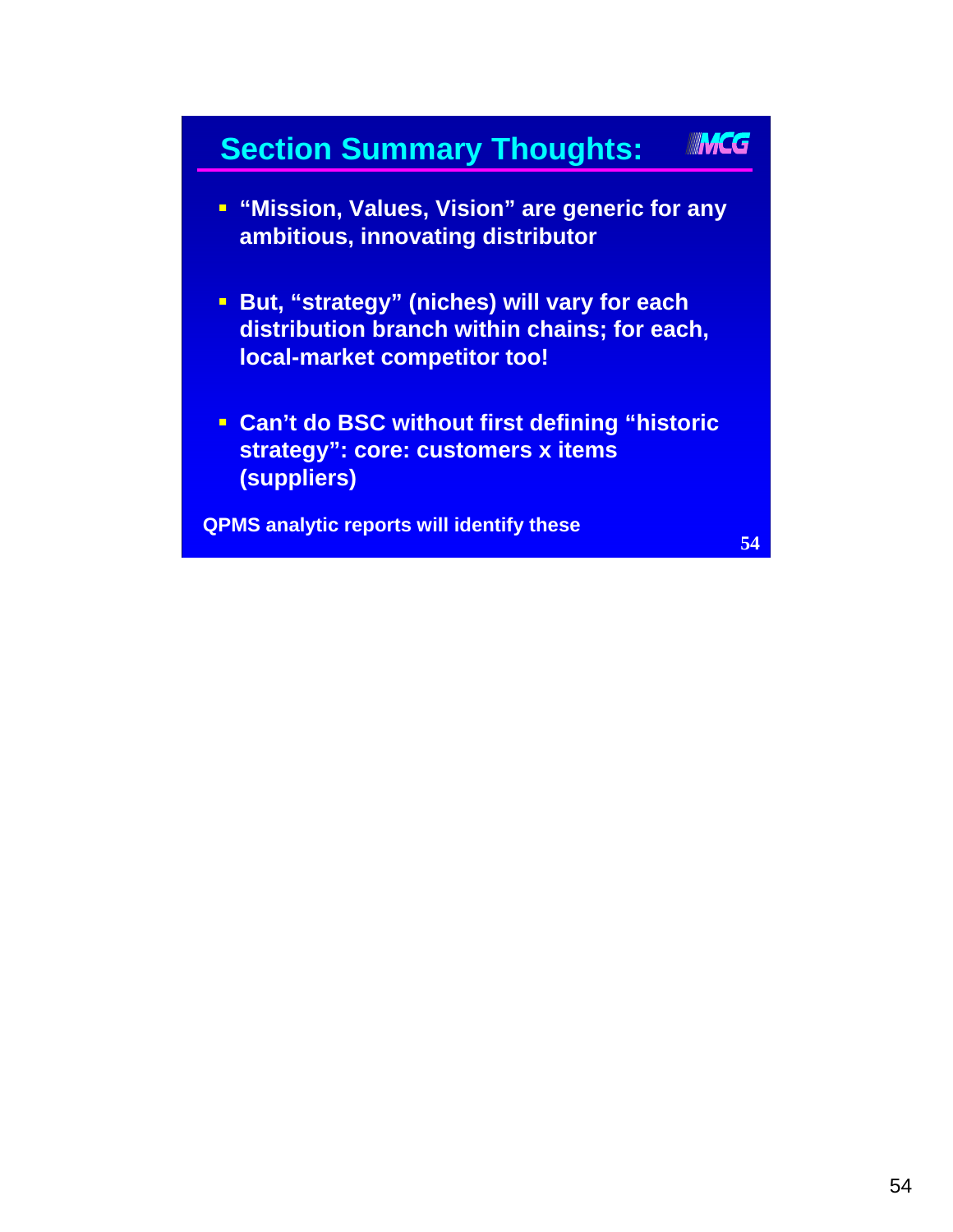### **Defining The "Diamond" Core, Allows Us To:**

- **Focus on key accounts in best niche(s):**
- **Tune "Big 8+ of service excellence**
- **Educate all employees about:**
	- **"high-performance-service" economics**
	- **service management practices x core (esp. 5/5) & WIIM benefits**
- **Measure 4-step "perspectives" chain:**
	- **practices => engagement => service = profits**

**55**

**IMCG**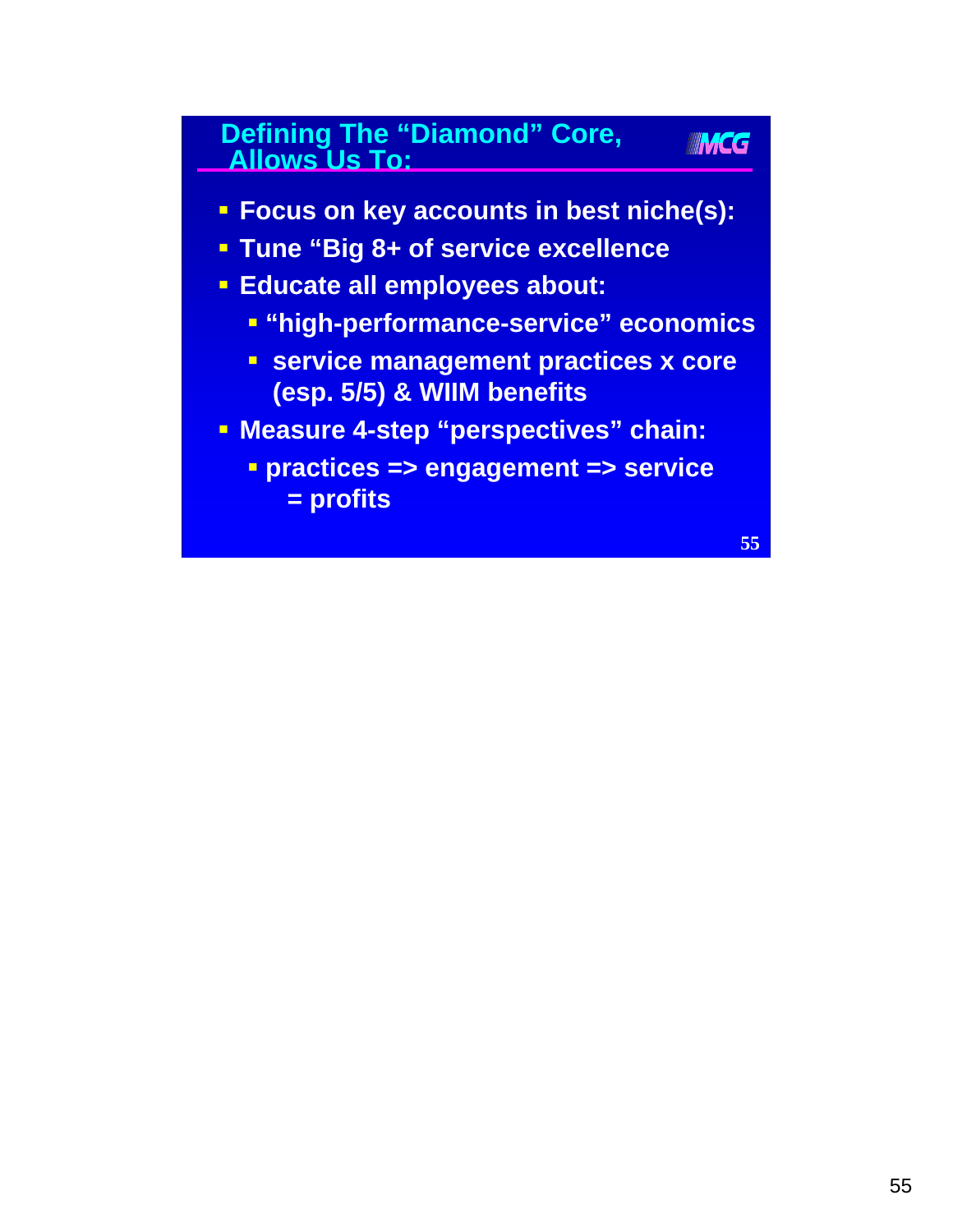### **II. How To Assess QPMS**



- **What new capabilities (benefits)?**
- **Compared to your next best alternative?**
- **Should we try to build our own in-house capability?**

**56**

IMCG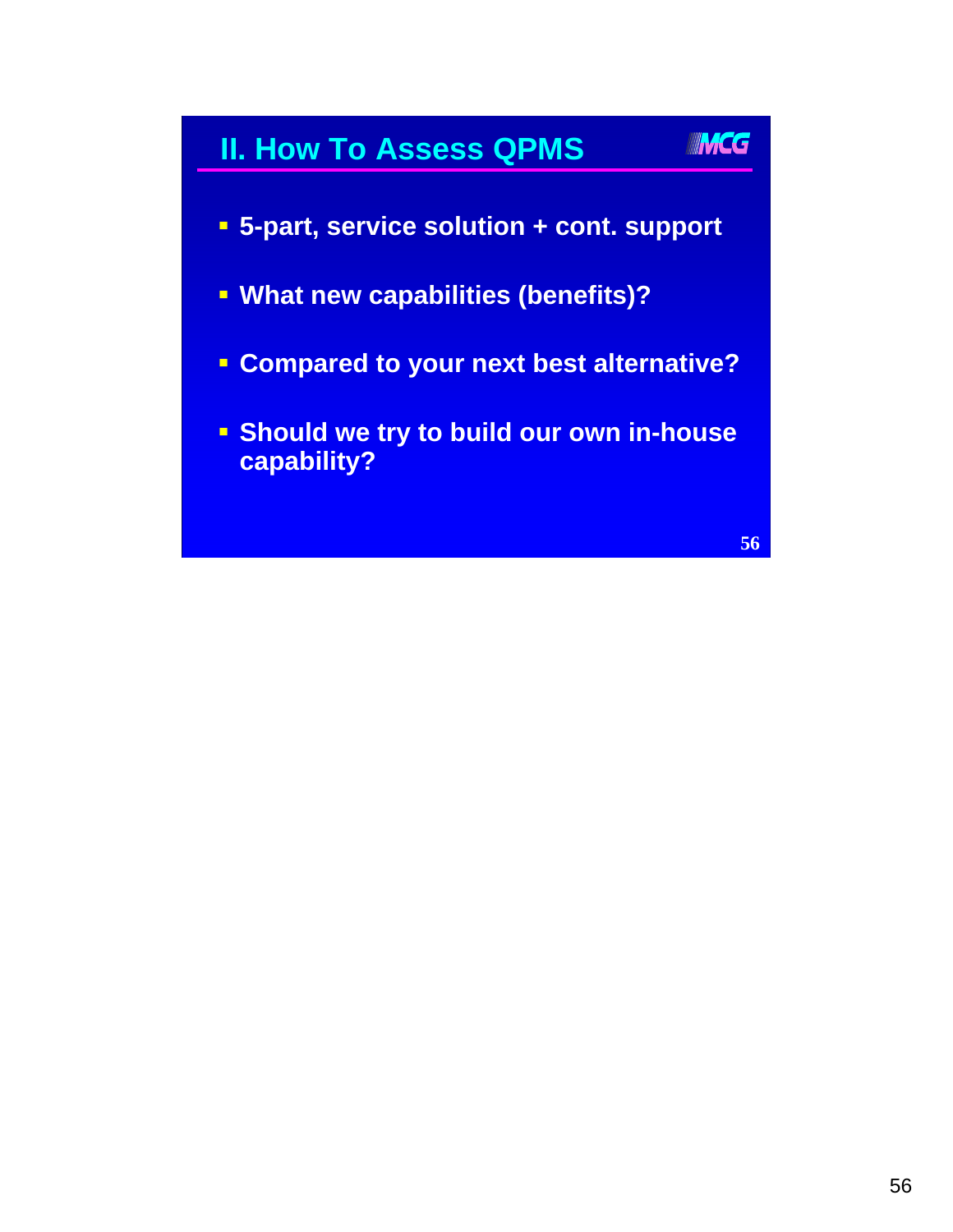

QPMS is a 5-step bridge from "business as usual" to "high performance, service management" shaped and driven by both "business analytics" and "balanced scorecard capability" metrics.

Quantum Profit Analysis (QPA) is the cost-modeling that allows the basic profitability ranking reports to be done for: items, orders, customers, suppliers and sales territories.

"Virtual Coaching": Randy Maclean, the founder of and chief software architect for Waypoint and I have identified and analytically supported tactical, profit improvement plays that allow distributors to quickly make sense of and manage the extremes (super-winners and super-losers) of the ranking reports. We meet with management as needed via go-to-meeting sessions in which we all use the company's own numbers on the screen from QPMS.

Randy and I, along with my detailed recipe articles and DVD modules, continue to support clients' change needs on an on-going basis, as needed.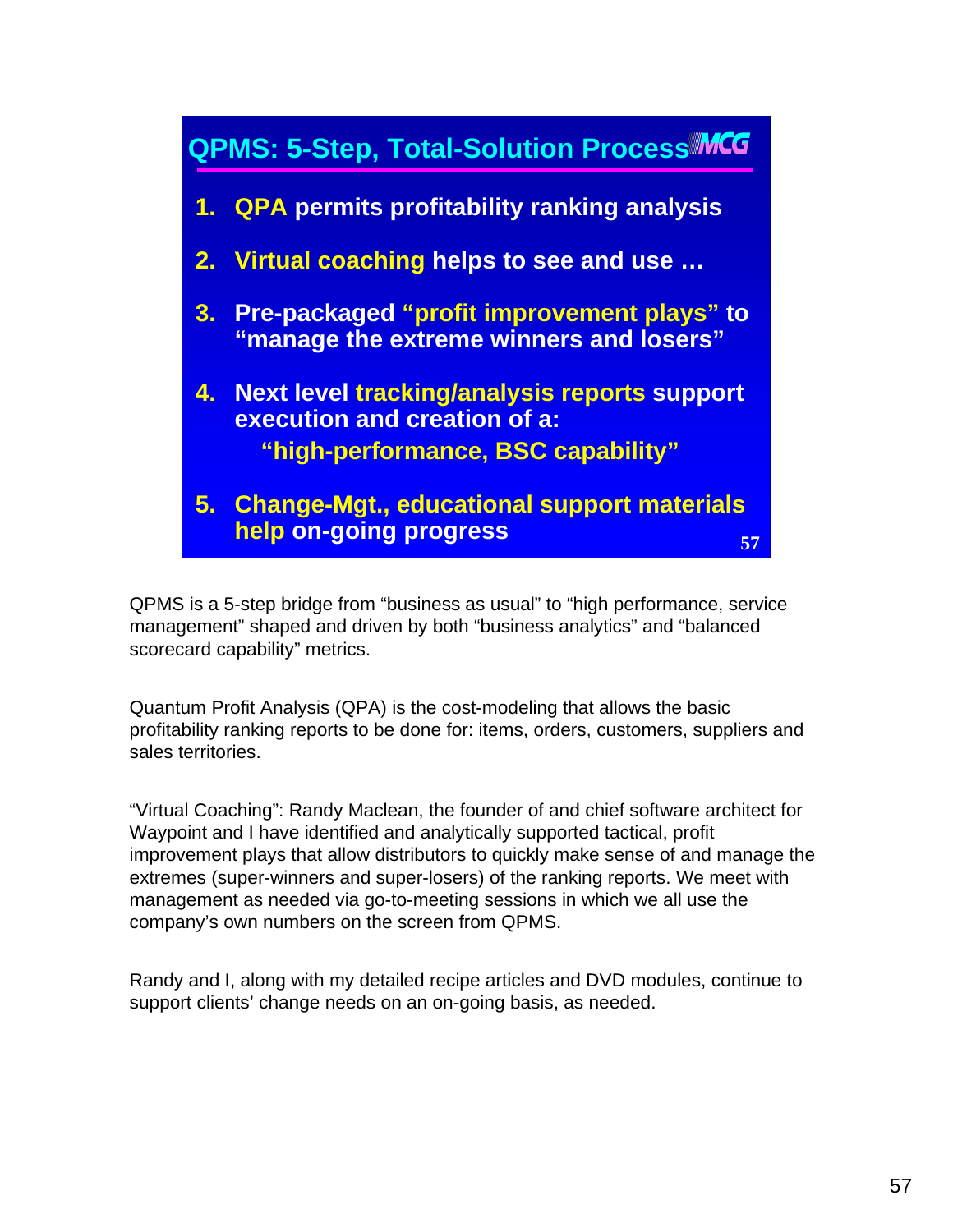# IMCG **What New Key Capabilities? Comprehensive Analytics BSC IT Strategic alignment for all: employees, processes, skills, incentives Chronic profit bleeders are solved - More effective buy-sell systems x moreto-core plays for all highest NPV customers**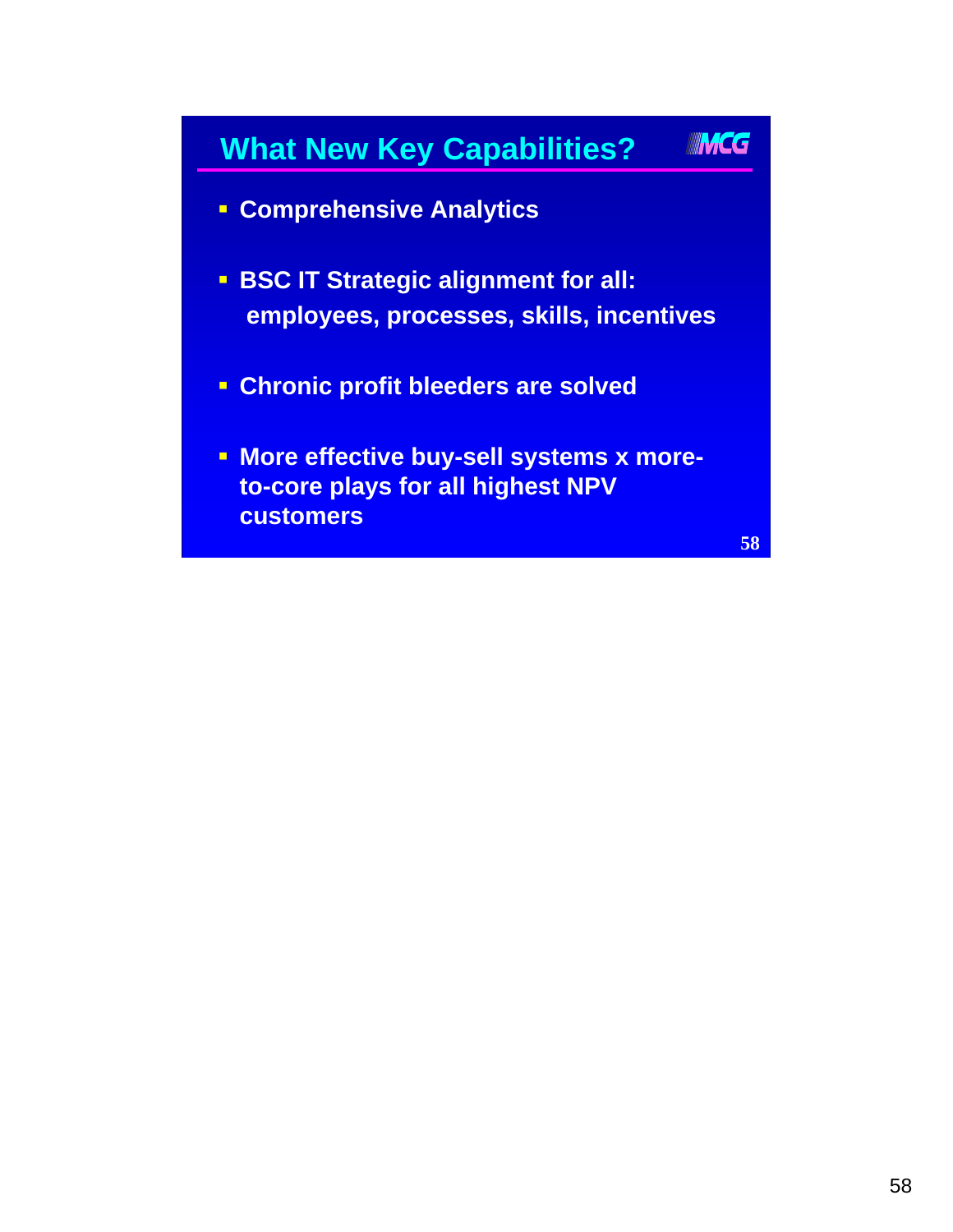

Chris Zook of Bain Consulting wrote three impressive books on "core management". The only problem is that most distributors do not know precisely, measurably what their core intersection(s) are of most profitable customers buying what most profitable items. QPMS will allow a distributor to: 1. Define exactly what the core is.

2. Very surgically apply resource investments to strategically focused plays to quickly increase free cash-flow profits from the core.

3. On a base of high-performance service excellence with free cash-flow to have many new strategic options to consider v. trying to survive as is with weak to no profitability or future for any of the stakeholders.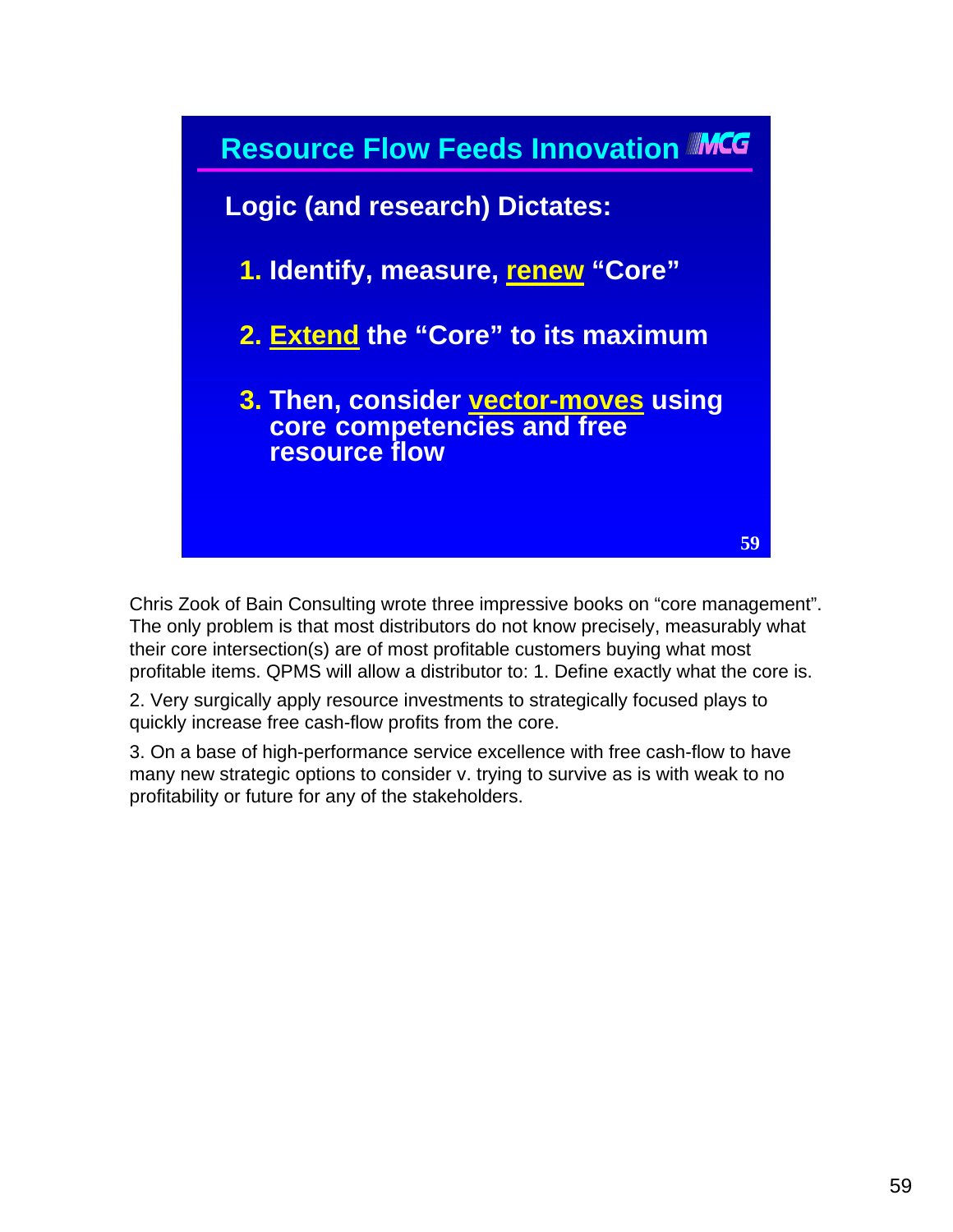

The costs for: internet transmission; and, remote data storage on open-system, clones makes central utility consumption cheaper than having your own in-house data power plant. The "in-house plant" then requires scaling up all of the items in the next slide. Better that existing IT people keep working on their typically large and never-ending maintenance backlog lists and become key trainers with QPMS as well as the interface managers between the company and Waypoint. Far more impact, faster for far less total incremental investment by the company.

The choice of either subscribing to QPMS or trying to knock off at least its most compelling benefits is a false choice. Big chains may want to make it an and/both. Subscribe now, one-ready-or-desperate-turnaround branch at a time, and later decide which functions to take in-house, if not using the subscription fees as a substantial credit towards buying an in-house license for QPMS.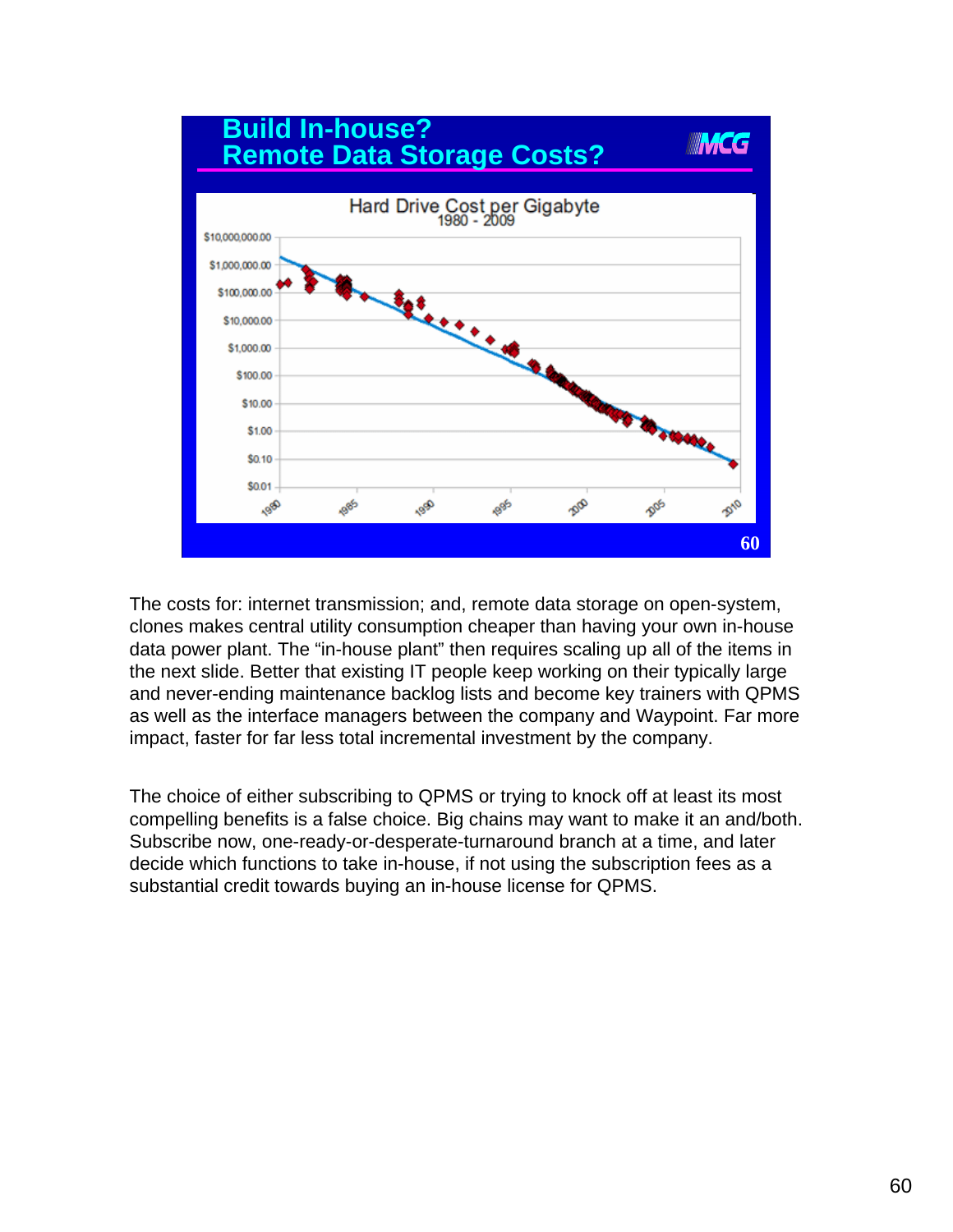

In-house software people usually have a permanent back-log. Their first-time efforts at copying what Waypoint has done many times for many distributors will be lengthy and expensive, then all of the attendant overhead costs with in-house capabilities will not be shared cost as they are with Waypoint. The virtual coaching and networking with other high-performance clients is icing on the cake.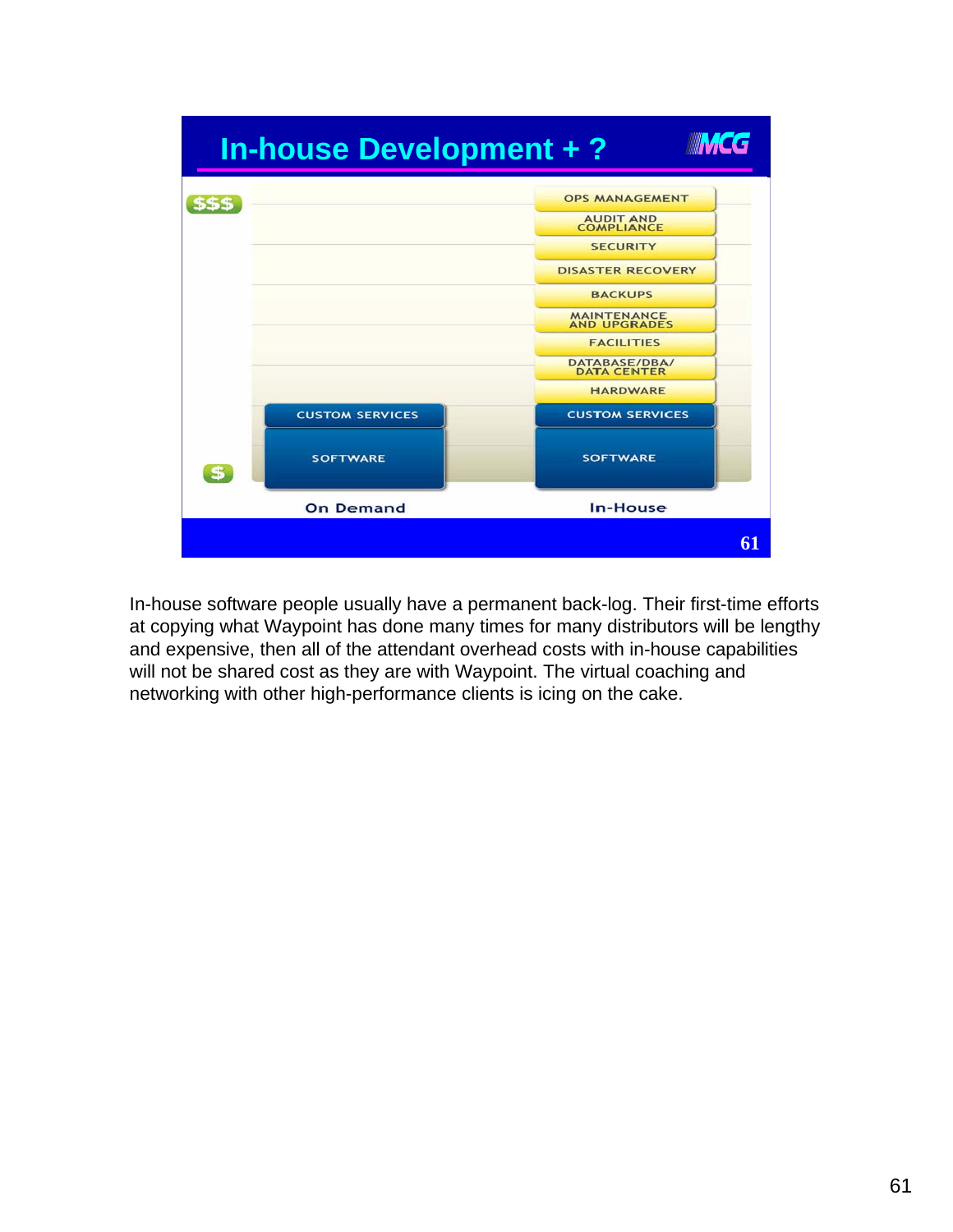

The DVD program is entitled: "High Performance Distribution Ideas for All". Lots of info on it at merrifield.com. It is \$300 for webinar attendees and free to subscribers of QPMS.

A "challenge day" is when I spend a day with a large chain's management team (typically for no fee, just expenses) on reviewing all of the details of why and how to become a "High Business Intelligence" distributor to let the team decide if they want to slowly and expensively try to knock-off QPMS or subscribe to it quickly, affordably and situationally: branch by branch.

The sequence and speed of implementing "profit improvement plays" will be situationally different for each client.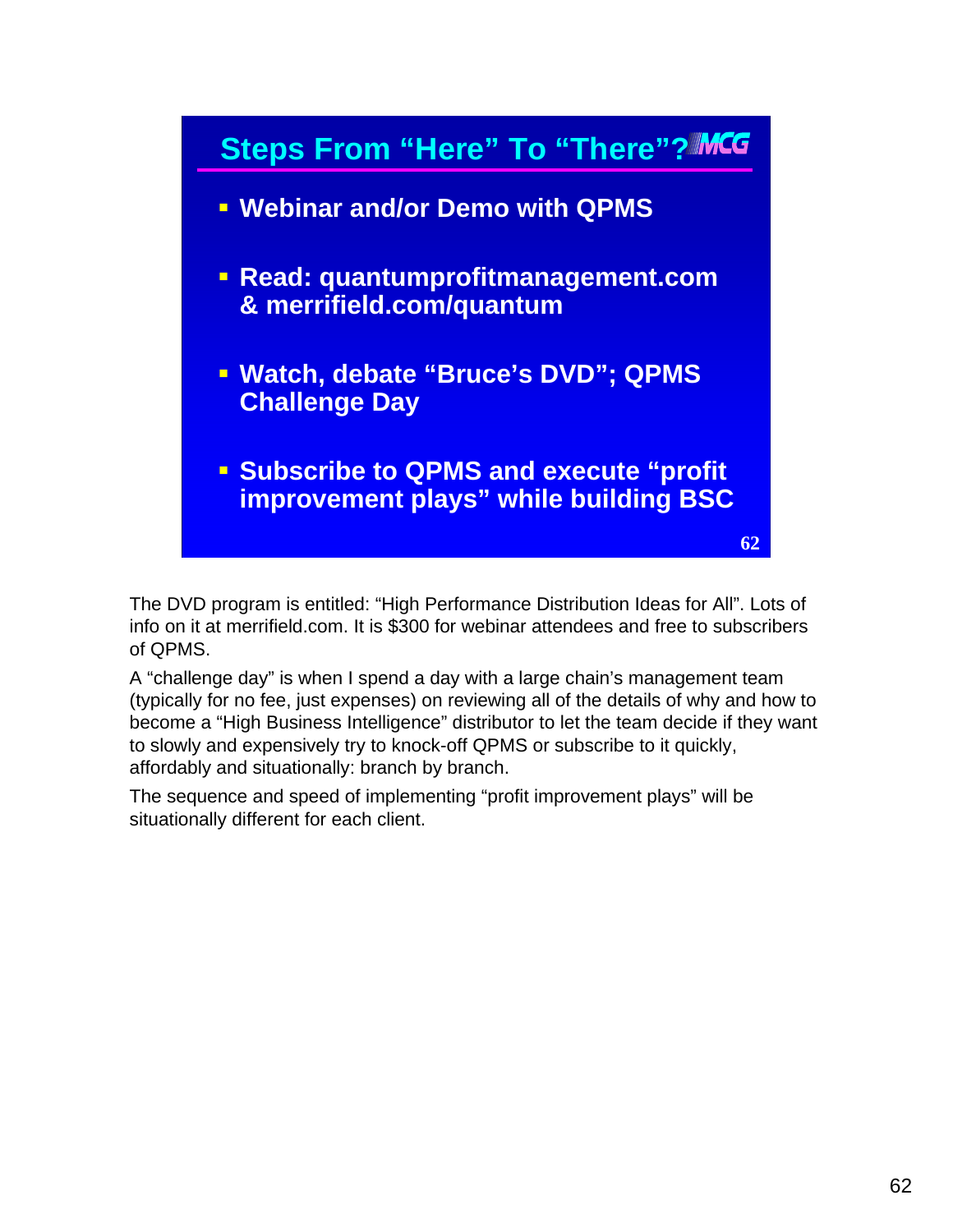### **A Progression Of Plays (?)**

**More-2-core: beef "core-section" Lead to gold transformations Supplier Optimization Programs Do the DURRR\* to solve:** 

– **Too many sales calls on small accounts**

- **Chronic small, losing accounts service plan**
- **Focus best reps on best A accounts**

*Lock it in with: 5x5 and CTS/Delta Lock it in with: 5x5 and CTS/Delta-PBITincentive reports incentive reports*

**\*DURRR= downsize, upgrade, re-educate, re-focus, re-compensate (article: 4.11)**

**63**

IMCG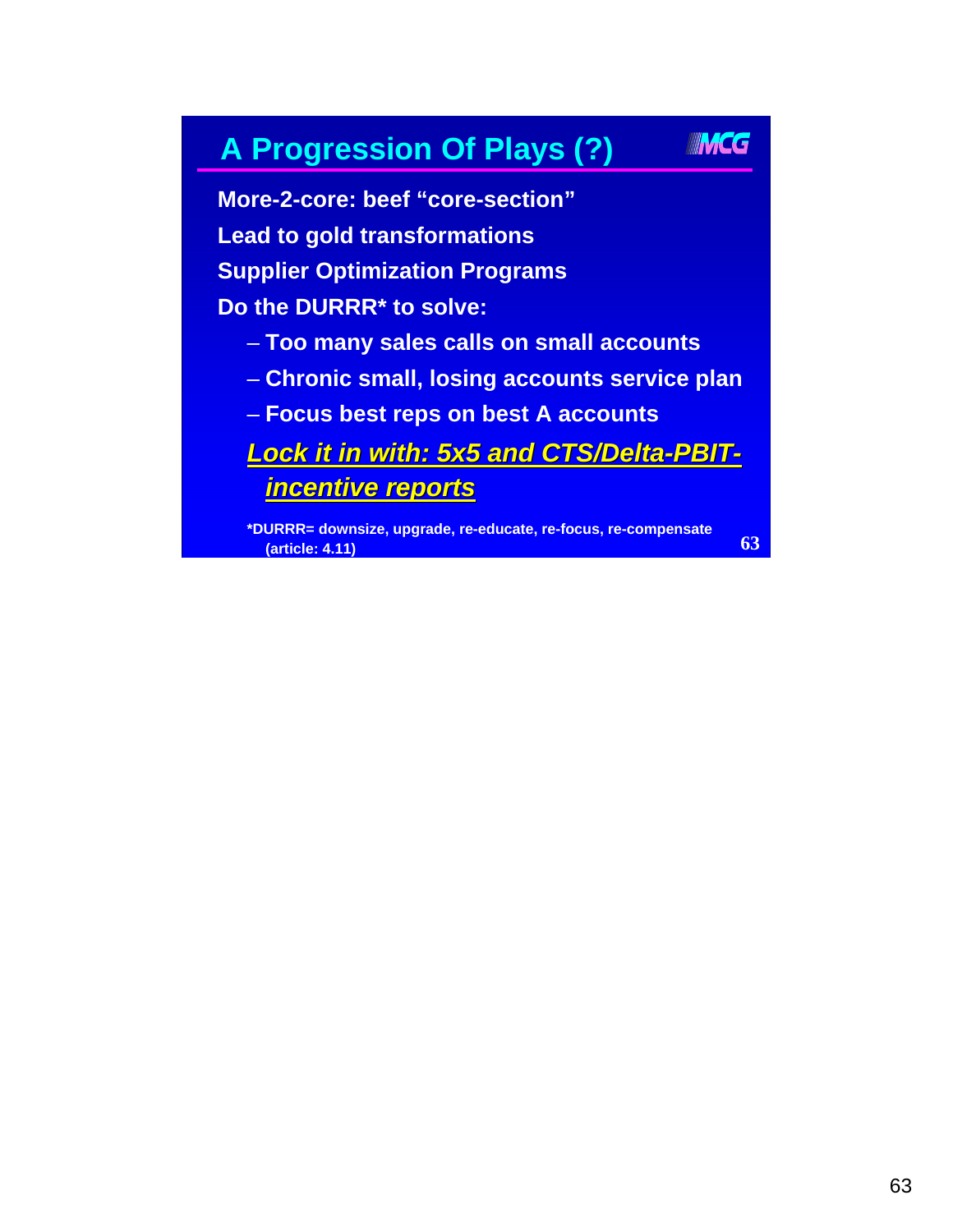### **Different Implementation Paths? MCG**

- **Some review 5 x 5, etc. 5-7 months before having collective will to act anew**
- **QPMS plays done in: baby steps or bigchunks for a rapid turnaround case**
- **The plays can be done sequentially or some in parallel**
- **How fast peer-based, gainsharing pressure is injected can be controlled**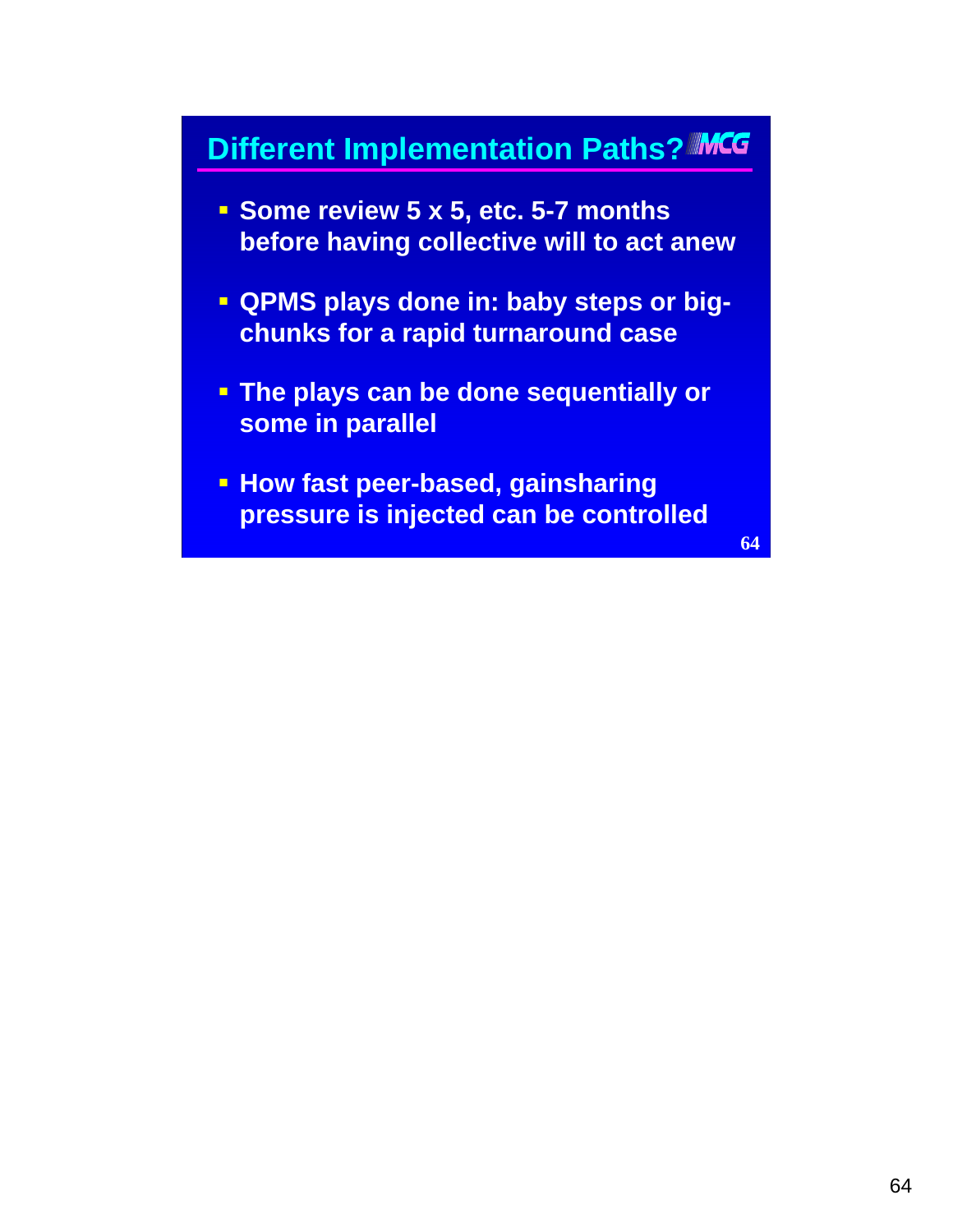## **How Do All Stakeholders Win?**

- **Re-visit the benefits thrown off for all 4 groups from the "service profit chain"**
- **GM\$/employee doubles, because of:**
	- **-- Small order solutions**
	- **-- More-to-core, less-work, hi-flow-thru GM\$s**
	- **-- Zero errors, DIRTFT slack options**
	- **-- Motivated, high-perf. service alignment**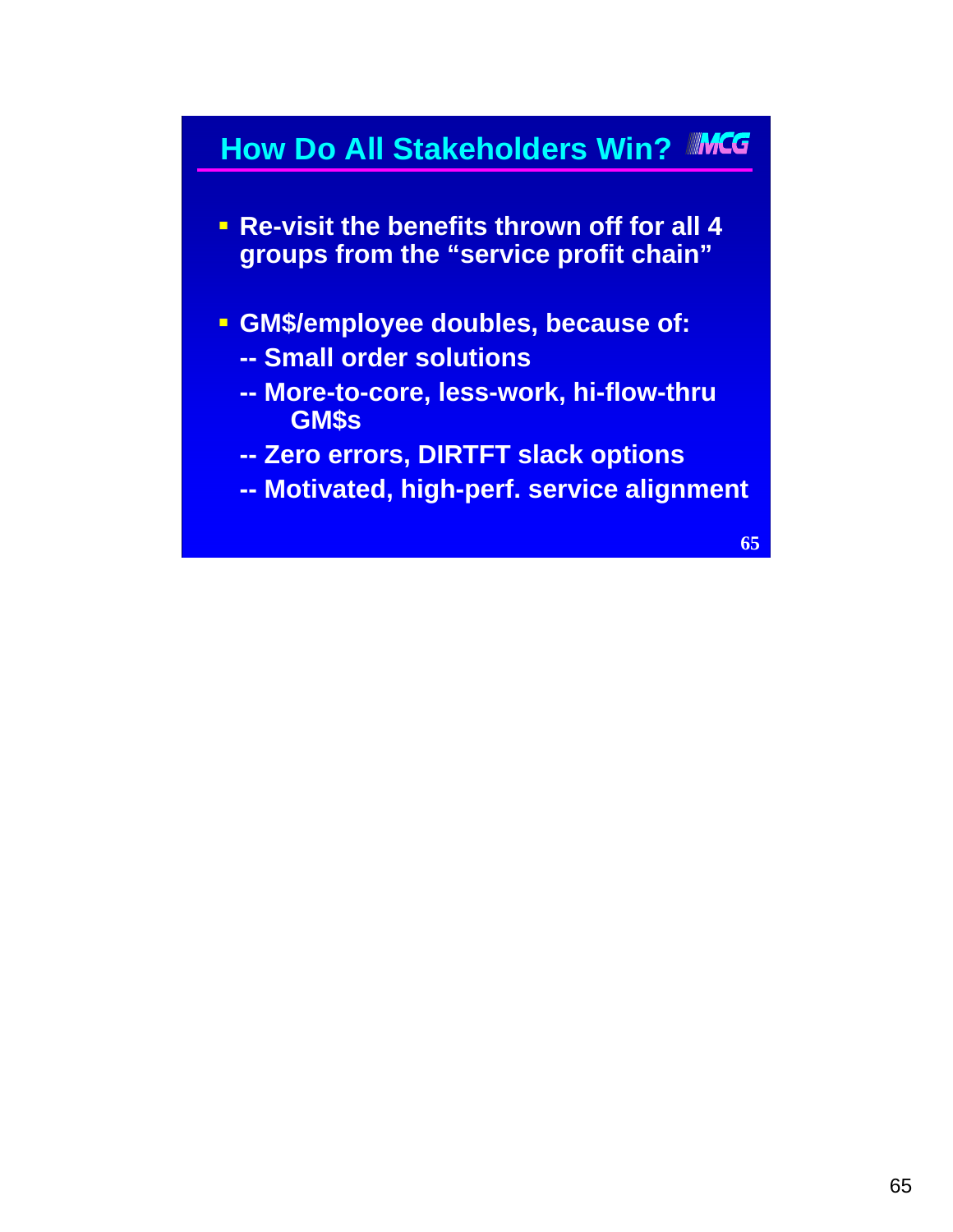

How companies like UPS and LL Bean pay their warehouse and driver personnel effectively 150% of the going, area compensation package for those respective job niches while getting 200% effective output or gross margin dollars per employee is explained in this slide and module 2.3 of the DVD training program.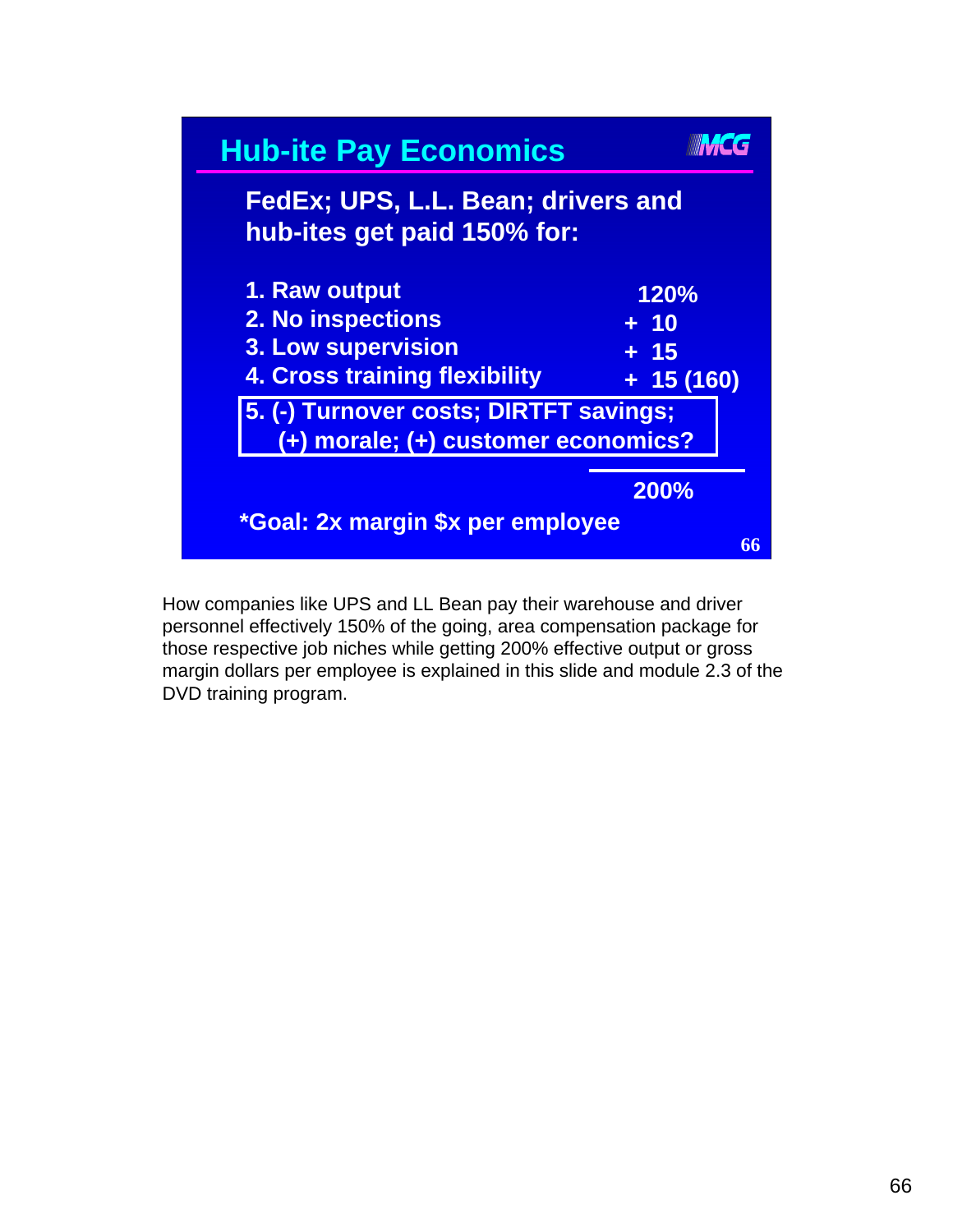

This slide is included and discussed in our DVD (modules 2.2 and 2.3). If and when you use our video module #2.2 entitled, "Who invented the marketplace and its' wages?", you may be surprised at how naïve many employees are about this subject. You may also be quite surprised at how excited they get about the idea of being part of the solution for earning a "premium wage for their job niche" by helping to grow GM\$/employee high enough to support those target wages.

Video Modules  $2.6 - 2.11$  deal with how much profit the company really makes, why it isn't enough (for 95%+ of all distributors), what it is used for, and why everyone has to get serious about improving profits which are really both the cost of capital and everyone's future.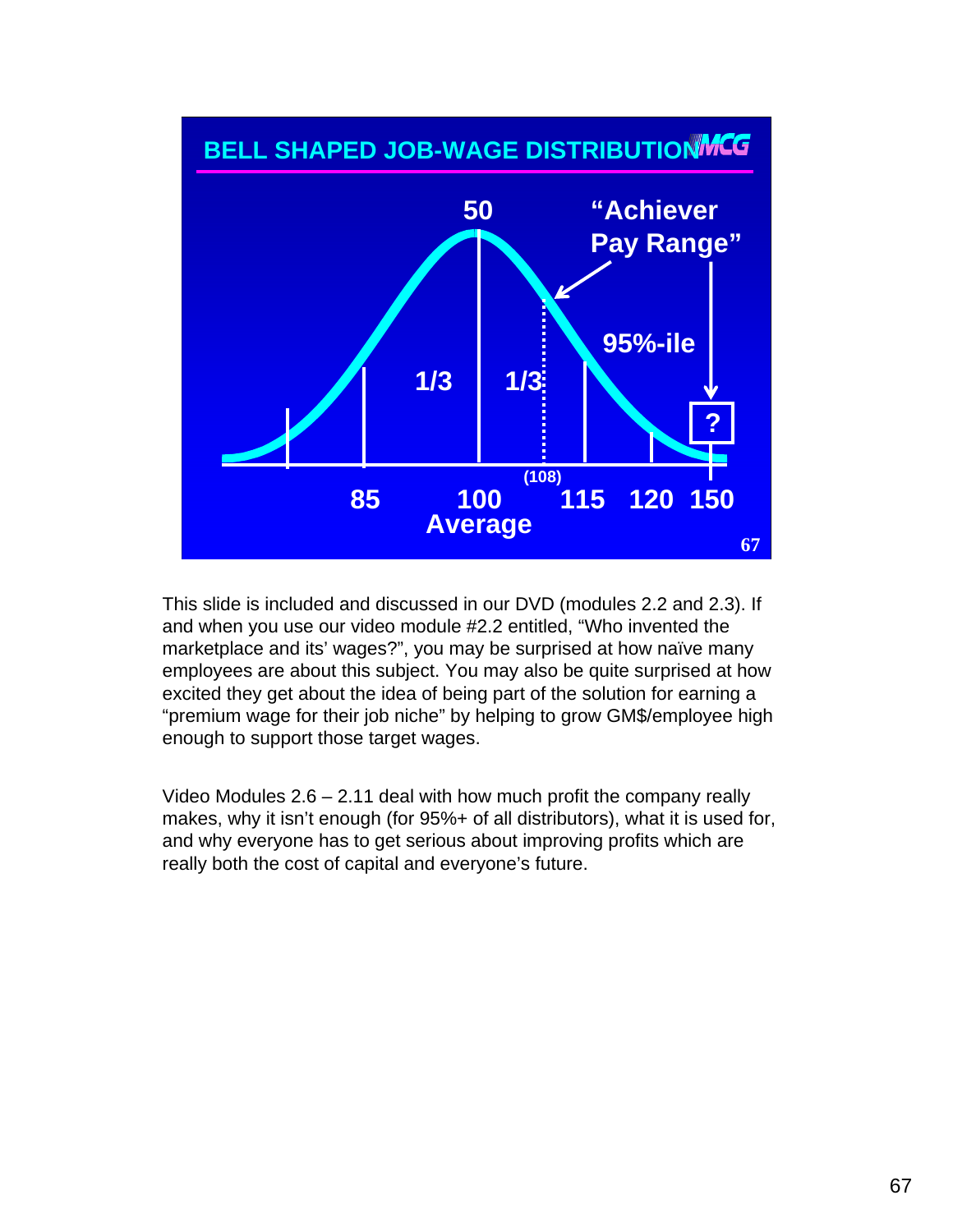### **What's A Projected ROI?**

**IMCG** 

- **Cost is \$5k to get up, tuned and going**
- **Subscription \$1k/month/branch (declining)**
- **Permanent, sustainable Delta PBIT per branch will be 3 to 10x subscription rate within 1 to 12 months depending upon execution ambition**
- **Next problem? What to do with free cash-flow?**